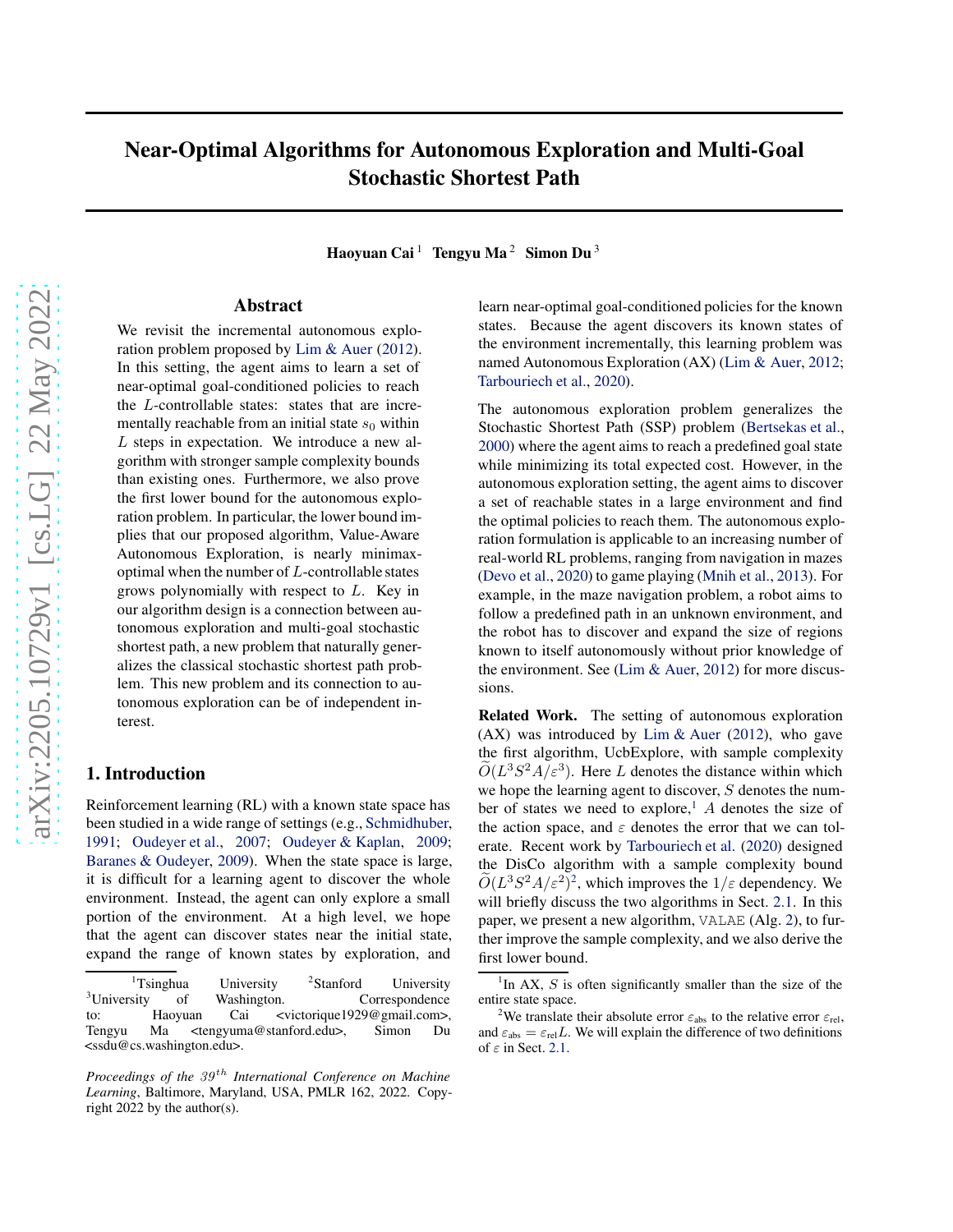<span id="page-1-1"></span>

| Algorithm                           | <b>Sample Complexity</b>               |
|-------------------------------------|----------------------------------------|
| UcbExplore<br>(Lim & Auer, 2012)    | $\widetilde{O}(L^3S^2A/\varepsilon^3)$ |
| DisCo<br>(Tarbouriech et al., 2020) | $\widetilde{O}(L^3S^2A/\varepsilon^2)$ |
| VALAE.                              | $\widetilde{O}(LSA/\varepsilon^2)$     |
| Lower Bound                         | $\Omega(LSA/\varepsilon^2)$            |

Table 1: Comparisons between our results and prior results. Algorithms and results in this paper are in grey cells. L is the exploration radius,  $A$  is the number of actions,  $S$  is the number of states we need to explore, and  $\varepsilon$  is the target accuracy. We will define them in Sect. [2.](#page-1-0) For simplicity, we only display the leading term in terms of the scaling in  $1/\varepsilon$ .

#### 1.1. Contributions

In this paper, we take important steps toward resolving the autonomous exploration problem. We compare our results with prior ones in Table  $1<sup>3</sup>$  $1<sup>3</sup>$  $1<sup>3</sup>$  and we summarize our contributions below:

- 1. We propose a new algorithm for autonomous exploration problem, Value-Aware Autonomous Exploration (VALAE), which uses DisCo algorithm [\(Tarbouriech et al.](#page-8-4), [2020](#page-8-4)) and Re-MG-SSP (cf. Alg. [1\)](#page-4-0) as initial steps and then uses the estimated value functions to guide our exploration. By doing so, for each state-action pair  $(s, a)$ , we derive an  $(s, a)$ dependent sample complexity bound, which can exploit the variance information, and yield a sharper sample complexity bound than the bounds for UcbExplore algorithm and DisCo algorithm (cf. Table [1\)](#page-1-1). In particular, VALAE improves the dependency on  $L$  from cubic to linear, and improves the dependency on S from square to linear.
- 2. We connect the autonomous exploration problem to a new problem, multi-goal stochastic shortest path, which generalizes classical SSP. And we show that VALAE also applies to multi-goal SSP.
- 3. We give the first lower bound of the autonomous exploration problem. This lower bound shows VALAE is nearly minimax-optimal when the number of states we need to explore grows polynomially with respect to L.

#### 1.2. Main Difficulties and Technique Overview

While our work borrows ideas from prior work on autonomous exploration [\(Lim & Auer,](#page-8-0) [2012;](#page-8-0) [Tarbouriech et al.,](#page-8-4) [2020\)](#page-8-4) and recent advances in SSP [\(Tarbouriech et al.](#page-8-8), [2021](#page-8-8)), we develop new techniques to overcome additional difficulties that are unique in autonomous exploration.

Connection between Autonomous Exploration and Multi-Goal SSP. In standard RL setting, it is known that in order to obtain a tight dependency on  $L$ , one needs to exploit the variance information in the value function [\(Azar et al.,](#page-7-1) [2017\)](#page-7-1). However, in autonomous exploration, it is unclear how to exploit the variance information because even which state is reachable is unknown.

To this end, we first consider a simpler problem, multigoal SSP, and extend the technique for single-goal SSP [\(Tarbouriech et al.](#page-8-8), [2021\)](#page-8-8) to this new problem (cf. Alg. [2\)](#page-5-0). We also present a reduction from autonomous exploration to multi-goal SSP (cf. Alg. [1\)](#page-4-0). These two techniques together yield the first tight dependency on L for autonomous exploration.

Using Regret to Bound the Sample Complexity. To estimate the sample complexity of VALAE, we need to bound the total number of rounds  $r$ . Inspired by [\(Lim & Auer](#page-8-0), [2012\)](#page-8-0), we classify each round into three categories: failure round, success round, and skipped round. Moreover, we adopt the idea of using regret bound.

A failure round has regret larger than  $\tilde{\Omega}(L/\varepsilon)$ , but the number of failure rounds  $r_f$  is hard to estimate. The number of success rounds and skipped rounds are bounded by  $\widetilde{O}(SA)$ , but the regret in a success round or skipped round can be negative. Hence, to bound the total number of failure rounds  $r_f$ , careful analyses of both the upper bound and the lower bound of regret are required.

For the upper bound, we extend the techniques of variance analysis from classical SSP (cf. [\(Tarbouriech et al.](#page-8-8), [2021\)](#page-8-8)) to this problem, and we obtain the upper bound of regret scaling as  $\widetilde{O}(\sqrt{r_f})$ . For the lower bound, the total regret in all the failure rounds grows linearly with respect to  $r_f$ , and we use concentration inequalities to lower bound the total regret in success rounds and skipped rounds (cf. Lem. [D.3.](#page-17-0)) By solving the inequality that the lower bound of regret is no more than the upper bound, we can obtain an upper bound of  $r_f$ , and we can finally bound the total number of rounds r.

# <span id="page-1-0"></span>2. Preliminaries

**Notations.** For any two vectors  $X, Y \in \mathbb{R}^S$ , we write their inner product as  $XY := \sum_{s \in \mathcal{S}} X(s)Y(s)$ . We denote  $||X||_{\infty} := \max_{s \in \mathcal{S}} |X(s)|$ , and if X is a probability distri-

<span id="page-1-2"></span> $3$ In [\(Lim & Auer](#page-8-0), [2012](#page-8-0)), the cost is 1 uniformly for all stateaction pairs. In this paper, we allow non-uniform costs. In Table [1,](#page-1-1) we consider uniform costs for fair comparisons.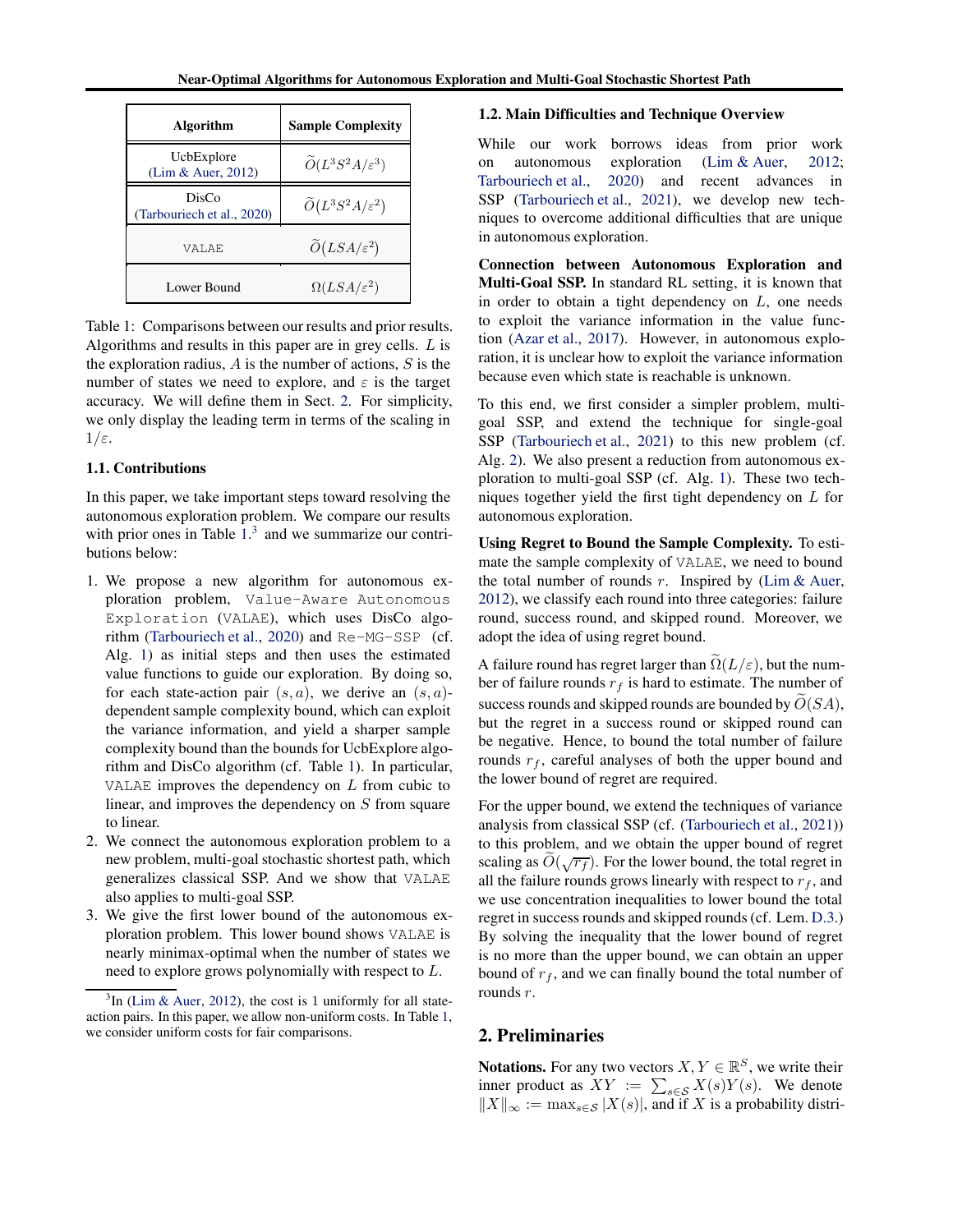bution on S, we define  $\mathbb{V}(X,Y) := \sum_{s \in \mathcal{S}} X(s)Y(s)^2$  –  $(\sum_{s \in \mathcal{S}} X(s)Y(s))^2$ , i.e. the variance of random variable Y over distribution X.

Markov Decision Process. We consider an MDP  $M :=$  $\langle S, A, P, c, s_0 \rangle$ , where S is the state space with size S, A is the action space with size A, and  $s_0 \in S$  is the initial state. In state  $s$ , taking action  $a$  has a cost drawn i.i.d. from a distribution on  $[c_{\text{min}}, 1]$  (where  $c_{\text{min}} > 0$ ) with expectation  $c(s, a)$ , and transits to the next state s' with probability  $P(s'|s, a)$ . For convenience, we use  $P_{s,a}$  and  $P_{s,a,s'}$  to denote  $P(\cdot|s, a)$  and  $P(s'|s, a)$ , respectively. A deterministic and stationary policy  $\pi : S \to A$  is a mapping, and the agent following the policy  $\pi$  will take action  $\pi(s)$  at state s.

For a fixed state  $g \in S$  we define the random variable  $t_g^{\pi}(s)$  as the number of steps it takes to reach state g starting from state s when executing policy  $\pi$ , i.e.  $t_g^{\pi}(s) :=$  $\inf\{t \geq 0 : s_{t+1} = g \mid s_1 = s, \pi\}.$  A policy  $\pi$  is a proper policy if for any state  $s \in S$ ,  $t_g^{\pi}(s) < +\infty$  with probability 1. Then we define the value function of a proper policy  $\pi$  with respect to the goal state g and its corresponding Qfunction as follows:

$$
V_g^{\pi}(s) = \mathbb{E}\Big[\sum_{t=1}^{t_g^{\pi}(s)} c_t(s_t, \pi(s_t)) | s_1 = s \Big],
$$
  

$$
Q_g^{\pi}(s, a) = \mathbb{E}\Big[\sum_{t=1}^{t_g^{\pi}(s)} c_t(s_t, \pi(s_t)) | s_1 = s, \pi(s_1) = a \Big],
$$

where  $c_t \in [c_{\min}, 1]$  is the instantaneous cost at step t incurred by the state-action pair  $(s_t, \pi(s_t))$ , and the expectation is taken over the random sequence of states generated by executing  $\pi$  starting from state  $s \in S$ . Here we have  $V_g^{\pi}(g) = 0$ . We use  $\pi_Q$  to denote the greedy policy over a vector  $Q \in \mathbb{R}^{S \times A}$ , i.e.  $\pi_Q(s) := \arg\min_{\sigma \in A} Q(s, a)$ . a∈A

For a fixed state  $g \in S$ , we denote  $V_g^*$  as the value function of the optimal policy on MDP  $M$  with respect to goal state g, and here we list some important properties of  $V_g^*$ : there exists a stationary, deterministic and proper policy  $\pi^*$ , such that its value function  $V_g^* := V_g^{\pi^*}$  and its corresponding Q-function  $Q_g^* := Q_g^{\pi^*}$  satisfies the following Bellman optimality equations (cf. Lem. [A.1\)](#page-9-0):

$$
Q_g^*(s, a) = c(s, a) + P_{s,a}V_g^*, \quad V_g^*(s) = \min_{a \in \mathcal{A}} Q_g^*(s, a).
$$

We stress that in our setting, given an MDP  $M$ , the agent knows the state space  $S$ , the action space  $A$ , the constant  $c_{\text{min}}$ , but the agent has no prior knowledge of the transition model P or the cost function c. In each step t, the agent knows its current state  $s_t \in \mathcal{S}$ , and taking an action  $a_t \in \mathcal{A}$ will transit to another state  $s'_t$  with some cost  $c_t$ .

Incrementally L-controllable States. Before we introduce the Autonomous Exploration problem, we need to define incrementally L-controllable states, which are the

<span id="page-2-0"></span>states we need to explore. To formally discuss the setting, we need the following assumption on our MDP  $M$ .

Assumption 2.1. The action space contains a RESET action s.t.  $P(s_0|s, \text{RESET}) = 1$  for any  $s \in S$ . Moreover, taking RESET in any state  $s$  will incur a cost  $c_{\text{RESET}}$  with probability 1, where  $c_{\text{RESET}}$  is a constant in  $[c_{\text{min}}, 1]$ .

Given any fixed length  $L \geq 1$ , the agent needs to learn the set of incrementally controllable states  $S_L^{\rightarrow}$ . To introduce the concept of  $S_L^{\rightarrow}$ , we first give the definition of policies restricted on a subset:

**Definition 2.2** (Policy restricted on a subset). For any  $S' \subseteq$ S, a policy  $\pi$  is restricted on the set S' if  $\pi(s)$  = RESET for all  $s \notin S'$ .

Now we discuss the optimal policy restricted on a set of states  $K \subseteq S$  with respect to goal state g. We denote  $V_{K,g}^* \in \mathbb{R}^S$  as the value function of the optimal policy restricted on K with goal  $g \in S$ , and  $Q_{K,g}^*$  as the Q-function corresponding to  $V_{K,g}^*$ . We consider the case that there exists at least one proper policy restricted on  $K$  with the goal state g. Then,  $V_{K,g}^*$  and  $Q_{K,g}^*$  are finite, and they satisfy the following Bellman equations:

$$
\begin{aligned}\nQ_{\mathcal{K},g}^*(s, a) &= c(s, a) + P_{s,a} V_{\mathcal{K},g}^*, \quad \forall (s, a) \in \mathcal{S} \times \mathcal{A}, \\
V_{\mathcal{K},g}^*(s) &= \min_{a \in \mathcal{A}} Q_{\mathcal{K},g}^*(s, a), \qquad \forall s \in \mathcal{K}, s \neq g, \\
V_{\mathcal{K},g}^*(s) &= c_{\text{RESET}} + V_{\mathcal{K},g}^*(s_0), \qquad \forall s \notin \mathcal{K}, s \neq g, \\
V_{\mathcal{K},g}^*(g) &= 0.\n\end{aligned}
$$

We note that when  $\mathcal{K}_1 \subseteq \mathcal{K}_2$ , for any  $g \in \mathcal{S}$ , if  $V_{\mathcal{K}_{1,g}}^*$  is finite, then  $V^*_{\mathcal{K}_2,g}$  is also finite, and we have  $V^*_{\mathcal{K}_2,g} \leq \tilde{V}^*_{\mathcal{K}_1,g}$ <br>component-wise. Also, we have  $V^*_g = V^*_{\mathcal{S},g}$  componentwise.

Now we introduce the definition of incrementally controllable states  $S_L^{\rightarrow}$  (see [\(Tarbouriech et al.,](#page-8-4) [2020\)](#page-8-4) for more intuitions on this definition.):

**Definition 2.3** (Incrementally L-controllable states  $S_L^{\rightarrow}$ ). Let  $\prec$  be any partial order on S. We denote  $S_L^{\prec}$  as the set of states reachable from  $s_0$  with expected cost no more than L w.r.t.  $\prec$ , which is defined as follows:

- $s_0 \in \mathcal{S}_L^{\prec}$ ,
- if there is a policy  $\pi$  restricted on  $\{s' \in S_L^{\prec} : s' \prec s\}$ such that  $V_s^{\pi}(s_0) \leq L$ , then  $s \in \mathcal{S}_L^{\prec}$ .

The set of incrementally L-controllable states  $S_L^{\rightarrow}$  is given by  $S_L^{\rightarrow} = \bigcup$  $\bigcup_{\prec} \mathcal{S}_L^{\prec}$ . And we denote  $S_L = |\mathcal{S}_L^{\rightarrow}|$ .

Multi-Goal Stochastic Shortest Path. Now we define the multi-goal SSP problem, a natural generalization of the classical SSP problem. In multi-goal SSP, we consider an MDP  $M$  that satisfies Asmp. [2.1,](#page-2-0) and all of its states are incrementally *L*-controllable, i.e.  $S_L^{\rightarrow} = S$ . Also, we assume that the agent knows L.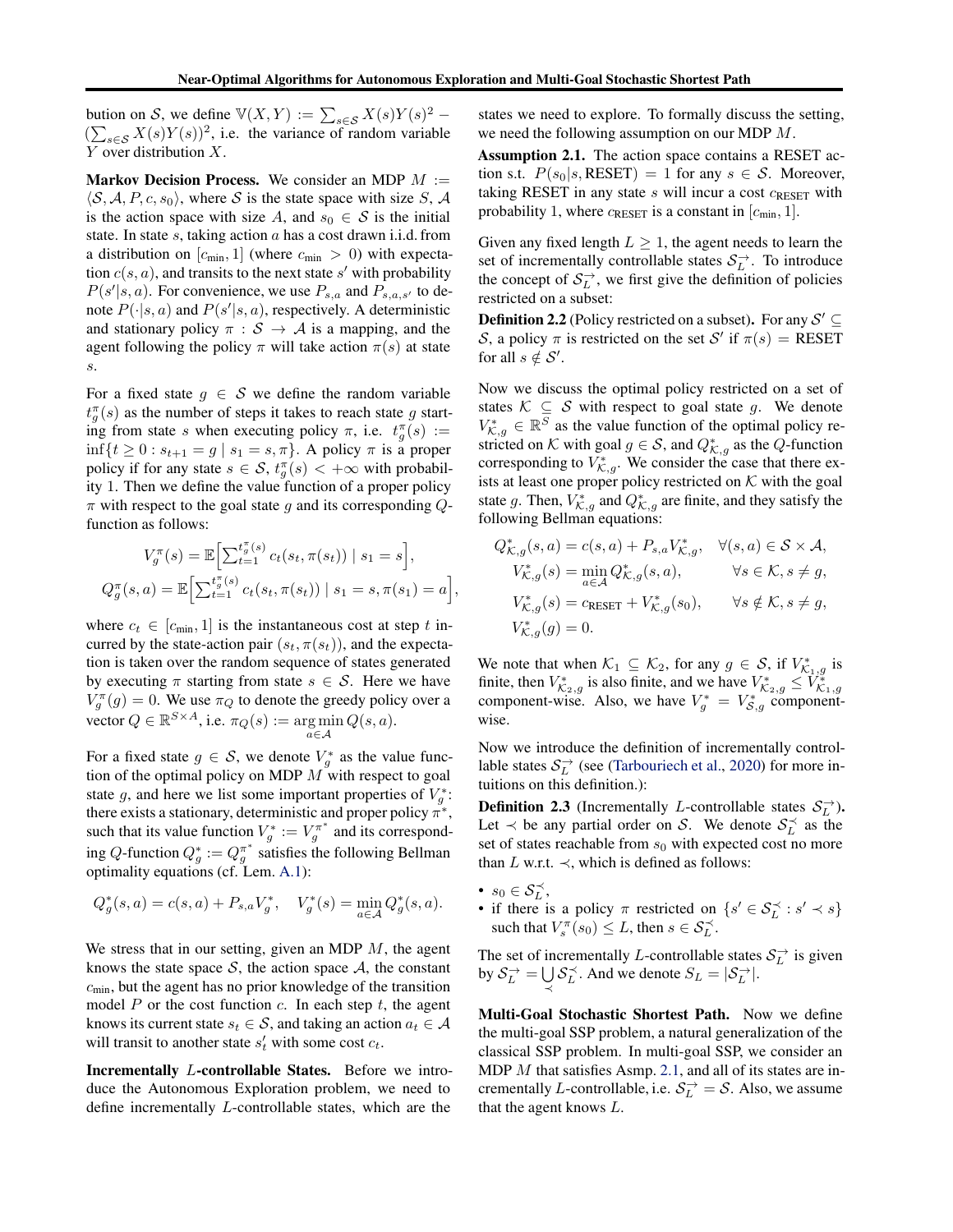A learning algorithm for multi-goal SSP takes the error parameter  $\varepsilon \in (0,1)$ , confidence  $\delta \in (0,1)$ , and the goal space  $\mathcal{G} \subseteq \mathcal{S}$  as input, and with probability over  $1 - \delta$ , the algorithm outputs a set of policies  $\{\pi_s\}_{s\in\mathcal{G}}$ , such that

$$
\forall s \in \mathcal{G}, V_s^{\pi_s}(s_0) \leq V_s^*(s_0) + \varepsilon L,
$$

i.e., the algorithm learns near-optimal policies to reach each  $s \in \mathcal{G}$ . We note that when the goal space  $\mathcal{G}$  contains a single element, the problem will reduce to classical SSP.

In multi-goal SSP problem, the learning agent interacts with MDP  $M$  in this way: the agent knows its current state s and action space  $A$ , but it does not know the model  $P(s' | s, a)$  and cost function  $c(s, a)$ . Each time, the agent can choose an action  $a \in \mathcal{A}$ , and the agent will observe that it transits to a new state  $s'$  with a cost c, where  $s'$  and c are revealed to the agent. The agent can stop and output the policies anytime when the agent thinks that it has collected enough samples to ensure that it can output near-optimal policies.

The performance of the learning algorithm is measured by the cumulative cost  $C_T$ , which is defined as follows. We denote  $T$  as the total number of steps the agent uses, and we remark that  $T$  is random and chosen by the agent. We denote  $(s_t, a_t)$  as the state-action pair at the t-th step. We denote by  $c_t(s_t, a_t)$  the instantaneous cost incurred at the *t*-th step. Then we can define  $C_T := \sum_{i=1}^{T}$  $\sum_{t=1} c_t(s_t, a_t).$ 

We want to find an algorithm with a probably approximately correct (PAC) bound of  $C_T$ , i.e., with probability over  $1 - \delta$ ,  $C_T$  is bounded by some polynomial of L, S, A,  $\varepsilon^{-1}$ ,  $c_{\min}^{-1}$ , and  $\log(1/\delta)$ .

Here we explain the reason why we need the RESET action (Asmp. [2.1\)](#page-2-0). The classical SSP problem uses an episodic learning protocol, i.e. when the agent reaches the goal state g, the agent can "reset" to initial state  $s_0$  and start a new episode. But in multi-goal SSP, we do not have episode learning protocol because we need to ensure that for each goal  $g \in \mathcal{G}$ , the agent learns a near-optimal policy to reach g. Therefore, each time when the agent arrives at any of the goal, the agent has to "reset" to  $s_0$ . Hence the RESET action is necessary, and the previous works [\(Lim & Auer](#page-8-0), [2012\)](#page-8-0) and [\(Tarbouriech et al.,](#page-8-4) [2020](#page-8-4)) also assume the existence of the RESET action.

We also remark that multi-goal SSP is fundamentally different from reward-free RL [\(Jin et al.,](#page-8-9) [2020\)](#page-8-9). Reward-free RL contains two phases: exploration phase and planning phase. In exploration phase we have no knowledge of reward  $r$ , and in planning phase we cannot interact with MDP. But in multi-goal SSP, we can estimate the cost function  $c$ , and the agent does not need to separate into two phases.

Autonomous Exploration. Now we introduce the au-

tonomous exploration (AX) problem, which generalizes multi-goal SSP. AX problem was first introduced by [\(Lim & Auer,](#page-8-0) [2012\)](#page-8-0), and we use their definition of AX problem.

In AX, we consider an MDP  $M$  that satisfies Asmp. [2.1.](#page-2-0) A learning algorithm of AX problem inputs the exploration radius  $L \geq 1$ , the error parameter  $\varepsilon \in (0, 1)$  and confidence  $\delta \in (0, 1)$ , and with probability over  $1 - \delta$ , the algorithm should output a set of "known" states  $K \subseteq S$  such that  $\mathcal{S}_L^{\rightarrow} \subseteq \mathcal{K}$ , i.e., the algorithm discovers all the states that we want to explore. And the algorithm should also output a set of policies  $\{\pi_s\}_{s\in\mathcal{K}}$ , such that

$$
\forall s \in \mathcal{S}_L^{\rightarrow}, V_s^{\pi_s}(s_0) \le (1+\varepsilon)L,
$$

i.e., the algorithm learns a policy to reach each  $s \in S_L^{\rightarrow}$ and the expected cost is no more than  $(1 + \varepsilon)L$ . In AX, we also use cumulative cost  $C_T$  to measure the performance, but we hope  $C_T$  depends on  $|\mathcal{S}_L^{\to}|$  instead of the global size  $|\mathcal{S}|$ .

We note that different complexity bounds of  $C_T$  may depend on  $S_L$ ,  $S_{2L}$ ,  $S_{(1+\epsilon)L}$ . But if we assume that  $S_L$  grows polynomially with respect to  $L$ , i.e., there exist constants C, d independent of L, such that  $S_L \leq CL^d$  for all  $L \geq 1$ , we will have  $S_{2L} \leq C 2^d L^d = O(L^d)$ , and  $S_{(1+\varepsilon)L}$  $O(L^d)$ . Under this assumption,  $S_L, S_{2L}, S_{(1+\varepsilon)L}$  are of the same order  $O(L^d)$ , thus we use S as the abbreviation for all these quantities in Table [1.](#page-1-1) This assumption is implicitly considered in the literature, because otherwise one may need to consider the logarithmic dependency on  $S_L$ .

In AX, the learning agent does not know the set  $S_L^{\rightarrow}$  or the size of  $S_L^{\rightarrow}$ , and it needs to discover and explore  $S_L^{\rightarrow}$  by itself and find policies to reach each state in  $S_L^{\rightarrow}$ . This is why the problem is called "autonomous exploration".

We remark that in Sect. [3,](#page-4-1) we will prove that our Alg. [2](#page-5-0) outputs a set  $\mathcal{K} \supseteq \mathcal{S}_L^{\to}$  and a set of policies  $\{\pi_s\}_{s \in \mathcal{K}}$  restricted on  $K$ , such that

$$
\forall s \in \mathcal{K}, V_s^{\pi_s}(s_0) \leq V_{\mathcal{K},s}^*(s_0) + \varepsilon L.
$$

This implies  $\forall s \in S_L^{\rightarrow}, V_s^{\pi_s}(s_0) \leq (1+\varepsilon)L$ , because when  $S_L^{\to} \subseteq \mathcal{K}$ , we have  $V_{\mathcal{K},s}^*(s_0) \leq V_{\mathcal{S}_L^{\to},s}^*(s_0)$ , and for any  $s \in \mathcal{S}_L^{\to}$ , we have  $V_{\mathcal{S}_L^{\to},s}^*(s_0) \leq L$ .

In the special case that  $S_L^{\rightarrow} = S$  (i.e., in the setting of multi-goal SSP), our Alg. [2](#page-5-0) will output  $K = S$ , and the inequality above will be reduced to  $\forall s \in S, V_s^{\pi_s}(s_0) \leq V_s^*(s_0) + \varepsilon L$ . Hence our Alg. [2](#page-5-0) for AX problem also solves multi-goal SSP problem with goal space  $G = S$ .

#### <span id="page-3-0"></span>2.1. Review of Prior Algorithms

We review prior algorithms because our algorithm also relies on some components from prior algorithms.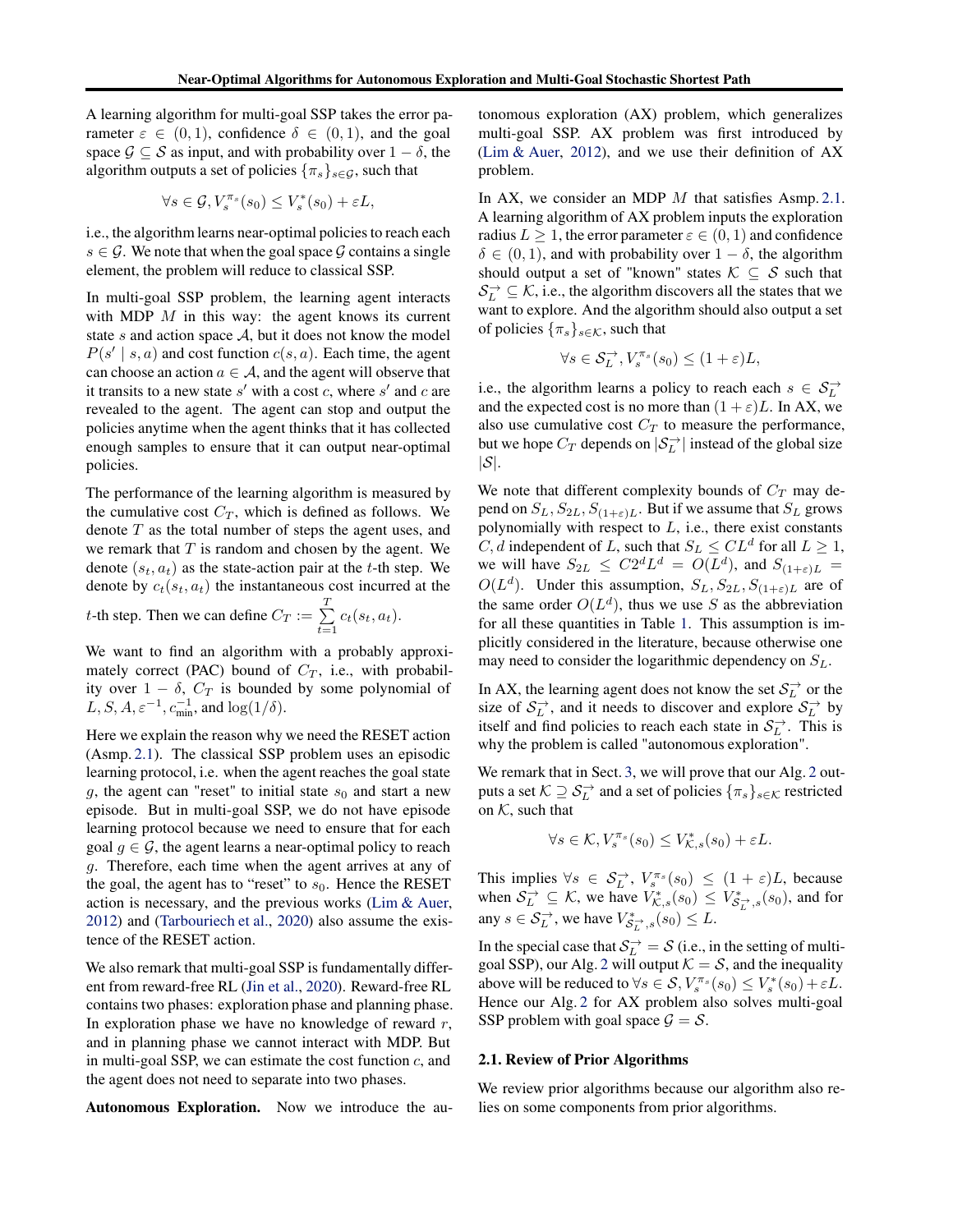#### DisCo Algorithm for Autonomous Exploration.

DisCo algorithm was introduced in [\(Tarbouriech et al.](#page-8-4), [2020\)](#page-8-4), and we use DisCo algorithm as a burn-in step for Alg. [2.](#page-5-0) Here we give the lemma of the sample complexity of DisCo algorithm for autonomous exploration.

<span id="page-4-2"></span>Lemma 2.4 (Corollary 1, [\(Tarbouriech et al.](#page-8-4), [2020](#page-8-4))). *Assume that*  $L \geq 1$ ,  $0 < \varepsilon \leq 1$  *and*  $0 < \delta < 1$ *. For any*  $MDP M = \langle \mathcal{S}, \mathcal{A}, P, c, s_0 \rangle$  *satisfying Asmp.* [2.1,](#page-2-0) with prob*ability at least* 1 − δ*, DisCo algorithm will terminate and output a set of states*  $\mathcal{K}$  *such that*  $\mathcal{S}_L^{\rightarrow} \subseteq \mathcal{K} \subseteq \mathcal{S}_{(1+\varepsilon)L}^{\rightarrow}$ , *and a set of policies*  $\{\pi_s\}_{s \in \mathcal{K}}$  *restricted on* K, such that  $\forall s \in \mathcal{K}, V_{s}^{\pi_s}(s_0) \leq V_{\mathcal{K},s}^*(s_0) + \varepsilon L$ , and the cumulative  $\cot C_T = \widetilde{O}(L^3 S_{(1+\varepsilon)L}^2 A c_{\min}^{-2} \varepsilon^{-2}).$ 

Here we clarify that the definitions of  $\varepsilon$  in our work and in [\(Tarbouriech et al.](#page-8-4), [2020\)](#page-8-4) are different. [Tarbouriech et al.](#page-8-4) [\(2020\)](#page-8-4) denotes absolute error as  $\varepsilon$  (i.e., they require that the output policies satisfy  $V_s^{\pi_s}(s_0) \leq L + \varepsilon$  and  $V_s^{\pi_s}(s_0) \leq$  $V_{\mathcal{K},s}^*(s_0) + \varepsilon$ , and our paper denotes relative error as  $\varepsilon$  (i.e., we require  $V_s^{\pi_s}(s_0) \le (1+\varepsilon)L$  and  $V_s^{\pi_s}(s_0) \le V_{\mathcal{K},s}^*(s_0) +$  $\varepsilon$ L). And their absolute error  $\varepsilon_{\text{abs}}$  and our relative error  $\varepsilon_{\text{rel}}$ satisfies the following equation:  $\varepsilon_{\text{abs}} = \varepsilon_{\text{rel}} L$ .

We also remark that when  $c_{\text{min}} = 1$ , the original form of sample complexity in Theorem 1, [\(Tarbouriech et al.](#page-8-4), [2020\)](#page-8-4) was  $\widetilde{O}(L^5 \Gamma_{L+\varepsilon_{\rm abs}} S_{L+\varepsilon_{\rm abs}} A \varepsilon_{\rm abs}^{-2} + L^3 S_{L+\varepsilon_{\rm abs}}^2 A \varepsilon_{\rm abs}^{-1}),$  where  $\Gamma_L := \max_{(s,a)\in \mathcal{S}_L^{\rightarrow}\times\mathcal{A}}$  $\left\| \{P(s' \mid s,a)\}_{s' \in \mathcal{S}_L^-} \right\|$  $\Big\|_0^{\frac{3}{2}}$ , and  $\Gamma_{L+\varepsilon_{\text{abs}}}$  =  $S_{L+\varepsilon_{\text{abs}}}$  in the worst case. By setting  $\varepsilon_{\text{abs}} = \varepsilon_{\text{rel}}L$  and  $\Gamma_{L+\varepsilon_{\text{abs}}} = S_{L+\varepsilon_{\text{abs}}}$ , we can obtain the sample complexity bound  $\widetilde{O}(L^3 S_{(1+\varepsilon_{\text{rel}})L}^2 A \varepsilon_{\text{rel}}^{-2})$  in Lem. [2.4](#page-4-2) when  $c_{\min} = 1$ . And in Corollary 1, [\(Tarbouriech et al.](#page-8-4), [2020\)](#page-8-4), they discussed the case when  $c_{\min} \in (0, 1)$ , which incurs an additional  $c_{\min}^{-2}$  in their sample complexity.

# <span id="page-4-1"></span>3. Algorithms and Sample Complexity Bounds

Now we are ready to describe our main algorithm VALAE (cf. Alg. [2\)](#page-5-0), and currently we focus on autonomous exploration problem. There are three key components in Alg. [2.](#page-5-0) The first component is running DisCo algorithm (cf. [\(Tarbouriech et al.,](#page-8-4) [2020](#page-8-4))) with  $\varepsilon = 1$ . Our aim is to discover a set of states K such that  $S_L^{\rightarrow} \subseteq K \subseteq S_{2L}^{\rightarrow}$ , and compute a set of policies  $\{\pi_s\}_{s\in\mathcal{K}}$  to reach each state  $s \in \mathcal{K}$  with expected cost  $V_s^{\pi_s}(s_0)$  no more than 2L. After the first component, we will fix our set  $K$ , and to solve the AX problem, we need only learn a set of policies  $\{\pi_s\}_{s\in\mathcal{K}}$ such that  $V_s^{\pi_s}(s_0) \leq V_{\mathcal{K},s}^*(s_0) + \varepsilon L$  for all  $s \in \mathcal{K}$ .

The second component reduces the autonomous exploration problem to multi-goal SSP (cf. Alg. [1\)](#page-4-0) using the set  $K$  computed from the first component. Alg. [1](#page-4-0) first constructs a new MDP  $M^{\dagger}$  by "merging" all the states  $s \notin \mathcal{K}$ 

# <span id="page-4-0"></span>Algorithm 1 Reduce Autonomous Exploration to Multi-Goal SSP (Re-MG-SSP)

- 1: **Input:** Confidence  $\delta \in (0, 1)$ , exploration radius  $L > 1$ ,
- 2: **Input:** a set of states K, and a set of policies  $\{\pi_s\}_{s \in \mathcal{K}}$ .
- 3: Define MDP  $M^{\dagger} = \langle K^{\dagger}, A, P^{\dagger}, c^{\dagger}, s_0 \rangle$  where  $K^{\dagger}$ ,  $P^{\dagger}$ ,  $c^{\dagger}$ are defined in Sect. [3.2.](#page-4-3)
- 4:  $\forall (s, a, s') \in \mathcal{K}^{\dagger} \times \mathcal{A} \times \mathcal{K}^{\dagger}$ , set  $N(s, a, s') \leftarrow 0$ ;  $\hat{P}_{s, a, s'} \leftarrow 0$ .
- $\begin{array}{rcl} \mathsf{5:} \ \forall (s,a) \ \in \ \mathcal{K}^{\dagger} \ \times \ \mathcal{A}, \ \ \mathsf{set} \ \ N(s,a) \ \ \leftarrow \ \ 0; \ \ n(s,a) \ \ \leftarrow \\ \mathsf{0:} \ \ \theta(s,a) \leftarrow \mathsf{0}; \ \ \widehat{c}(s,a) \leftarrow \mathsf{0}. \end{array}$ 0;  $\theta(s, a) \leftarrow 0$ ;  $\hat{c}(s, a) \leftarrow 0$ .
- 6: Set  $\psi \leftarrow 12000L^2 |\mathcal{K}| c_{\min}^{-2} \ln(\frac{|\mathcal{K}|A}{\delta})$ , and  $\phi \leftarrow 2^{\lceil \log_2 \psi \rceil}$ .
- 7: for each  $(s, a) \in K \times \overline{A}$  do<br>8: while  $N(s, a) < \phi$  do
- while  $N(s, a) < \phi$  do
- 9: Execute policy  $\pi_s$  on MDP  $M^{\dagger}$  until reaching state s.
- 10: Take action *a*, incur cost *c* and observe next state  $s' \sim$  $P^{\dagger}(\cdot \mid s, a).$
- 11: Set  $N(s, a) \leftarrow N(s, a) + 1, \theta(s, a) \leftarrow \theta(s, a) + c$ ,  $N(s, a, s') \leftarrow N(s, a, s') + 1.$
- 12: end while
- 13: Set  $\widehat{c}(s, a) \leftarrow \frac{\theta(s, a)}{N(s, a)}$  and  $\theta(s, a) \leftarrow 0$ . For all  $s' \in \mathcal{K}^{\dagger}$ , set  $n(s,a) \leftarrow N(s,a)$ ,  $\widehat{P}_{s,a,s'} \leftarrow$  $N(s, a, s')/N(s, a).$
- 14: end for
- 15: For all  $a \in \mathcal{A}$ , set  $N(x,a) \leftarrow \phi, n(x,a) \leftarrow \phi, \hat{c}(x,a) \leftarrow$  $c_{\text{RESET}}, P_{x,a,s_0} \leftarrow 1.$
- 16: For all  $a \in \mathcal{A}, s' \in \mathcal{S}$ , set  $\widehat{P}_{x,a,s'} \leftarrow 0$ .
- 17: Output:  $N($ ,  $n($ ,  $\widehat{P}, \theta($ ,  $\widehat{c}$ .

to a single artificial state  $x$ , and to solve AX problem, we need only solve multi-goal SSP problem on MDP  $M^{\dagger}$  with goal space  $\mathcal{G} = \mathcal{K}$ . Then the algorithm collects fresh samples of the form  $(s, a, s', c)$  for all state-action pairs  $(s, a) \in \mathcal{K} \times \mathcal{A}$ , and the aim is to compute the empirical probability  $\widehat{P}(s'|s, a)$  and the average cost  $\widehat{c}(s, a)$  with small error.

In the third component, inspired by recent advances in stochastic shortest path [\(Tarbouriech et al.](#page-8-8), [2021](#page-8-8)), we design a policy evaluation step to obtain near-optimal estimates of the costs of getting to each  $s \in S_L^{\rightarrow}$  (cf. Alg. [2\)](#page-5-0).

Below we give detailed descriptions for each component.

#### 3.1. Running DisCo Algorithm with  $\varepsilon = 1$

In the first component of our main algorithm VALAE (cf. Alg. [2\)](#page-5-0), we use DisCo algorithm with (relative) error  $\varepsilon = 1$ as a subroutine. By Lem. [2.4,](#page-4-2) we can obtain a set  $K$  such that  $S_L^{\rightarrow} \subseteq \mathcal{K} \subseteq S_{2L}^{\rightarrow}$ , and a set of policies  $\{\pi_s\}_{s \in \mathcal{K}}$  such that  $\forall s \in \mathcal{K}, V_s^{\pi_s}(s_0) \leq 2L$ , and the total cost is bounded by  $\widetilde{O}(L^3 S_{(1+\varepsilon)L}^2 A c_{\min}^{-2})$ . In the next subsection, we will focus on a fixed set  $K$ , and reduce the autonomous exploration problem to multi-goal SSP problem.

#### <span id="page-4-3"></span>3.2. Connection between Autonomous Exploration and Multi-Goal SSP

In our main algorithm VALAE (Alg. [2\)](#page-5-0), after running DisCo with  $\varepsilon = 1$ , we have obtained a set of known states  $\mathcal{K} \supseteq$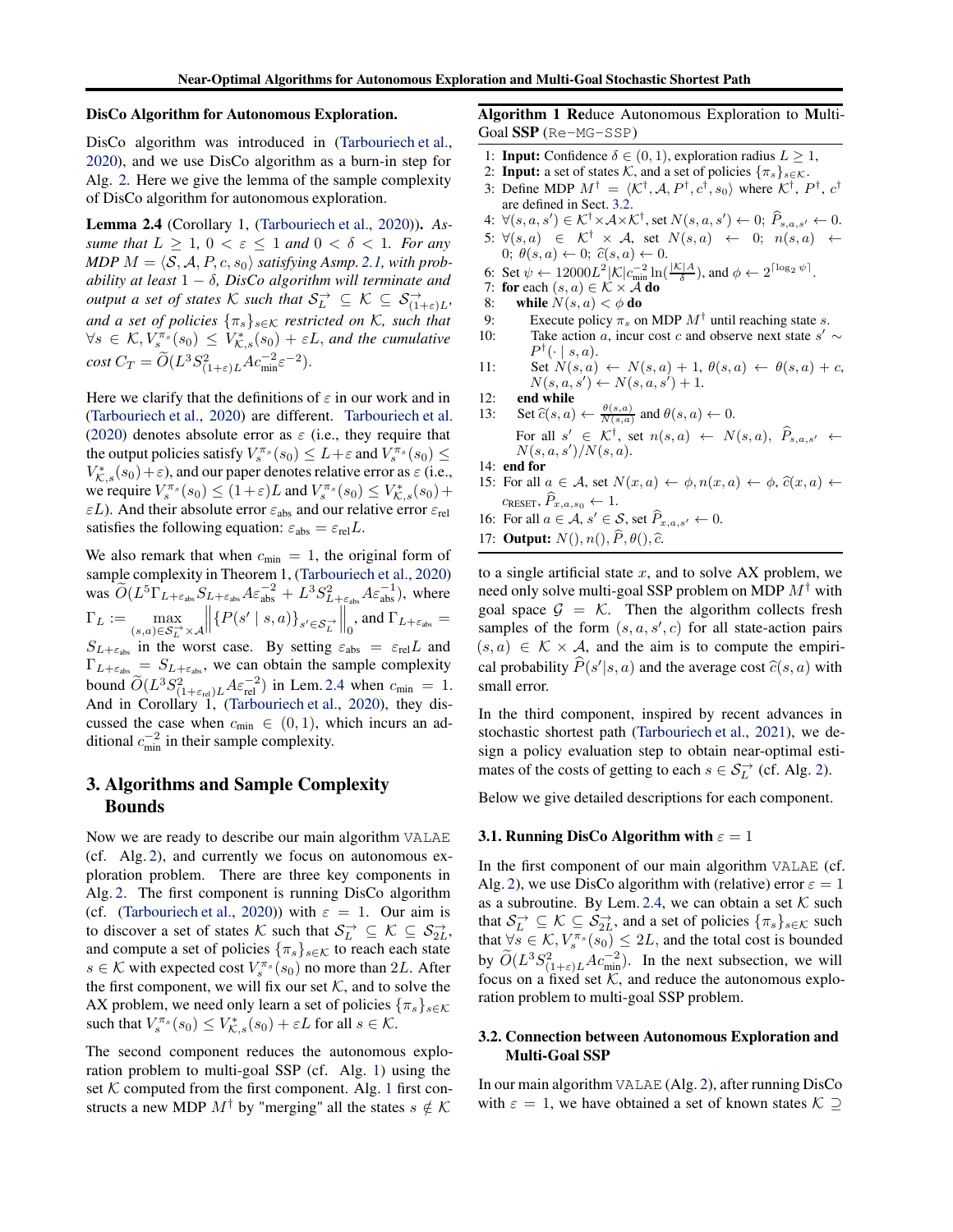$S_L^{\rightarrow}$  and discovered all the states that we want to explore, and we denote  $K = |\mathcal{K}|$ . Now we focus on the second component of VALAE (cf. Alg. [1\)](#page-4-0). We will fix our set of known states  $K$ , and focus only on the policies restricted on K. Therefore, for all the states  $s \notin K$ , we can regard them as one artificial state  $x$ , and the only action at state  $x$  is RESET. To this purpose, we will construct an MDP  $M^{\dagger} :=$  $\langle K^{\dagger}, A, P^{\dagger}, c^{\dagger}, s_0 \rangle$  where we first define the artificial state x, and we set  $K^{\dagger} = \mathcal{K} \cup \{x\}$ , and we denote  $K' = |\mathcal{K}^{\dagger}| =$  $K+1$ . For any  $(s, a) \in K \times \mathcal{A}$ , we define  $P_{s,a,s'}^{\dagger}$  as follows:

$$
P_{s,a,s'}^{\dagger} = P_{s,a,s'}, \ \forall s' \in \mathcal{K}, \text{ and } P_{s,a,x}^{\dagger} = \sum_{s' \notin \mathcal{K}} P_{s,a,s'}.
$$

We also define  $P^{\dagger}_{x,a,s'} = \mathbb{I}[s' = s_0]$  for any  $a \in \mathcal{A}, s' \in \mathcal{K}^{\dagger}$ . Finally, we define  $c^{\dagger}(s, a) = c(s, a)$  for all  $(s, a) \in S \times A$ , and  $c^{\dagger}(x, a) = c_{\text{RESET}}$  for all  $a \in \mathcal{A}$ . In this way, the AX problem reduces to multi-goal SSP problem on MDP  $M^{\dagger}$ with the set of states being  $K^{\dagger}$  and goal space  $\mathcal{G} = \mathcal{K}$ , and all states in  $K$  are incrementally 2L-controllable from  $s_0$ .

Next, we collect  $\phi = \Omega(L^2|\mathcal{K}|/c_{\min}^2)$  fresh samples for each state-action pair  $(s, a) \in \mathcal{K} \times \mathcal{A}$ . Our aim is that for each state-action pair  $(s, a) \in \mathcal{K} \times \mathcal{A}$ , we can obtain  $\phi$ samples of the form  $(s, a, s', c)$  and compute the empirical probability  $\widehat{P}(s'|s, a)$  and the average cost  $\widehat{c}(s, a)$ , so that our estimation  $\widehat{P}(s'|s, a)$  and  $\widehat{c}(s, a)$  are close enough to  $P^{\dagger}(s'|s, a)$  and  $c^{\dagger}(s, a)$ , respectively. In DisCo algorithm, we have computed a policy  $\pi_s$  for each  $s \in \mathcal{K}$ , such that we can execute  $\pi_s$  to reach state s from  $s_0$  with expected cost no more than 2L. Hence, to obtain a sample  $(s, a, s', c)$  at any state-action pair  $(s, a) \in \mathcal{K} \times \mathcal{A}$ , we need only first execute  $\pi_s$  to arrive at state s, then execute action a.

We remark that using fresh samples is essential for Alg. [2](#page-5-0) to ensure these samples are independent of  $K$ , and we cannot use the samples collected in DisCo algorithm because they are dependent of  $K$ . Also, we note that in Alg. [1](#page-4-0) and Alg. [2,](#page-5-0) the estimated transition probability  $\hat{P}(s' | s, a)$ and the estimated cost  $\hat{c}(s' \mid s, a)$  are only evaluated for all  $(s, a) \in \mathcal{K}^{\dagger} \times \mathcal{A}$  on MDP  $M^{\dagger}$ , rather than for all  $(s, a) \in S \times A$  on MDP M, hence the computational complexity of Alg. [1](#page-4-0) and Alg. [2](#page-5-0) does not depend on "global"  $|\mathcal{S}|$ .

We note that the idea of uniformly connecting  $\phi$  samples for each state-action pair  $(s, a) \in K \times A$  is similar with DisCo algorithm. The difference is that DisCo algorithm collects  $\tilde{\Omega}(L^2|\mathcal{K}|c_{\min}^{-2}\varepsilon^{-2})$  samples for each state-action pair  $(s, a) \in \mathcal{K} \times \mathcal{A}$ , but in Alg. [1](#page-4-0) our  $\phi = \tilde{\Omega}(L^2|\mathcal{K}|c_{\min}^{-2})$  and is smaller than that in DisCo.

# <span id="page-5-0"></span>Algorithm 2 Value-Aware Autonomous Exploration (VALAE)

- 1: **Input:** Confidence  $\delta \in (0, 1)$ , error  $\varepsilon \in (0, 1]$ , and  $L > 1$ .
- 2: **Input (for multi-goal SSP only):** Goal Space  $\mathcal{G} \subseteq \mathcal{S}$ .<br>3: (For autonomous exploration, set  $\mathcal{G} = \emptyset$ .)
- 3: (For autonomous exploration, set  $G = \emptyset$ .)<br>4: **Specify:** Trigger set  $\mathcal{N} \leftarrow \{2^{j-1} : j = 1\}$
- 4: **Specify:** Trigger set  $\mathcal{N} \leftarrow \{2^{j-1} : j = 1, 2, ...\}$ .  $\forall$ We run DisCo algorithm with  $\varepsilon = 1$  and get a set K such *that*  $S_L^{\rightarrow} \subseteq K \subseteq S_{2L}^{\rightarrow}$ .
- 5: Run DisCo algorithm with input  $(\delta, \varepsilon = 1, L)$  and we get a set K and a set of policies  $\{\pi_s\}_{s \in \mathcal{K}}$ .
- 6: Run Alg. [1](#page-4-0) with input  $(\delta, L, \mathcal{K}, \{\pi_s\}_{s \in \mathcal{K}})$ , and we obtain the variables  $N($ ,  $n($ ,  $\widehat{P}, \theta$  (),  $\widehat{c}$ .
- 7: Set time step  $t \leftarrow 1$  and trigger index  $j \leftarrow 5 + \log_2 \frac{1}{c_{\min}}$ .
- 8: Set  $\epsilon \leftarrow \varepsilon/3$ ,  $B \leftarrow 10L$ ,  $\lambda = \widetilde{O}(1/\epsilon^2)$ , and  $g \leftarrow s_0$ .
- 9: Initialize  $\mathcal{G} \leftarrow \mathcal{K}$  if  $\mathcal{G} = \emptyset$ .
- 10: \\*Solve multi-goal SSP problem on* <sup>M</sup>† *with goal space* <sup>G</sup>*.*
- 11: **for** round  $r = 1, 2, \cdots$  **do**<br>12: *\\Phase (a): Compute O*
- 12: \\*Phase (a): Compute Optimal Policy*
- 13: Compute  $(Q, V) := \text{VISGO}(g, 2^{-j}/(|\mathcal{K}^{\dagger}|A)).$
- 14: Set the policy  $\tilde{\pi}$  as the greedy policy over Q, and  $\hat{\tau} \leftarrow 0$ .<br>15:  $\Phi(\theta):$  Policy Evaluation
- 15:  $\forall$ *Phase (b): Policy Evaluation*<br>16: **for** episode  $k = 1, 2, \dots, \lambda$  denotes
- 16: **for** episode  $k = 1, 2, \dots, \lambda$  **do**<br>17: **Set**  $s_t \leftarrow s_0$  and reset to the in
- 17: Set  $s_t \leftarrow s_0$  and reset to the initial state  $s_0$ , and  $\hat{\tau}_k \rightarrow 0$ .<br>18: while  $s_t \neq q$  do 18: **while**  $s_t \neq g$  **do**<br>19: Take action  $a_t$
- 19: Take action  $a_t = \arg \min_{a \in \mathcal{A}} Q(s_t, a)$  on  $M^{\dagger}$ , incur cost  $c_t$  and observe next state  $s_{t+1} \sim P^{\dagger}(\cdot \mid s_t, a_t)$ .
- 20: Set  $(s, a, s', c) \leftarrow (s_t, a_t, s_{t+1}, c_t)$  and  $t \leftarrow t + 1$ .
- 21: Set  $N(s, a) \leftarrow N(s, a) + 1, \theta(s, a) \leftarrow \theta(s, a) + c$ ,  $N(s, a, s') \leftarrow N(s, a, s') + 1.$ 
	-
- 22: **if**  $N(s, a) \in \mathcal{N}$  then<br>23: **Set**  $i \leftarrow j+1, \hat{c}(s)$ 23: Set  $j \leftarrow j + 1$ ,  $\hat{c}(s, a) \leftarrow \frac{2\theta(s, a)}{N(s, a)}$  and  $\theta(s, a) \leftarrow 0$ .
- 24: For all  $s' \in \mathcal{K}^{\dagger}$ , set  $n(s, a) \leftarrow N(s, a), \widehat{P}_{s,a,s'} \leftarrow$  $N(s, a, s')/N(s, a).$
- 25: Return to line 11, start a new round (the current round has been a *skipped round*).
- 26: end if

27: Set 
$$
\hat{\tau} \leftarrow \hat{\tau} + \frac{c}{\lambda}, \hat{\tau}_k \leftarrow \hat{\tau}_k + c
$$
.  
28: end while

- 
- 29: **if**  $\hat{\tau} > V(s_0) + \epsilon L$  **then**<br>30: **Return to line 11**, sta
	- Return to line 11, start a new round. (the current round has been a *failure round*).
- $31:$  end if  $32:$  end for
- 32: **end for**<br>33: Set  $\pi_a$
- Set  $\pi_g \leftarrow \tilde{\pi}$ . Remove g from G. (The current round has been a *success round*.)
- 34: Choose another state  $g \in \mathcal{G}$ .<br>35: Stop the algorithm if  $\mathcal{G}$  is en
- Stop the algorithm if  $G$  is empty.

**Output:** The states s in K and their corresponding policy  $\pi_s$ .

## 3.3. Value-Aware Algorithms for Autonomous Exploration and Multi-Goal SSP

Finally we describe our main algorithm, Value-Aware Autonomous Exploration (VALAE, cf. Alg. [2\)](#page-5-0). First, VALAE uses DisCo algorithm with  $\varepsilon = 1$  as a subroutine, and DisCo algorithm computes a set  $K$  such that  $S_L^{\rightarrow} \subseteq \mathcal{K}$ . We discard all the samples collected in DisCo algorithm, in order to ensure the independence of  $K$  and  $P_{s,a}$ . Second, we use Alg. [1](#page-4-0) as a burn-in step to collect  $\tilde{\Omega}(L^2|\mathcal{K}|/c_{\min}^2)$  samples for each of the state-action pair

<sup>36:</sup> end for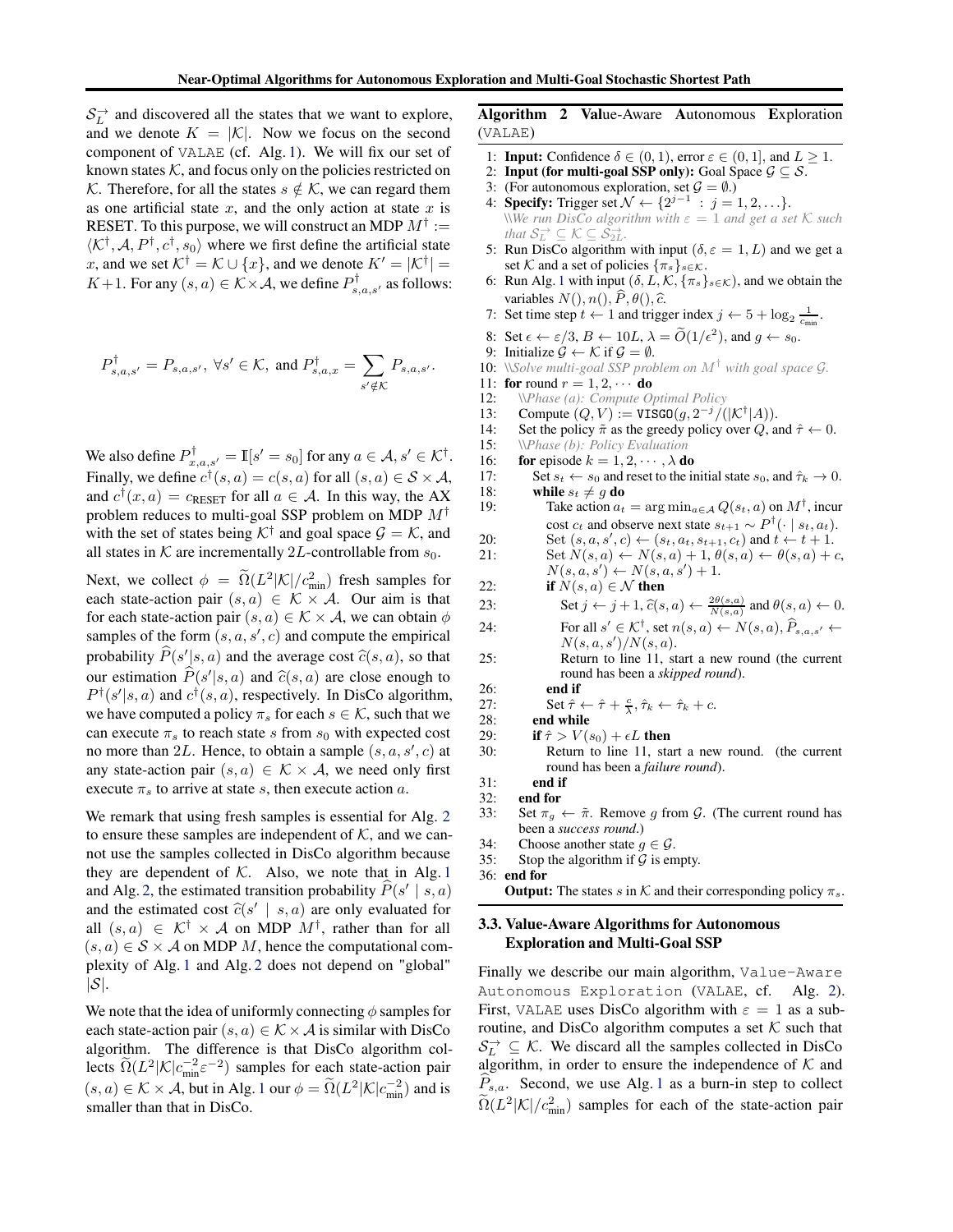$(s, a)$  so that the empirical model  $\widehat{P}$  and the true model  $P^{\dagger}$ are close enough. This guarantees that with high probability, in any round r, the expected cost of the greedy policy  $\tilde{\pi}$ in Phase (a) on model  $P^{\dagger}$  is no more than  $O(L)$ , which is proved in Lem. [C.5.](#page-12-0)

From now on we work on the MDP  $M^{\dagger}$ , and we will solve the multi-goal SSP problem on  $M^{\dagger}$  and compute nearoptimal policies  $\pi_g$  for all the goal states  $g \in \mathcal{K}$ . We choose the goal state  $g \in \mathcal{K}$  one by one, and we move to another goal state g if the average performance of the policy  $\pi_q$  is close to our estimation of the optimal policy. In each round, we have two phases. In the first phase, we use VISGO (cf. Alg. [3](#page-11-0) in Appendix [C\)](#page-10-0) to estimate the value function of the optimal policy with goal state  $q$  (denoted as  $V$ ), and we set the policy  $\tilde{\pi}$  as the greedy policy over its output Q. We note that V is optimistic, i.e.,  $V(s) \leq V_{K,g}^*(s) \leq 2L + 1$ . Since we do not know whether the policy  $\tilde{\pi}$  is close enough to the optimal policy, in the second phase, we will execute  $\tilde{\pi}$  for  $\lambda = O(1/\epsilon^2)$  times and check whether the average performance is close enough to our estimation of the optimal cost (i.e., check whether  $\hat{\tau} \le V(s_0) + \epsilon L$ ). By setting

$$
\lambda = \lceil \frac{2048}{\epsilon^2} \ln^2(\frac{256}{\epsilon}) \ln(\frac{2|\mathcal{K}|}{\delta}) \rceil
$$

and using concentration inequalities (Lem. [D.1\)](#page-16-0), we can prove that the average performance  $\hat{\tau}$  in  $\lambda$  episodes is close enough to the expected cost of  $\tilde{\pi}$ . In this process, we also collect samples, and use them to help us estimate the value function of the optimal policy.

In the second phase, the current round will be classified into three cases: failure round, skipped round, and success round. This borrows the idea from [\(Lim & Auer,](#page-8-0) [2012\)](#page-8-0). If the average performance of the policy  $\tilde{\pi}$  is too bad (i.e.,  $\hat{\tau}$ ) is larger than  $V(s_0) + \epsilon L$ , we will consider the current round as a failure round. If the number of samples  $N(s, a)$ meets the trigger set (i.e. is a power of 2), we will consider the current round as a skipped round, following the idea in [\(Jaksch et al.](#page-8-10), [2010\)](#page-8-10). Otherwise, the current round is a success round. In the case of a failure round or a skipped round, we will not change the goal state  $q$ , and in the next round, we compute a new policy by VISGO using the samples collected in this round. In the case of a success round, as the average performance of the policy  $\tilde{\pi}$  is close to optimal, we can set the  $\tilde{\pi}$  as the policy  $\pi_q$  for the goal state g, and choose another goal state g.

<span id="page-6-0"></span>Theorem 3.1 (Cumulative Cost for AX). *Assume that*  $L \geq 1, 0 \leq \varepsilon \leq 1 \text{ and } 0 \leq \delta \leq 1.$  For any  $MDP \ M = \langle \mathcal{S}, \mathcal{A}, P, c, s_0 \rangle$  *satisfying Asmp.* [2.1,](#page-2-0) *with probability at least*  $1 - \delta$ *, our Alg.* [2](#page-5-0) *will terminate and output a set of states*  $K$  *such that*  $S_L^{\rightarrow} \subseteq K \subseteq S_{2L}^{\rightarrow}$ , *and a set of policies*  $\{\pi_s\}_{s \in \mathcal{K}}$  *restricted on* K, *such that*  $\forall s \in \mathcal{K}, V^{\pi_s}_{s}(s_0) \leq V^*_{\mathcal{K},s}(s_0) + \varepsilon L$ , and the cumulative  $\cos t C_T = \widetilde{O}(L S_{2L} A \varepsilon^{-2} + L S_{2L}^2 A \varepsilon^{-1} + L^3 S_{2L}^2 A c_{\min}^{-2}).$ 

And when  $\varepsilon \leq \min(S_{2L}^{-1}, L^{-1}c_{\min})$ *, we have*  $C_T =$  $\tilde{O}(LS_{2L}A\varepsilon^{-2}).$ 

Thm[.3.1](#page-6-0) shows that Alg[.2](#page-5-0) solves autonomous exploration problem. Note that in Thm. [3.1,](#page-6-0) the dependency on  $L$  is tight when  $\varepsilon \to 0$ , because we leverage the variance information in the policy-evaluation phase, which is necessary in RL problems generally. DisCo algorithm does not use the variance information because it collects equal number of samples on each state-action pair  $(s, a)$ , i.e., the sample collection in DisCo algorithm does not use the estimated value function as the guidance.

We highlight that the leading term of  $C_T$  does not have  $c_{\text{min}}$ . This is because the variance fundamentally does not scale with  $c_{\text{min}}$  (cf. Lem. [D.2](#page-17-1) and Lem. [D.3\)](#page-17-0). While we discover a larger set  $\mathcal{K} \subseteq \mathcal{S}_{2L}^{\rightarrow}$  compared with [\(Lim & Auer](#page-8-0), [2012\)](#page-8-0) and [\(Tarbouriech et al.,](#page-8-4) [2020](#page-8-4)), we note that if the number of the L-controllable states grows polynomially with respect to  $L$ ,  $S_L$  and  $S_{2L}$  will be of the same order. Hence under this assumption, our sample complexity bound strictly improves the existing ones and is nearly minimax optimal.

Lastly, we note that Alg. [2](#page-5-0) also solves the multi-goal SSP problem, and it enjoys a near-optimal sample complexity for multi-goal SSP:

Theorem 3.2 (Cumulative Cost for Multi-Goal SSP). *Assume that*  $L \geq 1, 0 < \varepsilon \leq 1, 0 < \delta < 1$  *and goal space*  $G \subseteq S$ *. For any MDP*  $M = \langle S, A, P, c, s_0 \rangle$  *satisfying Asmp.* [2.1](#page-2-0) *and*  $S_L^{\rightarrow} = S$ , *with probability at least* 1 − δ*, our Alg. [2](#page-5-0) will terminate and output a set of policies*  $\{\pi_s\}_{s\in\mathcal{G}}$  *such that*  $\forall s \in \mathcal{G}, \underset{s}{V}^{\pi_s}(s_0) \leq V^*_s(s_0) + \varepsilon L$ , *and the cumulative cost*  $C_T = \widetilde{O}(LSA\varepsilon^{-2} + LS^2A\varepsilon^{-1} +$  $L^3S^2Ac_{\text{min}}^{-2}$ ). And when  $\varepsilon \leq \min(S^{-1},L^{-1}c_{\text{min}})$ , we have  $C_T = \tilde{O}(LSA\varepsilon^{-2}).$ 

# 4. A Minimax Lower Bound for Autonomous Exploration



<span id="page-6-1"></span>Figure 1: Illustration of our construction of the hard MDP. Here we present our lower bound of sample complexity for the autonomous exploration problem, and we follow the definitions in [\(Domingues et al.](#page-8-11), [2021\)](#page-8-11).

We define a learning algorithm as a history-dependent policy  $\pi$  used to interact with an MDP M, and the rigorous definition of  $\pi$  is in Appendix [E.](#page-18-0) We recall that in AX set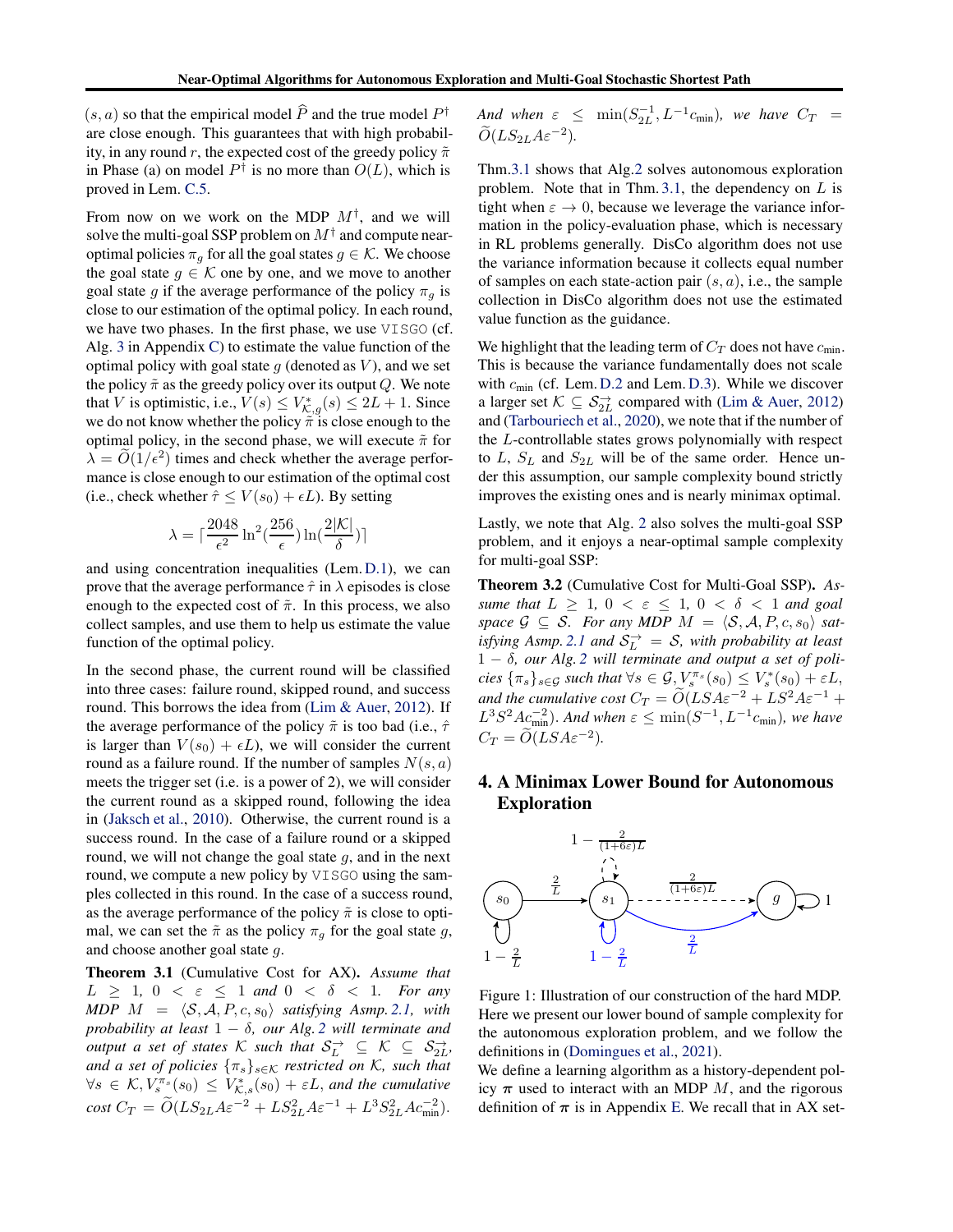ting, the algorithm eventually stops and output a set  $K \subseteq S$ and a set of policies  $\{\pi_s\}_{s\in\mathcal{K}}$ . Hence we define an algorithm for the AX problem as a tuple  $(\pi, \tau, \mathcal{K}, {\{\pi_s\}_{s \in \mathcal{K}}})$ , where  $\tau$  is the stopping time (total number of steps) chosen by the algorithm, K and  $\{\pi_s\}_{s\in\mathcal{K}}$  are the output of the algorithm. Now we formally write the definition of an algorithm for AX problem.

**Definition 4.1.** An algorithm  $(\pi, \tau, \mathcal{K}, {\{\pi_s\}_{s \in \mathcal{K}}})$  is  $(\varepsilon, \delta, L)$ -PAC for AX problem on MDP M, if with probability over  $1 - \delta$ , the algorithm returns a set of states K and a set of policies  $\{\pi_s\}_{s \in \mathcal{K}}$  after  $\tau$  steps, such that  $\mathcal{K} \supseteq \mathcal{S}_L^{\rightarrow}$ and  $\forall s \in \mathcal{S}_L^{\rightarrow}, V_s^{\pi_s}(s_0) \leq (1+\varepsilon)L$ .

We note that  $\tau$  is a random variable over the probability distribution  $\mathbb{P}_{\pi,M}$ , where  $\mathbb{P}_{\pi,M}$  is determined by algorithm  $\pi$ and MDP M, and  $\mathbb{P}_{\pi,M}$  is defined in Appendix [E.](#page-18-0) Also, we denote the operator  $\mathbb{E}_{\pi,M}$  as the expectation under  $\mathbb{P}_{\pi,M}$ . Then for any real numbers  $L$ ,  $c_{\min}$  and positive integers  $S, A, S_L$ , we define a class of MDPs  $\mathfrak{M}(L, S_L)$  as follows:  $\mathfrak{M}(L, S_L)$  contains all the MDPs  $M = \langle \mathcal{S}, \mathcal{A}, P, c, s_0 \rangle$ , such that  $|S| \leq S$ ,  $|A| \leq A$ ,  $c(s, a) \in [c_{\min}, 1]$  for all  $(s, a) \in S \times A$ , and M satisfies Asmp. [2.1](#page-2-0) and  $|S_L^{\rightarrow}| \leq S_L$ . Finally, the following theorem states the lower bound for the autonomous exploration problem.

<span id="page-7-3"></span>**Theorem 4.2.** *Assume that*  $L > 4$ ,  $S > 8$ ,  $A > 4$ ,  $4 \leq$  $S_L \leq \min\{(A-1)^{\lfloor \frac{L}{2} \rfloor}, S\}, 0 < \varepsilon < \frac{1}{4}, 0 < \delta < \frac{1}{16}$ , and  $0 < c_{\min} \leq 1$ . Then for any algorithm  $(\pi, \tau, \mathcal{K}, {\{\pi_s\}_{s \in \mathcal{K}}})$ *that is*  $(\varepsilon, \delta, L)$ *-PAC for AX problem on any MDP M*  $\in$  $\mathfrak{M}(L, S_L)$ , there exists an MDP  $\mathcal{M} \in \mathfrak{M}(L, S_L)$  such that

$$
\mathbb{E}_{\pi,\mathcal{M}}[\tau] = \Omega(\frac{L S_L A}{c_{\min} \varepsilon^2} \log \frac{1}{\delta}).
$$

As  $\tau$  is the total number of steps used in the algorithm  $\pi$ , the lower bound of cumulative cost  $C_T$  is  $c_{\min}$  multiplies the lower bound of  $\tau$ , i.e.,  $\Omega(LS_L A \varepsilon^{-2} \log \frac{1}{\delta})$ . This lower bound further implies our upper bound (Theorem [3.1\)](#page-6-0) is nearly minimax-optimal when  $S_L$  and  $S_{2L}$  are of the same order. We also have a lower bound for multi-goal SSP (cf. Appendix [F\)](#page-22-0).

## 4.1. Proof Sketch

We briefly sketch our proof of the lower bound. We consider the case  $c_{\min} = 1$  and  $L > 2$  for convenience, and we first construct our family of hard MDPs for  $S = 3$  states (cf. Fig. [1\)](#page-6-1), where  $s_0$  is initial state,  $s_1$  is middle state and  $g$  is goal state. In the initial state  $s_0$ , taking any action  $a$ will transit to state  $s_1$  with probability  $\frac{2}{L}$ , and stay at state  $s_0$  with probability  $1 - \frac{2}{L}$ . In state  $s_1$ , there is only one optimal action  $a^*$ . When we take the action  $a^*$  in  $s_1$  (the blue edges), the agent will transit to the goal state  $g$  with probability  $\frac{2}{L}$  and stay at s<sub>1</sub> with probability  $1 - \frac{2}{L}$ . When we take an action  $a \neq a^*$  in  $s_1$  (the dashed edges), the agent will transit to the goal state  $g$  with smaller probability  $\frac{2}{(1+6\varepsilon)L}$ . We note that the RESET action is not drawn in Fig. [1.](#page-6-1)

We can verify that  $V_g^*(s_0) = \frac{L}{2} + \frac{L}{2} = L$ , and  $g \in S_L^{\rightarrow}$  (hence g should be contained in the learning algorithm's output K). Let  $\pi_g$  be the output policy of the learning algorithm with respect to goal state g. If  $\pi_g(s_1) = a^*$ , we have  $V_g^{\pi_g}(s_0) = L$ . Otherwise, we have  $V_g^{\pi_g}(s_0) =$  $\frac{L}{2} + \frac{(1+6\varepsilon)L}{2} > (1+\varepsilon)L$ , i.e., the policy  $\pi_g$  is not valid output for AX if  $\pi_g(s_1) \neq a^*$ . Hence, if the algorithm solves AX problem on this MDP, it has to discriminate between two Bernoulli distributions with  $p_1 = \frac{2}{L}$  and  $p_2 = \frac{2}{(1+6\varepsilon)L}$ among all the A actions, and the KL divergence of the two distributions is  $O(\varepsilon^2/L)$ . Hence we can prove that we need at least  $\Omega(LA/\varepsilon^2)$  to solve AX on this MDP. The technique of KL divergence is similar with [\(Domingues et al.](#page-8-11), [2021](#page-8-11)). Then we can generalize our hard MDP to larger  $S_L$ . We first construct an MDP  $\mathcal{M}'_0$  with  $S_L - 1$  states, and each middle state  $s_i$  can be reached from  $s_0$  in  $L/2$  steps in expectation. Then we add a goal states  $g$ , and we choose one optimal state-action pair  $(s_i^*, a^*)$  among all the middle states and actions. Finally, we set the transition probability  $P(g|s_i^*, a^*) = \frac{2}{L}$ , and  $P(g|s_i, a) = \frac{2}{(1+6\varepsilon)L}$  for other pair of middle state and action  $(s_i, a)$ . In intuition, this extends the construction in Fig. [1](#page-6-1) from A actions to  $O(S<sub>L</sub>A)$  actions. The full construction is in Appendix [E.](#page-18-0) Under this construction, we can prove that the lower bound scales as  $\widetilde{\Omega}(LS_{L}A/\varepsilon^{2}).$ 

# 5. Conclusion

We introduced a new algorithm for the autonomous exploration problem, which improves existing ones. Along the way, we also introduced a new problem, multi-goal SSP problem, which can be of independent interest. The natural future directions include designing an algorithm with  $\widetilde{O}\left(\frac{LS_L A}{\varepsilon^2}\right)$  sample complexity instead of  $\widetilde{O}\left(\frac{LS_{2L} A}{\varepsilon^2}\right)$ , and improving the lower order terms in existing bounds.

# Acknowledgements

The work is supported by JD.com. Simon S. Du gratefully acknowledges the funding from NSF Award's IIS-2110170 and DMS-2134106.

#### References

- <span id="page-7-1"></span>Azar, M. G., Osband, I., and Munos, R. Minimax regret bounds for reinforcement learning. In *Proceedings of the 34th International Conference on Machine Learning-Volume 70*, pp. 263–272. JMLR. org, 2017.
- <span id="page-7-0"></span>Baranes, A. and Oudeyer, P.-Y. R-iac: Robust intrinsically motivated exploration and active learning. *IEEE Transactions on Autonomous Mental Development*, 1(3):155– 169, 2009.
- <span id="page-7-2"></span>Bertsekas, D. P. and Tsitsiklis, J. N. An analysis of stochastic shortest path problems. *Mathematics of Operations Research*, 16(3):580–595, 1991.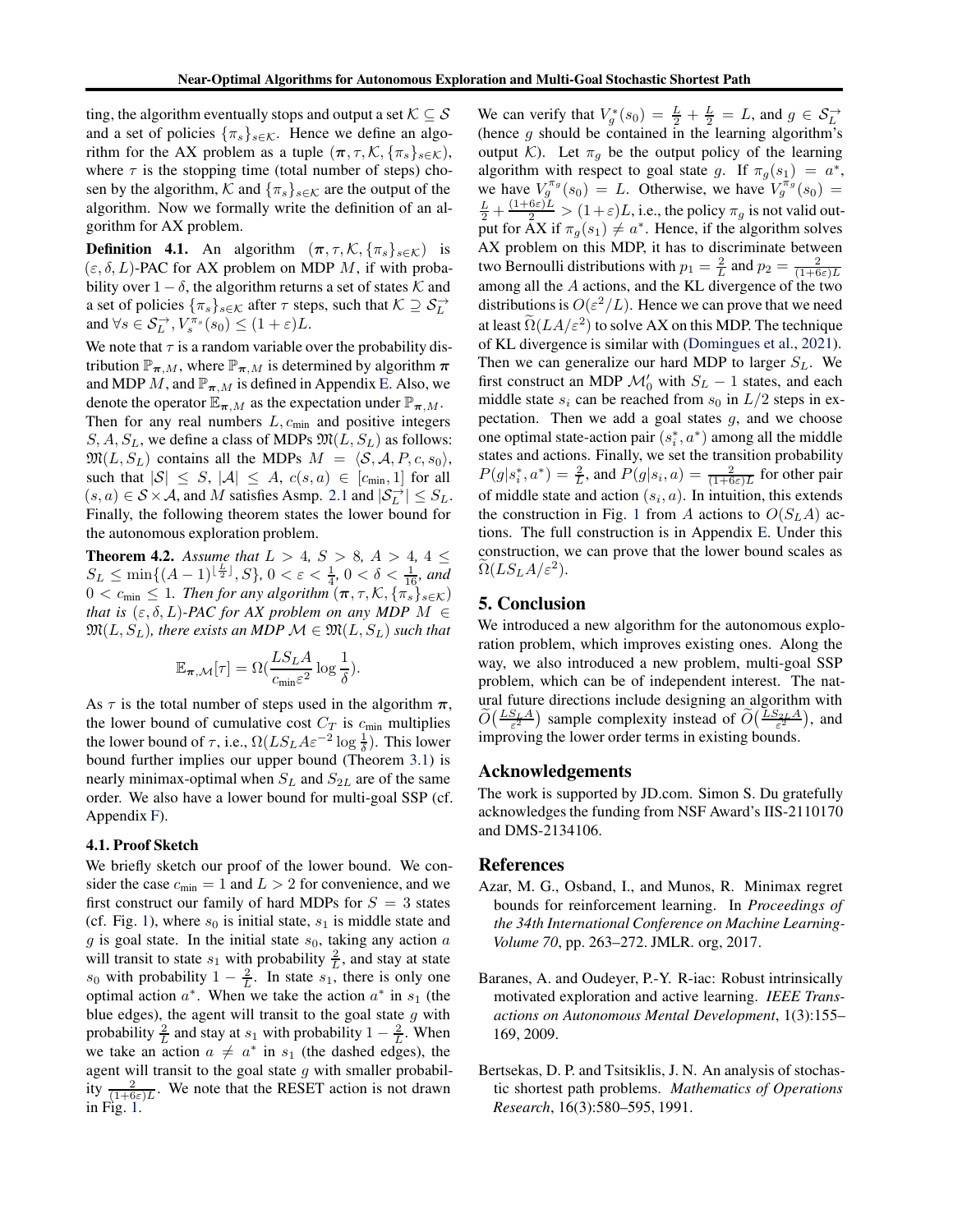- <span id="page-8-5"></span>Bertsekas, D. P. et al. *Dynamic programming and optimal control: Vol. 1*. Athena scientific Belmont, 2000.
- <span id="page-8-13"></span>Cohen, A., Kaplan, H., Mansour, Y., and Rosenberg, A. Near-optimal regret bounds for stochastic shortest path. *arXiv preprint arXiv:2002.09869*, 2020.
- <span id="page-8-6"></span>Devo, A., Costante, G., and Valigi, P. Deep reinforcement learning for instruction following visual navigation in 3d maze-like environments. *IEEE Robotics and Automation Letters*, 5(2):1175–1182, 2020.
- <span id="page-8-11"></span>Domingues, O. D., Ménard, P., Kaufmann, E., and Valko, M. Episodic reinforcement learning in finite mdps: Minimax lower bounds revisited. In *Algorithmic Learning Theory*, pp. 578–598. PMLR, 2021.
- <span id="page-8-14"></span>Garivier, A., Ménard, P., and Stoltz, G. Explore first, exploit next: The true shape of regret in bandit problems. *Mathematics of Operations Research*, 44(2):377– 399, 2019.
- <span id="page-8-10"></span>Jaksch, T., Ortner, R., and Auer, P. Near-optimal regret bounds for reinforcement learning. *Journal of Machine Learning Research*, 11(Apr):1563–1600, 2010.
- <span id="page-8-9"></span>Jin, C., Krishnamurthy, A., Simchowitz, M., and Yu, T. Reward-free exploration for reinforcement learning. *arXiv preprint arXiv:2002.02794*, 2020.
- <span id="page-8-0"></span>Lim, S. H. and Auer, P. Autonomous exploration for navigating in mdps. In *Conference on Learning Theory*, pp. 40–1. JMLR Workshop and Conference Proceedings, 2012.
- <span id="page-8-7"></span>Mnih, V., Kavukcuoglu, K., Silver, D., Graves, A., Antonoglou, I., Wierstra, D., and Riedmiller, M. Playing atari with deep reinforcement learning. *arXiv preprint arXiv:1312.5602*, 2013.
- <span id="page-8-3"></span>Oudeyer, P.-Y. and Kaplan, F. What is intrinsic motivation? a typology of computational approaches. *Frontiers in neurorobotics*, 1:6, 2009.
- <span id="page-8-2"></span>Oudeyer, P.-Y., Kaplan, F., and Hafner, V. V. Intrinsic motivation systems for autonomous mental development. *IEEE transactions on evolutionary computation*, 11(2): 265–286, 2007.
- <span id="page-8-1"></span>Schmidhuber, J. A possibility for implementing curiosity and boredom in model-building neural controllers. In *Proc. of the international conference on simulation of adaptive behavior: From animals to animats*, pp. 222– 227, 1991.
- <span id="page-8-4"></span>Tarbouriech, J., Pirotta, M., Valko, M., and Lazaric, A. Improved sample complexity for incremental autonomous exploration in mdps. *arXiv preprint arXiv:2012.14755*, 2020.
- <span id="page-8-8"></span>Tarbouriech, J., Zhou, R., Du, S. S., Pirotta, M., Valko, M., and Lazaric, A. Stochastic shortest path: Minimax, parameter-free and towards horizon-free regret. *arXiv preprint arXiv:2104.11186*, 2021.
- <span id="page-8-12"></span>Yu, H. and Bertsekas, D. P. On boundedness of q-learning iterates for stochastic shortest path problems. *Mathematics of Operations Research*, 38(2):209–227, 2013.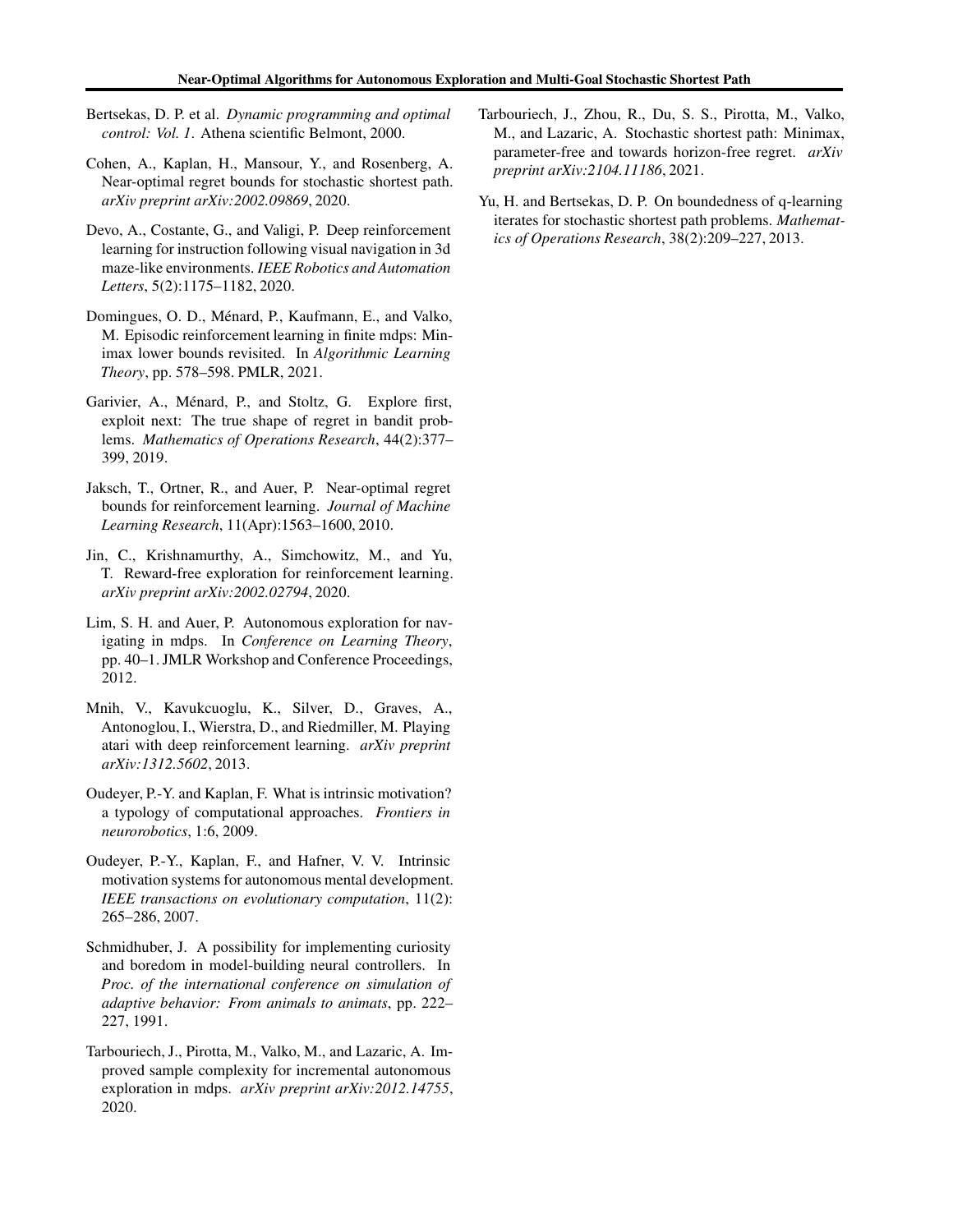#### <span id="page-9-0"></span>A. Basic Property of the Optimal Policy

Lemma A.1 [\(Bertsekas & Tsitsiklis,](#page-7-2) [1991](#page-7-2)[;Yu & Bertsekas](#page-8-12), [2013\)](#page-8-12). *Suppose that there exists a proper policy with respect to the goal state g and that for every improper policy*  $\pi'$  *there exists at least one state*  $s \in S$  *such that*  $V_g^{\pi'}(s) = +\infty$ *. Then* the optimal policy  $\pi^*$  is stationary, deterministic, and proper. Moreover,  $V_g^* = V_g^{\pi^*}$  is the unique solution of the optimality equations  $V_g^* = LV_g^*$  and  $V_g^*(s) < +\infty$  for any  $s \in S$ , where for any vector  $V \in \mathbb{R}^S$  the optimal Bellman operator  $\mathcal L$  is *defined as*

$$
\mathcal{L}V(s) := \min_{a \in \mathcal{A}} \Big\{ c(s, a) + P_{s,a}V \Big\}.
$$

*Furthermore, the optimal Q-value, denoted by*  $Q_g^* = Q_g^{\pi^*}$ *, is related to the optimal value function as follows* 

$$
Q_g^*(s, a) = c(s, a) + P_{s,a}V_g^*, \qquad V_g^*(s) = \min_{a \in \mathcal{A}} Q_g^*(s, a), \qquad \forall (s, a) \in \mathcal{S} \times \mathcal{A}.
$$

#### B. High-Probability Event

First we define the high-probability event  $\mathcal E$  to do concentration on all the samples collected in Alg. [1](#page-4-0) and Alg. [2.](#page-5-0) We note that in Alg. [2,](#page-5-0) after running DisCo algorithm, the set of known states  $K$  is fixed, and our algorithm focuses on the new MDP  $\mathcal{M}^{\dagger} = \langle \mathcal{K}^{\dagger}, \mathcal{A}, P^{\dagger}, c^{\dagger}, s_0 \rangle$ , where  $\mathcal{M}^{\dagger}$  is defined in Sect. [3.2.](#page-4-3)

We recall that for any two vectors  $X, Y \in \mathbb{R}^{K'}$   $(K' = |\mathcal{K}^{\dagger}|)$ , we write their inner product as  $XY := \sum_{s \in \mathcal{K}^{\dagger}} X(s)Y(s)$ , and we denote  $||X||_{\infty} := \max_{s \in \mathcal{K}^{\dagger}} |X(s)|$ . If X is a probability distribution on  $\mathcal{K}^{\dagger}$ <br> $\sum_{s \in \mathcal{K}^{\dagger}} X(s)Y(s)^2 - (\sum_{s \in \mathcal{K}^{\dagger}} X(s)Y(s))^2$ , i.e. the variance of random varianble Y over d , we denote  $\mathbb{V}(X, Y) :=$  $s \in K^{\dagger} X(s) Y(s)^2 - (\sum_{s \in K^{\dagger}} X(s) Y(s))^2$ , i.e. the variance of random varianble Y over distribution X. And we use  $P_{s,a}^{\dagger}$  and  $P_{s,a,s'}^{\dagger}$  to denote  $P^{\dagger}(\cdot|s,a)$  and  $P^{\dagger}(s'|s,a)$ , respectively.

Here for any  $g \in \mathcal{K}$ , we denote the vector  $V_g^* \in \mathbb{R}^{K'}$  as the value function of the optimal policy on MDP  $\mathcal{M}^\dagger$  with respect to goal g, and we denote  $V_g^*(s)$  as the expected cost of the optimal policy to reach state g from s on MDP  $M^{\dagger}$ . Also, we define  $B_* := \max_{(s,g)\in \mathcal{K}^+\times\mathcal{K}} V_g^*(s)$ , and we denote  $Q_g^* \in \mathbb{R}^{K'\times A}$  as the Q-function corresponding to  $V_g^*$ .

In Alg. [2,](#page-5-0) we set  $B = 10L$ . Thus when  $K \subseteq S_{2L}^{\rightarrow}$ , we have  $\forall (s, g) \in K^{\dagger} \times K$ ,  $V_g^*(s) \le 2L + 1 \le B$ , and  $B_* \le B$ . Then we define the high-probability event  $\mathcal E$ . We note that our definition of  $\mathcal E$  is similar with Definition 12 in Sect. D.1, [\(Tarbouriech et al.](#page-8-8), [2021](#page-8-8)).

<span id="page-9-1"></span>**Definition B.1** (High-probability event  $\mathcal{E}$ ). We define the event  $\mathcal{E} := \mathcal{E}_1 \cap \mathcal{E}_2 \cap \mathcal{E}_3$ , where

$$
\mathcal{E}_1 := \begin{cases} \forall (s,a) \in \mathcal{K}^\dagger \times \mathcal{A}, \forall n(s,a) \geq 1 \; : \; |\hat{c}(s,a) - c^\dagger(s,a)| \leq 2\sqrt{\frac{2\hat{c}(s,a)\iota_{s,a}}{n(s,a)}} + \frac{28\iota_{s,a}}{3n(s,a)} \end{cases},
$$
\n
$$
\mathcal{E}_2 := \begin{cases} \forall (s,a,s') \in \mathcal{K}^\dagger \times \mathcal{A} \times \mathcal{K}^\dagger, \forall n(s,a) \geq 1 \; : \; |P^\dagger_{s,a,s'} - \hat{P}_{s,a,s'}| \leq \sqrt{\frac{2P^\dagger_{s,a,s'}\iota_{s,a}}{n(s,a)} + \frac{\iota_{s,a}}{n(s,a)}} \end{cases},
$$
\n
$$
\mathcal{E}_3 := \begin{cases} \forall (s,a,g) \in \mathcal{K}^\dagger \times \mathcal{A} \times \mathcal{K}, \forall n(s,a) \geq 1 \; : \; |(\hat{P}_{s,a} - P^\dagger_{s,a})V_g^*| \leq 2\sqrt{\frac{\mathbb{V}(\hat{P}_{s,a},V_g^*)\iota_{s,a}}{n(s,a)} + \frac{14B_*\iota_{s,a}}{3n(s,a)}} \end{cases},
$$

where  $\iota_{s,a} := 4 \ln \left( \frac{12K'An(s,a)}{\delta} \right)$ δ .

**Lemma B.2.** *It holds that*  $\mathbb{P}(\mathcal{E}) \geq 1 - \delta$ .

*Proof.* The proof is the same with Lemma 13 in Sect. D.1, [\(Tarbouriech et al.](#page-8-8), [2021](#page-8-8)).

The event  $\mathcal{E}_1$  holds with probability  $1 - \delta/3$  by Lem. 27 in Sect. F, [\(Tarbouriech et al.,](#page-8-8) [2021\)](#page-8-8) and by union bound over all  $(s, a) \in \mathcal{K}^{\dagger} \times \mathcal{A}.$ 

The event  $\mathcal{E}_2$  holds with probability  $1 - \delta/3$  by Lem. 26 and Lem. 33 in Sect. F, [\(Tarbouriech et al.,](#page-8-8) [2021\)](#page-8-8) and by union bound over  $(s, a, s') \in \mathcal{K}^{\dagger} \times \mathcal{A} \times \mathcal{K}^{\dagger}$ .

The event  $\mathcal{E}_3$  holds with probability  $1 - \delta/3$  by Lem. 27 in Sect. F, [\(Tarbouriech et al.,](#page-8-8) [2021\)](#page-8-8) and by union bound over all  $(s, a, q) \in \mathcal{K}^{\dagger} \times \mathcal{A} \times \mathcal{K}$ .  $(s, a, g) \in \mathcal{K}^{\dagger} \times \mathcal{A} \times \mathcal{K}.$ 

The lemma above is a direct consequence of concentration inequalities. We note that we do not use the samples collected in DisCo algorithm, and the set K is fixed after running DisCo algorithm. Hence for any  $g \in K$ , the vector  $V_g^*$  depends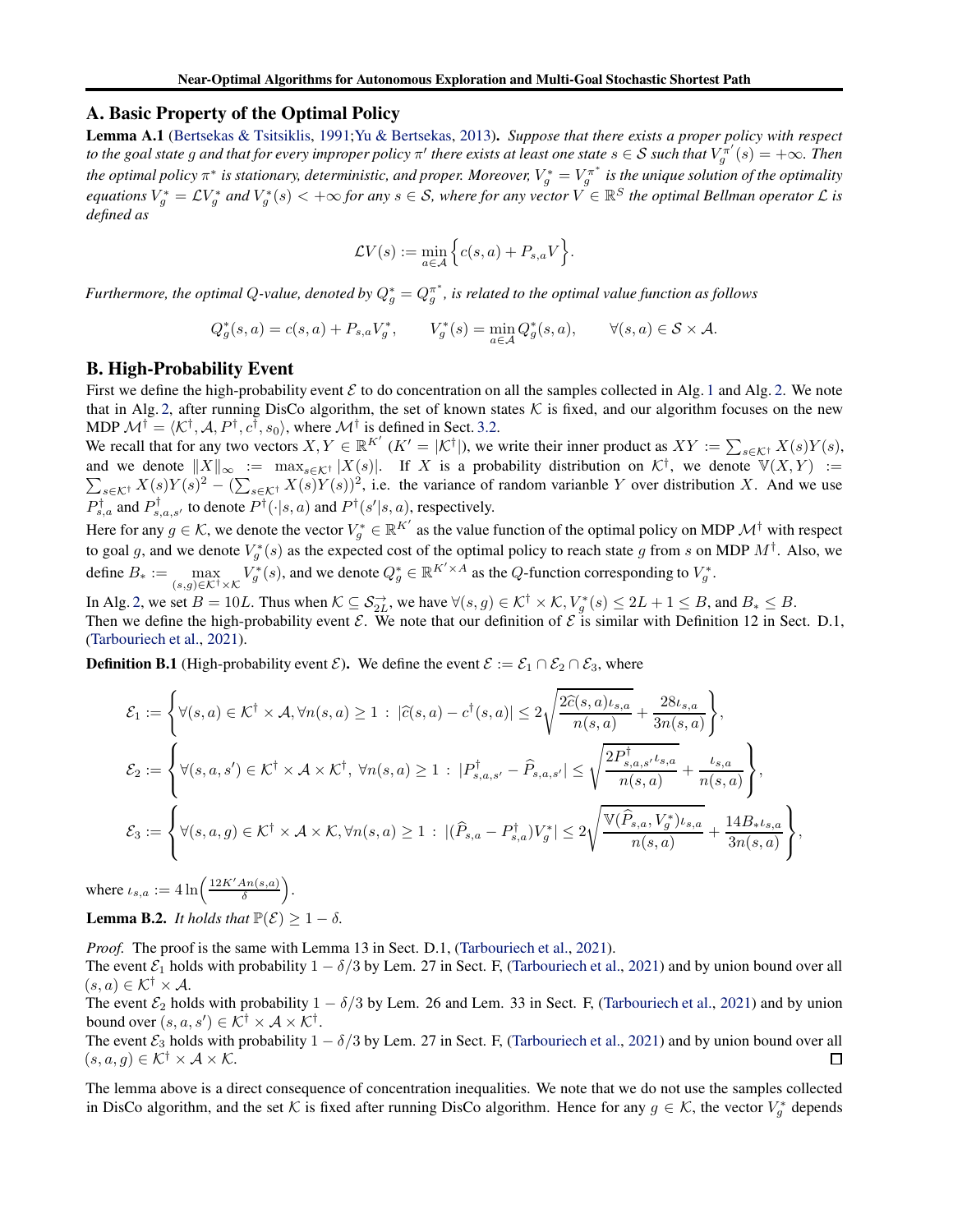only on the set  $K$ , and  $V_g^*$  is fixed after running DisCo algorithm and does not depend on the samples collected in Alg[.1](#page-4-0) and Alg[.2.](#page-5-0) Thus  $\hat{P}_{s,a}$  and  $V_g^*$  are independent for any  $(s,a,g) \in \mathcal{K}^{\dagger} \times \mathcal{A} \times \mathcal{K}$  and  $n(s,a) \geq 1$ .

<span id="page-10-3"></span>**Lemma B.3** ([\(Cohen et al.](#page-8-13), [2020\)](#page-8-13), Lem. B.5). Let  $\pi$  be a proper policy such that for some  $d > 0$ , the expected cost  $V_g^{\pi}(s) \leq d$  for every non-goal state  $s \neq g$ . Then the probability that the cumulative cost of  $\pi$  to reach the goal state from *any state s is more than m, is at most*  $2e^{-m/(4d)}$  *for all*  $m \ge 0$ *.* 

<span id="page-10-2"></span>**Lemma B.4.** Let  $\tau$  be a random variable on  $[0, +\infty)$  such that  $Pr(\tau > m) \leq 2e^{-m/4d}$  for any  $m \geq 0$ , where  $d > 0$  is a *constant. We define the random variable*  $\hat{\tau} = \frac{1}{n} \sum_{i=1}^{n} \hat{\tau}_k$ , where each  $\hat{\tau}_k$  is *i.i.d. and has the same distribution with*  $\tau$ . Then  $k=1$ *for any*  $\epsilon > 0$ *, we have*  $Pr(E(\tau) > \hat{\tau} + \epsilon d) \leq \exp(-\frac{n\epsilon^2}{128 \ln^2(64/\epsilon)})$ *.* 

*Proof.* We set the constant  $\Gamma = \lfloor 8d \ln(64/\epsilon) \rfloor$ . Then we define the random variables  $\tau_{\Gamma} = \min(\tau, \Gamma)$ ,  $\check{\tau}_k = \min(\hat{\tau}_k, \Gamma)$ , and  $\check{\tau} = \frac{1}{n} \sum_{n=1}^{n}$  $\sum_{k=1}$   $\check{\tau}_k$ .

As each  $\check{\tau}_k$  is a random variable on [0, Γ], by Hoeffding's inequality, we have

$$
\Pr(E(\tau_{\Gamma}) > \check{\tau} + \frac{1}{2}\epsilon d) \le \exp(-\frac{n\epsilon^2 d^2}{2\Gamma^2}) \le \exp(-\frac{n\epsilon^2}{128 \ln^2(64/\epsilon)}).
$$

Moreover, we have

$$
E(\tau) \le E(\tau_{\Gamma}) + \sum_{i=1}^{\infty} i \cdot \Pr(\Gamma + i - 1 < \tau \le \Gamma + i) = E(\tau_{\Gamma}) + \sum_{m=\Gamma}^{\infty} \Pr(\tau > m)
$$
\n
$$
\le E(\tau_{\Gamma}) + 2 \sum_{m=\Gamma}^{\infty} \exp(-m/4d) \le E(\tau_{\Gamma}) + \frac{1}{2} \epsilon d.
$$

Therefore, we obtain

$$
\Pr(E(\tau) > \hat{\tau} + \epsilon d) \le \Pr(E(\tau) > \check{\tau} + \epsilon d) \le \Pr(E(\tau_{\Gamma}) > \check{\tau} + \frac{1}{2}\epsilon d) \le \exp(-\frac{n\epsilon^2}{128\ln^2(64/\epsilon)}).
$$

 $\Box$ 

# <span id="page-10-0"></span>C. Analysis of a **VISGO** Procedure

In this section, we fix the known states K and the goal state g and we analysis an execution of the VISGO procedure in Alg. [3.](#page-11-0) We use the value iteration of the form  $V^{(i+1)} = \mathcal{L} V^{(i)}$  to estimate the value funtion of the optimal policy. Here, we define the operator  $\widetilde{\mathcal{L}}$  in the following way. For any  $U \in \mathbb{R}^{K'}$  such that  $U \ge 0$ ,  $U(g) = 0$ , and  $||U||_{\infty} \le B$ , we first define

$$
\mathcal{L}U(s,a) := \widehat{c}(s,a) + P_{s,a}U - b(U,s,a),
$$

for any  $s \in \mathcal{K} \setminus \{g\}$  and  $a \in \mathcal{A}$ , where we define

<span id="page-10-1"></span>
$$
b(U,s,a) := \max\left\{c_1\sqrt{\frac{\mathbb{V}(\widehat{P}_{s,a}, U)\iota_{s,a}}{n(s,a)}}, c_2\frac{B\iota_{s,a}}{n(s,a)}\right\} + c_3\sqrt{\frac{\widehat{c}(s,a)\iota_{s,a}}{n(s,a)}},\tag{4}
$$

for any  $s \in \mathcal{K} \setminus \{g\}$  and  $a \in \mathcal{A}$ . Here we recall that  $B = 10L$ ,  $\iota_{s,a} = 4 \ln \left( \frac{12K'An(s,a)}{\delta} \right)$ δ (cf. Def. [B.1\)](#page-9-1), and  $V(X, Y) :=$  $\sum_{s \in \mathcal{K}^{\dagger}} X(s)Y(s)^2 - (\sum_{s \in \mathcal{K}^{\dagger}} X(s)Y(s))^2$  is the variance of random varianble Y over distribution X. And we define the transition probability  $\widetilde{P}_{s,a,s'} = \frac{n(s,a)}{n(s,a)+1} \widehat{P}_{s,a,s'} + \frac{\mathbb{I}[s'=g]}{n(s,a)+1}$  that slightly increases the probability to reach the goal g at each state-action pair.

Then, we set  $\widetilde{\mathcal{L}}U(s) := \min_{a \in \mathcal{A}} \widetilde{\mathcal{L}}U(s, a)$  for  $s \in \mathcal{K}$  and  $s \neq g$ , and we set  $\widetilde{\mathcal{L}}U(x) := c_{\text{RESET}} + U(s_0)$ . Finally, we set  $\mathcal{L}U(q) := 0.$ 

We note that in Alg. [2,](#page-5-0) before we executed VISGO procedure, we have collected  $\phi = O(L^2|\mathcal{K}|/c_{\min}^2)$  samples for each state-action pair  $(s, a) \in K \times A$  in Alg. [1.](#page-4-0) Thus we have  $n(s, a) \ge \phi$  for each  $(s, a) \in K \times A$ . We stress that the lemmas of this section are based on the conditions that  $n(s, a) \ge \phi$  for all  $(s, a) \in \mathcal{K} \times \mathcal{A}$ .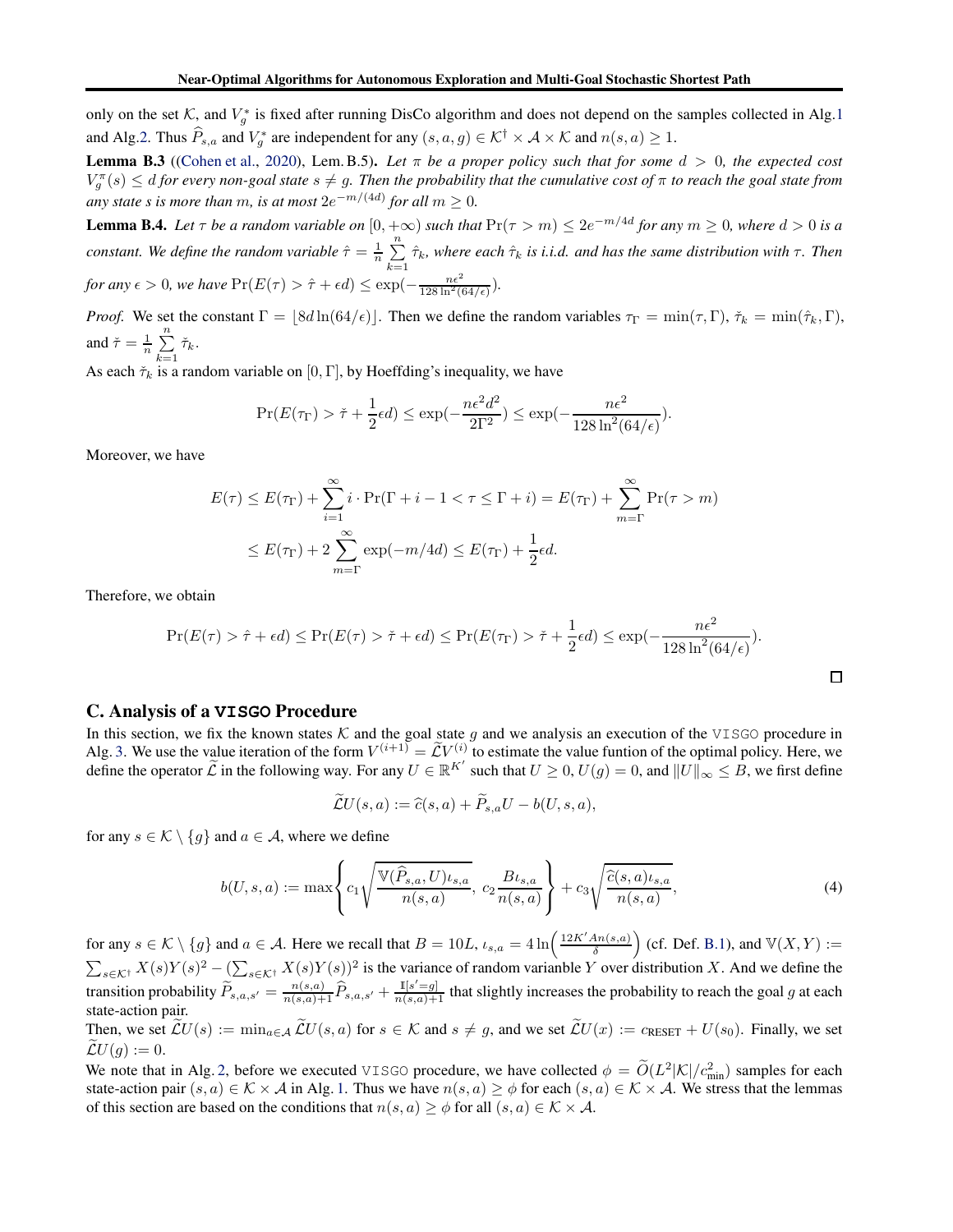## <span id="page-11-0"></span>Algorithm 3 Subroutine VISGO

- 1: **Input:** Goal state g and  $\epsilon_{VI}$ .
- 2: Global variables:  $B, L, N($ ,  $n($ ,  $\widehat{P}, \theta($ ,  $\widehat{c}($ ).
- 3: **Specify:** Constants  $c_1 = 6$ ,  $c_2 = 72$ ,  $c_3 = 2\sqrt{2}$ .
- 4: For all  $(s, a, s') \in K \times \mathcal{A} \times \mathcal{K}^{\dagger}$ , set

$$
\widetilde{P}_{s,a,s'} \leftarrow \frac{n(s,a)}{n(s,a)+1}\widehat{P}_{s,a,s'} + \frac{\mathbb{I}[s'=g]}{n(s,a)+1}.
$$

5: For all  $(s, a) \in \mathcal{K} \times \mathcal{A}$ , set  $\iota_{s,a} \leftarrow 4 \ln \left( \frac{12K' A n(s,a)}{\delta} \right)$ . 6: Set  $i \leftarrow 0, V^{(0)} \leftarrow 0, V^{(-1)} \leftarrow +\infty$ . 7: while  $\|V^{(i)} - V^{(i-1)}\|_{\infty} > \epsilon_{VI}$  do 8: For all  $s \in \mathcal{K} \setminus \{g\}$  and  $a \in \mathcal{A}$ , set

 $\mathbf{L}$ 

$$
b^{(i+1)}(s,a) \leftarrow \max\left\{c_1\sqrt{\frac{\mathbb{V}(\hat{P}_{s,a}, V^{(i)})_{\iota_{s,a}}}{n(s,a)}}, c_2 \frac{B_{\iota_{s,a}}}{n(s,a)}\right\} + c_3\sqrt{\frac{\hat{c}(s,a)_{\iota_{s,a}}}{n(s,a)}},\tag{1}
$$

$$
Q^{(i+1)}(s,a) \leftarrow \hat{c}(s,a) + \tilde{P}_{s,a}V^{(i)} - b^{(i+1)}(s,a), \tag{2}
$$

$$
\mathcal{V}^{(i+1)}(s) \leftarrow \min_{a \in \mathcal{A}} Q^{(i+1)}(s, a). \tag{3}
$$

9: Set  $V^{(i+1)}(x) \leftarrow c_{\text{RESET}} + V^{(i)}(s_0)$ . 10: Set  $V^{(i+1)}(g) \leftarrow 0, i \leftarrow i + 1.$ 11: end while 12: **return**  $Q^{(i)}$ ,  $V^{(i)}$ .

We note that the variance  $\mathbb{V}(\widehat{P}_{s,a}, U) \le O(L^2)$  when  $||U||_{\infty} \le B = 10L$ , and  $\iota_{s,a}$  contains only logarithmic terms, thus  $b(U,s,a) = \widetilde{O}(L/\sqrt{n(s,a)})$ . As  $n(s,a) \ge \phi = \Omega(L^2 K c_{\min}^{-2})$ , we have  $b(U,s,a) \le c_{\min}/18 \le c_{\min}$  for any  $(s,a) \in K \times \mathcal{A}$ . Therefore, if  $U(g) = 0$ ,  $||U||_{\infty} \leq B$ , and  $U \geq 0$  component-wise, when  $n(s, a) \geq \phi$  for any  $(s, a) \in \mathcal{K} \times \mathcal{A}$ , we have  $\mathcal{L}U(s, a) > 0$  for any  $(s, a) \in \mathcal{K} \times \mathcal{A}$ . Hence the output of VISGO  $(Q, V)$  satisfies  $Q > 0$  and  $V > 0$  component-wise. For convenience, we define  $b(U, x, a) := 0$  and  $b(U, g, a) := 0$  for any  $a \in A$ .

<span id="page-11-2"></span>**Lemma C.1** ([\(Tarbouriech et al.,](#page-8-8) [2021\)](#page-8-8), Lemma 12). *For any non-negative vector*  $U \in \mathbb{R}^{K'}$  such that  $U(g) = 0$ , for any  $(s, a) \in \mathcal{K} \times \mathcal{A}$ *, it holds that* 

$$
\widetilde{P}_{s,a}U \le \widehat{P}_{s,a}U \le \widetilde{P}_{s,a}U + \frac{\|U\|_{\infty}}{n(s,a)+1}.
$$

The proof of the following Lem.[C.2](#page-11-1) is similar with Lem. 16 in [\(Tarbouriech et al.,](#page-8-8) [2021\)](#page-8-8), but here we have two distributions  $\tilde{p}$  and p. We give the whole proof for completeness.

<span id="page-11-1"></span>**Lemma C.2.** Let  $\Upsilon := \{v \in \mathbb{R}^{K'} : v \geq 0, v(g) = 0, ||v||_{\infty} \leq B\}$ . Let  $f : \Delta^{K'} \times \Delta^{K'} \times \Upsilon \times \mathbb{R} \times \mathbb{R} \times \mathbb{R} \to \mathbb{R}$  with  $f(\tilde{p}, p, v, n, B, \iota) := \tilde{p}v - \max\left\{c_1\sqrt{\frac{\mathbb{V}(p, v)\iota}{n}}\right\}$  $\frac{(p, v)\iota}{n}, c_2 \frac{B\iota}{n}$  $\}$ , with constants  $c_1 = 6$  and  $c_2 \geq 2c_1^2$ . Then f satisfies, for all  $v \in \Upsilon$ ,  $n, \iota > 0$ ,  $\tilde{p}, p \in \Delta^{K'}$  *s.t.*  $\tilde{p}(s) - \frac{1}{2}p(s) \ge 0$  *for all*  $s \ne g$ ,

*1.*  $f(\tilde{p}, p, v, n, B, \iota)$  *is non-decreasing in*  $v(s)$ *, i.e.* 

$$
\forall (v, v') \in \Upsilon^2, \ v \le v' \implies f(\tilde{p}, p, v, n, B, \iota) \le f(\tilde{p}, p, v', n, B, \iota);
$$

2.  $f(\tilde{p}, p, v, n, B, \iota) \leq \tilde{p}v - \frac{c_1}{2}$  $\sqrt{\tfrac{\mathbb{V}(p, v)\iota}{n}} - \tfrac{c_2}{2} \tfrac{B \iota}{n} \leq \tilde{p} v - 2 \sqrt{\tfrac{\mathbb{V}(p, v)\iota}{n}} - 14 \tfrac{B \iota}{n};$ *3.* If  $\tilde{p}(g) > 0$ , then  $f(\tilde{p}, p, v, n, B, \iota)$  is  $\rho_{\tilde{p}}$ -contractive in  $v(s)$ , with  $\rho_{\tilde{p}} := 1 - p(g) < 1$ , i.e.

$$
\forall (v, v') \in \Upsilon^2, \ |f(\tilde{p}, p, v, n, B, \iota) - f(\tilde{p}, p, v', n, B, \iota)| \le \rho_{\tilde{p}} \|v - v'\|_{\infty}.
$$

*Proof.* We use the idea in [\(Tarbouriech et al.,](#page-8-8) [2021\)](#page-8-8), Lemma 14 to finish the proof.

The second claim holds by  $\max\{x, y\} \ge (x + y)/2, \forall x, y$ , by the choices of  $c_1, c_2$  and because both  $\sqrt{\frac{\mathbb{V}(p, v)}{n}}$  $\frac{(p, v)\mu}{n}$  and  $\frac{B\mu}{n}$ are non-negative. To verify the first and third claims, we fix all other variables but  $v(s)$  and view f as a function in  $v(s)$ .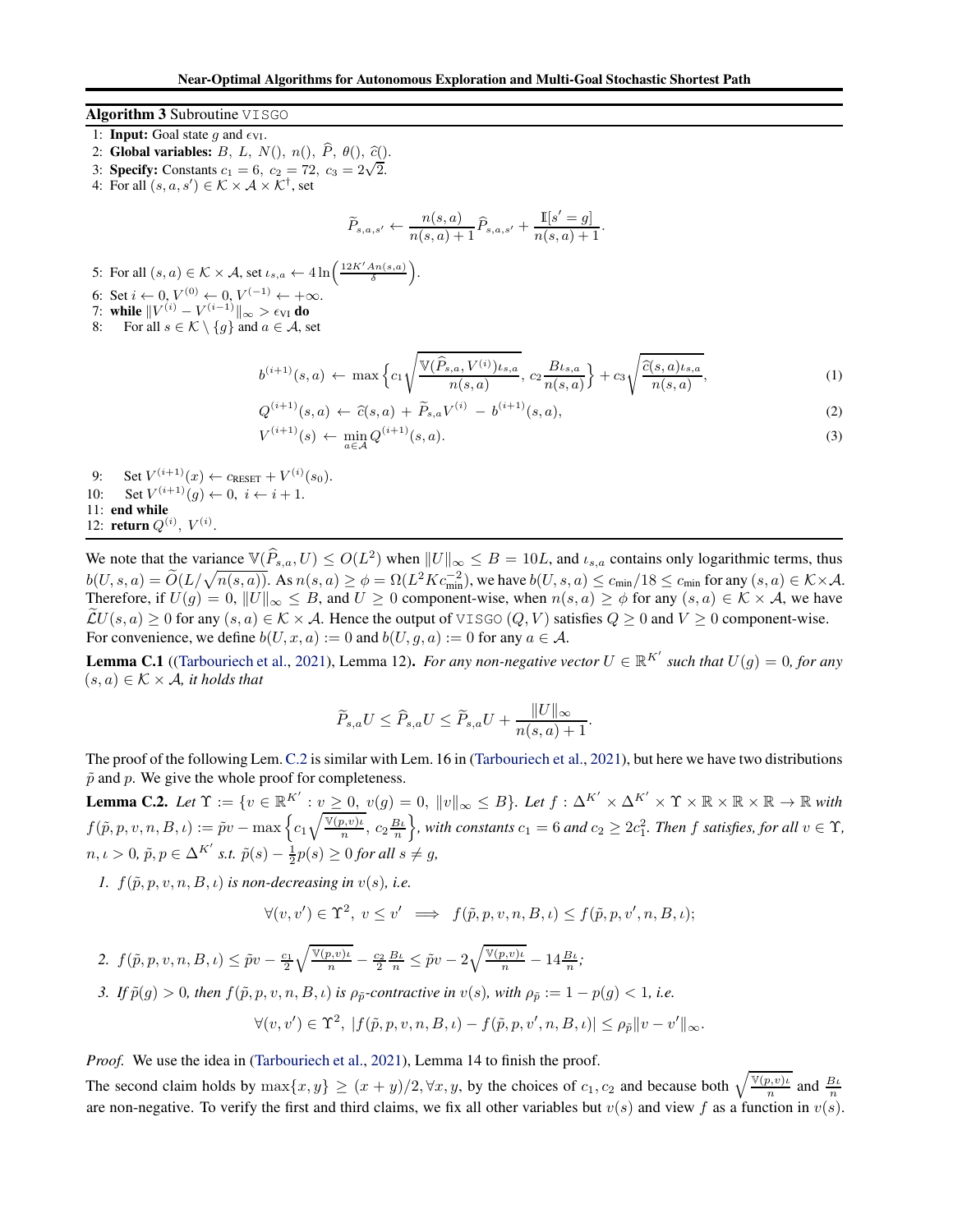Because the derivative of f in  $v(s)$  does not exist only when  $c_1\sqrt{\frac{v(p,v)_t}{n}} = c_2 \frac{B_t}{n}$ , where the condition has at most two solutions, it suffices to prove  $\frac{\partial f}{\partial v(s)} \ge 0$  when  $c_1 \sqrt{\frac{V(p, v)_v}{n}}$  $\frac{\partial z}{\partial n} \neq c_2 \frac{B\iota}{n}$ . Direct computation gives that for any  $s \in \mathcal{K}^{\dagger}$  and  $s \neq g$ ,

$$
\frac{\partial f}{\partial v(s)} = \tilde{p}(s) - c_1 \mathbb{I} \left[ c_1 \sqrt{\frac{\mathbb{V}(p, v)\iota}{n}} \ge c_2 \frac{B\iota}{n} \right] \frac{p(s)(v(s) - pv)\iota}{\sqrt{n \mathbb{V}(p, v)\iota}}
$$
  
\n
$$
\ge \min \left\{ \tilde{p}(s), \tilde{p}(s) - \frac{c_1^2}{c_2 B} p(s) (v(s) - pv) \right\}
$$
  
\n
$$
\stackrel{\text{(i)}}{\ge} \min \left\{ \tilde{p}(s), \tilde{p}(s) - \frac{c_1^2}{c_2} p(s) \right\}
$$
  
\n
$$
\ge 0.
$$

Here (i) is by  $v(s) - pv \le v(s) \le B$ . In addition, we have

$$
\sum_{s \neq g} \left| \frac{\partial f}{\partial v(s)} \right| = \sum_{s \neq g} \left[ \tilde{p}(s) - c_1 \mathbb{I} \left[ c_1 \sqrt{\frac{\mathbb{V}(p, v)\iota}{n}} \ge c_2 \frac{B\iota}{n} \right] \frac{p(s)(v(s) - pv)\iota}{\sqrt{n \mathbb{V}(p, v)\iota}} \right]
$$
  
=  $1 - \tilde{p}(g) - c_1 \mathbb{I} \left[ c_1 \sqrt{\frac{\mathbb{V}(p, v)\iota}{n}} \ge c_2 \frac{B\iota}{n} \right] \sqrt{\frac{\iota}{n \mathbb{V}(p, v)}} [pv - (1 - p(g)) \cdot pv] \le 1 - \tilde{p}(g).$ 

Therefore, we obtain that f is  $\rho_{\tilde{p}}$ -contractive.

We note that by definition of  $\widetilde{P}_{s,a}$ , we have  $\widetilde{P}_{s,a,s'} - \frac{1}{2} \widehat{P}_{s,a,s'} \ge 0$  for all  $(s,a,s') \in \mathcal{K} \times \mathcal{A} \times \mathcal{K}^{\dagger}$ . The following two lemmas follow the same proof with Lem.18, Lem.19 in [\(Tarbouriech et al.](#page-8-8), [2021](#page-8-8)), respectively.

<span id="page-12-1"></span>**Lemma C.3.** *The sequence*  $(V^{(i)})_{i\geq 0}$  *is non-decreasing.* 

**Lemma C.4.** L is a *ρ*-contractive operator with modulus  $\rho := 1 - \nu < 1$ , where  $\nu = \min_{(s,a) \in \mathcal{K} \times \mathcal{A}} P_{s,a,g}$ , i.e. for any two *vectors*  $U_1, U_2 \in \Upsilon$  *(where*  $\Upsilon$  *is defined in Lem. [C.2\)](#page-11-1),*  $\|\widetilde{L}U_1 - \widetilde{L}U_2\|_{\infty} \le \rho \|U_1 - U_2\|_{\infty}$ *. Hence, the VISGO procedure will terminate after at most*  $\lceil \log(1/\epsilon_{\text{VI}})/ \log(1/\rho) \rceil$  *iterations.* 

## C.1. The Bounded Error Property of **VISGO**

Now we focus on Alg. [2.](#page-5-0) We give the following lemma of the bounded error property (Lem.[C.5\)](#page-12-0), which indicates that the value function of the policy  $\pi_s$  is close to our estimation. The proof of Lem.[C.5](#page-12-0) uses the techniques of Lem. 2 in [\(Tarbouriech et al.](#page-8-4), [2020\)](#page-8-4). Our Lem. [C.5](#page-12-0) focuses on a more general operator  $\tilde{\mathcal{L}}$ . In our  $\tilde{\mathcal{L}}$ , we involve the bonus function  $b(U, s, a)$ , which is not contained in [\(Tarbouriech et al.](#page-8-4), [2020\)](#page-8-4). And we note that in our proof of the following Lem. [C.5,](#page-12-0) we use the condition that  $n(s, a) \ge \phi = \tilde{\Omega}(L^2 K c_{\min}^{-2})$  for each  $(s, a) \in \mathcal{K} \times \mathcal{A}$ . Also, we have  $\epsilon_{VI} \le c_{\min}/18$  because we set the initial trigger index  $j = 5 + \log_2 c_{\text{min}}^{-1}$  and  $\epsilon_{\text{VI}} = 2^{-j}$ .

We note that by optimism property (Lem. [C.6\)](#page-14-0), when  $K \subseteq S_{2L}^{\rightarrow}$ , we have  $V(s) \le 2L + 1$  for all  $s \in K^{\dagger}$ . Hence the following bounded error property (Lem. [C.5\)](#page-12-0) implies that in any round, the expected cost of the greedy policy  $\tilde{\pi}$  on model  $P^{\dagger}$  is no more than  $2(2L + 1) = O(L)$ .

<span id="page-12-0"></span>**Lemma C.5** (Bounded Error Property). *In Alg. [2,](#page-5-0) under the event*  $\mathcal{E}$ *, for any output*  $(Q, V)$  *of the VISGO procedure in any round, let*  $\pi$  *be the greedy policy with respect to Q. Then*  $\pi$  *is proper on the model*  $P_{s,a,s'}^{\dagger}$ *, and for all*  $s \in \mathcal{K}^{\dagger}$ *, we have*  $V_g^{\pi}(s) \leq 2V(s)$ , where g is the goal state in that round.

*Proof.* We define  $\tilde{V}_g^{\pi}(s)$  as the value function of  $\pi$  with goal state g on the model  $\tilde{P}_{s,a,s'}$ . We will first prove that  $\tilde{V}_g^{\pi}(s) \leq$  $\frac{4}{3}V(s)$ , and then prove that  $V_g^{\pi}(s) \leq \frac{4}{3}\widetilde{V}_g^{\pi}(s)$  using the simulation lemma on the two models  $\widetilde{P}_{s,a,s'}$  and  $P_{s,a,s'}^{\dagger}$ . Combining them together yields  $V_g^{\pi}(s) \leq 2V(s)$ .

First we focus on model  $P_{s,a,s'}$ . We recall that for any  $s \in \mathcal{K}$  and  $s \neq g$ ,

$$
\widetilde{\mathcal{L}}u(s) := \min_{a \in \mathcal{A}} \left\{ \widehat{c}(s, a) - b(u, s, a) + \widetilde{P}_{s,a}u \right\}
$$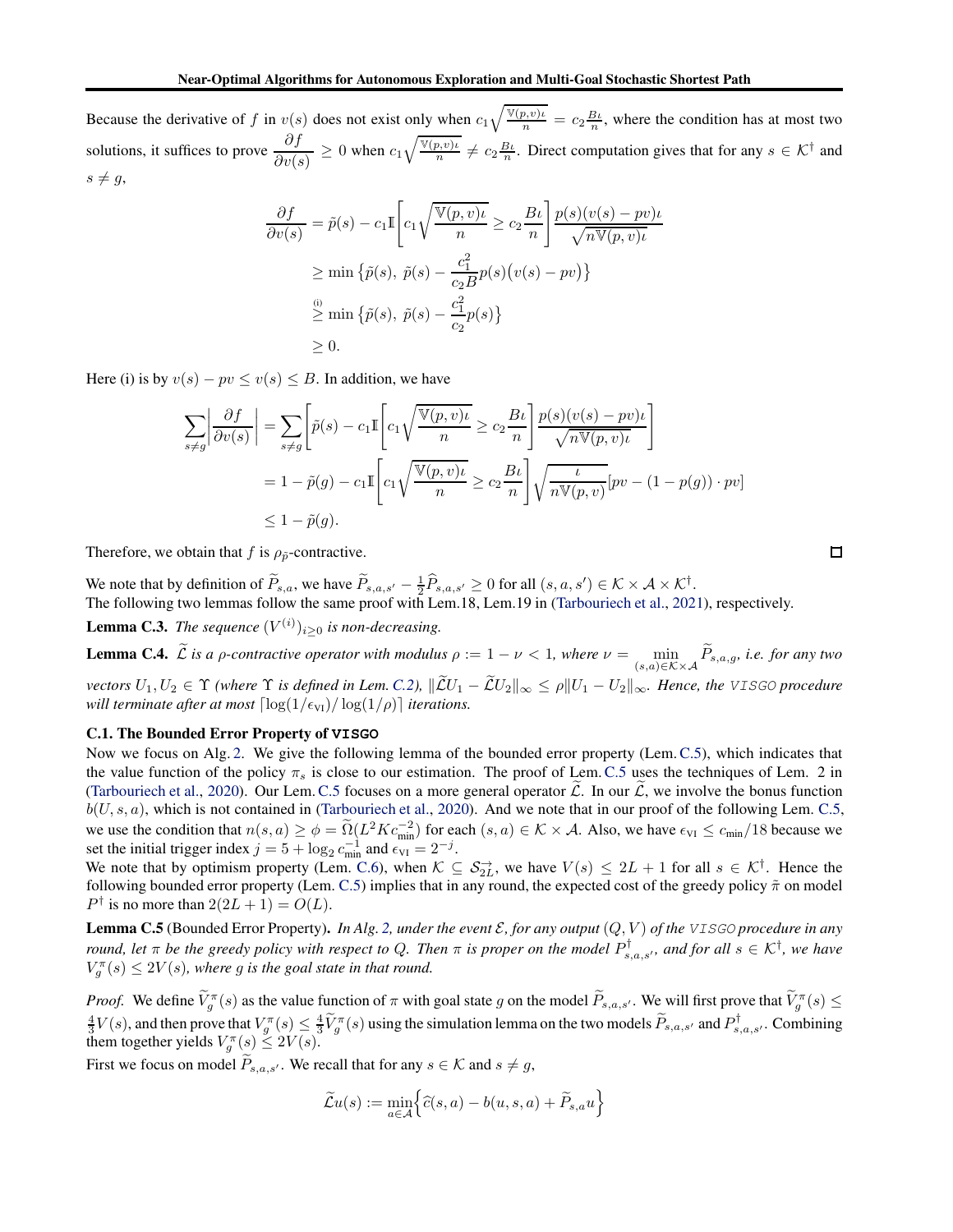where  $b(u, s, a)$  is defined in Eq. [4,](#page-10-1) i.e., for any  $s \in \mathcal{K} \setminus \{g\}$  and  $a \in \mathcal{A}$ ,

$$
b(u,s,a) = \max\left\{c_1\sqrt{\frac{\mathbb{V}\left(\widehat{P}_{s,a},u\right)\iota_{s,a}}{n(s,a)}}, c_2\frac{B\iota_{s,a}}{n(s,a)}\right\} + c_3\sqrt{\frac{\iota_{s,a}}{n(s,a)}},\right\}
$$

and we define  $b(u, x, a) = 0$  and  $b(u, g, a) = 0$ .

We observe that when  $||u||_{\infty} \le B = 10L$ , the variance  $\mathbb{V}(\widehat{P}_{s,a}, u) \le B^2$ , and  $\iota_{s,a}$  contains only logarithmic terms. Thus we have  $b(u, s, a) = \tilde{O}(L/\sqrt{n(s, a)})$ . As we set

$$
\phi = \Theta\big(\frac{L^2 |\mathcal{K}|}{c_{\min}^2} \ln(\frac{|\mathcal{K}|A}{\delta})\big),
$$

and  $n(s, a) \ge \phi$ , we can obtain  $b(u, s, a) \le c_{\min}/18$  when  $||u||_{\infty} \le B$ . In addition, under the event  $\mathcal{E}_1$ , we have  $|\hat{c}(s, a) - c(s, a)| \leq \tilde{O}(1/\sqrt{n(s, a)})$ .

Thus when  $n(s, a) \ge \phi$ , we have  $|\widehat{c}(s, a) - c(s, a)| \le c_{\min}/18$  for all  $(s, a) \in \mathcal{K}^{\dagger} \times \mathcal{A}$ .

We denote l as the final iteration index of VISGO, and  $V = V^{(l)}$ . In VISGO, we have  $V^{(i)} = \mathcal{L} V^{(i-1)}$  for all  $i =$  $1, 2, \dots, l$ . As  $V^{(l-1)} \leq V^{(l)}$  component-wise, we have for any  $s \in \mathcal{K}^{\dagger}$ ,  $V(s) \leq V^{(l-1)}(s_0) + 1 \leq 2L + 1$ . Thus,  $||V||_{\infty} \leq 2L + 1 \leq B.$ 

We set  $\gamma = c_{\min}/6$ . As  $\epsilon_{VI} \leq c_{\min}/18$ , we have  $b(u, s, a) + |\hat{c}(s, a) - c(s, a)| + \epsilon_{VI} \leq \gamma$  when  $||u||_{\infty} \leq B$ . Given the policy  $\pi$  restricted on  $K$ , we introduce the following operators on  $\mathbb{R}^{K'}$ :

$$
\mathcal{L}^{\pi}u(s) = \widehat{c}(s, \pi(s)) - b(u, s, \pi(s)) + \widetilde{P}_{s, \pi(s)}u,
$$
  

$$
\mathcal{T}_{\gamma}^{\pi}u(s) := c(s, \pi(s)) - \gamma + \widetilde{P}_{s, \pi(s)}u.
$$

We can write component-wise

$$
\mathcal{T}_{\gamma}^{\pi}V \leq \mathcal{L}^{\pi}V - \epsilon_{\text{VI}} \stackrel{\text{(a)}}{=} \widetilde{\mathcal{L}}V - \epsilon_{\text{VI}} \stackrel{\text{(b)}}{\leq} V,
$$

where (a) uses that  $\pi$  is the greedy policy with respect to V. To prove (b), we recall that  $V = V^{(l)} = \mathcal{L} V^{(l-1)}$ . By contraction property of  $\mathcal{L}$  (Lem. [C.4\)](#page-12-1), we have  $||\mathcal{L}V - V||_{\infty} \le ||V^{(l)} - V^{(l-1)}||_{\infty}$ . By stopping condition of VISGO, we have  $||V^{(l)} - V^{(l-1)}||_{\infty} \le \epsilon_{\text{VI}}$ , thus (b) is proved. By monotonicity of the Bellman operator  $\mathcal{T}_{\gamma}^{\pi}$ , we have for all  $m > 0$ ,  $(\mathcal{T}_{\gamma}^{\pi})^{m}V \leq (\mathcal{T}_{\gamma}^{\pi})^{m-1}V \leq \cdots \leq V.$ 

We observe that the vector  $(\mathcal{T}_{\gamma}^{\pi})^m V$  does not increase element-wise when m increases, and  $(\mathcal{T}_{\gamma}^{\pi})^m V \ge 0$  element-wise because  $V \ge 0$  element-wise. Hence when  $m \to \infty$ , it will converge to some vector  $W_{\gamma}^{\pi}$ , where  $W_{\gamma}^{\pi}$  is the value function of policy  $\pi$  in the model  $\tilde{P}$  with  $\gamma$  subtracted to all the costs, and we have  $W_{\gamma}^{\pi} \leq V$  component-wise. We define the random variable  $\tilde{t}^\pi_g(s)$  as the number of steps it takes to reach  $g$  starting from  $s$  on model  $\widetilde{P}$  when executing policy  $\pi.$  Thus

$$
W_{\gamma}^{\pi}(s) := \mathbb{E}_{\widetilde{P}}\left[\sum_{t=1}^{\widetilde{t}_{g}^{\pi}(s)} c(s_{t}, \pi(s_{t})) - \gamma \mid s_{1} = s\right] = \widetilde{V}_{g}^{\pi}(s) - \gamma \mathbb{E}_{\widetilde{P}}\left[\widetilde{t}_{g}^{\pi}(s)\right].
$$

Moreover, we have  $c_{\min} \mathbb{E}\big[\tilde{t}_g^{\pi}(s)\big] \leq \widetilde{V}_g^{\pi}(s)$ . Therefore, we get

$$
\widetilde{V}^\pi_g(s) \leq \frac{W^\pi_\gamma(s)}{1-\gamma/c_{\min}} \leq \frac{V(s)}{1-\gamma/c_{\min}} \leq \frac{4}{3}V(s).
$$

Under the event  $\mathcal{E}_2$ , we have  $\left| P_{s,a,s'}^{\dagger} - \widehat{P}_{s,a,s'} \right| = \widetilde{O}(\sqrt{P_{s,a,s'}^{\dagger}/n(s,a)} + n(s,a)^{-1})$ . As  $n(s,a) \ge \phi = \widetilde{\Omega}(L^2|\mathcal{K}|)$ , and  $B = 10L$ , we can obtain  $\forall (s, a, s') \in \mathcal{K}^{\dagger} \times \mathcal{A} \times \mathcal{K}^{\dagger}$ ,

$$
\left|P_{s,a,s'}^{\dagger}-\widehat{P}_{s,a,s'}\right|\leq \frac{c_{\min}}{24B}\sqrt{\frac{P_{s,a,s'}^{\dagger}}{|\mathcal{K}^{\dagger}|}}+\frac{c_{\min}}{24B|\mathcal{K}^{\dagger}|}.
$$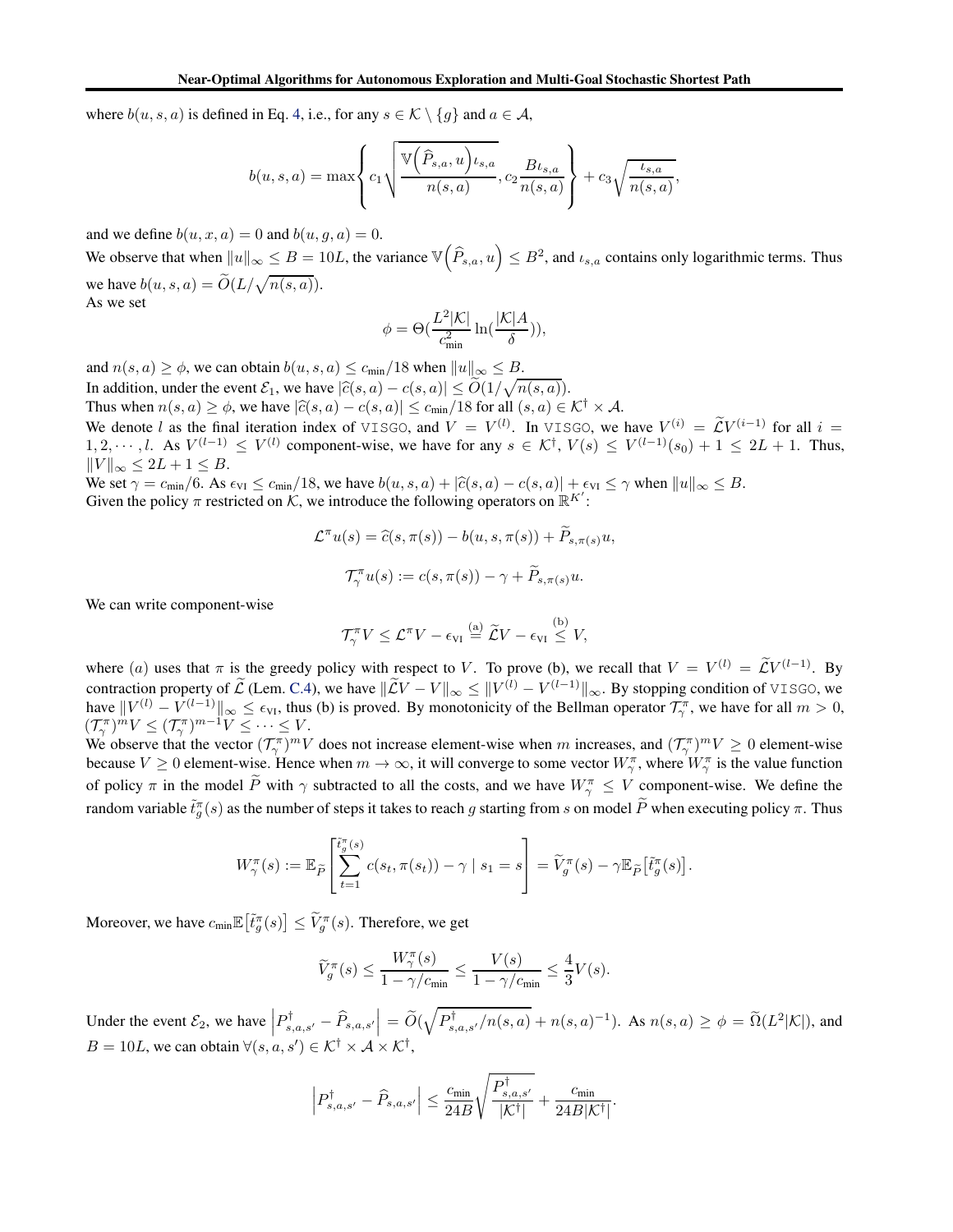By the Cauchy–Schwarz's inequality,  $\sum$ s ′∈K†  $\sqrt{P_{s,a,s'}^{\dagger}} \leq \sqrt{|\mathcal{K}^{\dagger}|}$ , hence we obtain

$$
\sum_{s' \in \mathcal{K}^{\dagger}} \left| P_{s,a,s'}^{\dagger} - \widehat{P}_{s,a,s'} \right| \leq \frac{c_{\min}}{12B}, \quad \forall (s,a) \in \mathcal{K}^{\dagger} \times \mathcal{A}.
$$

Also, as  $|\tilde{P}_{s,a,s'} - \hat{P}_{s,a,s'}| \leq 1/n(s,a) \leq c_{\min}/(12B|\mathcal{K}^{\dagger}|)$ , and  $\tilde{V}_g^{\pi}(s) \leq \frac{4}{3}(2L+1) \leq B$  for all  $s \in \mathcal{K}^{\dagger}$ , we can obtain that  $\overline{\phantom{a}}$  $\begin{array}{c} \hline \end{array}$  $c_{\min}$ 

$$
\sum_{s' \in \mathcal{K}^{\dagger}} \left| P_{s,a,s'}^{\dagger} - \widetilde{P}_{s,a,s'} \right| \leq \frac{c_{\min}}{6 \|\widetilde{V}_g^{\pi}\|_{\infty}}, \quad \forall (s,a) \in \mathcal{K}^{\dagger} \times \mathcal{A}.
$$

Thus by simulation lemma for SSP (Lemma 3 in [\(Tarbouriech et al.](#page-8-4), [2020\)](#page-8-4)),  $\pi$  is proper on true model  $P^{\dagger}_{s,a,s'}$ , and for all  $s \in \mathcal{K}^{\dagger}$ ,  $V_g^{\pi}(s) \leq (1 + \frac{1}{3})\widetilde{V}_g^{\pi}(s) = \frac{4}{3}\widetilde{V}_g^{\pi}(s) \leq 2V(s)$ . The proof is completed.  $\Box$ 

# C.2. Optimistic Property of **VISGO**

Now we will give the optimistic property. We still focus on Alg. [2,](#page-5-0) and we will prove that the output of the VISGO procedure  $(Q, V)$  is optimistic. And we recall that we denote  $V_g^*$  as the value function of the optimal policy on MDP  $\mathcal{M}^\dagger$ to reach g, and  $Q_g^*$  as the Q-function corresponding to  $V_g^*$ .

<span id="page-14-0"></span>**Lemma C.6** (Optimistic Property). *In Alg[.2,](#page-5-0) under the event*  $\mathcal{E}$ , for any output  $(Q, V)$  of the VISGO procedure, it holds *that*

$$
Q(s, a) \le Q_g^*(s, a), \qquad \forall s \in \mathcal{K} \setminus \{g\}, a \in \mathcal{A},
$$
  

$$
V(s) \le V_g^*(s), \qquad \forall s \in \mathcal{K}^\dagger,
$$

*where* g *is the goal state in* VISGO *procedure.*

*Proof.* We prove by induction that for any inner iteration i of VISGO,  $Q^{(i)}(s, a) \le Q_g^*(s, a)$  for any  $(s, a) \in K \times A$ , and  $V^{(i)}(s) \le V_g^*(s)$  for any  $s \in \mathcal{K}^\dagger$ . By definition we have  $Q^{(0)} = 0 \le Q_g^*$ , and  $V^{(0)} = 0 \le V_g^*$ . Assume that the optimistic property holds for iteration i, then for any  $(s, a) \in K \times A$  and  $s \neq g$ ,

$$
Q^{(i+1)}(s,a) = \hat{c}(s,a) + \tilde{P}_{s,a}V^{(i)} - b^{(i+1)}(s,a),
$$

where

$$
\begin{split}\n\hat{c}(s,a) + \tilde{P}_{s,a}V^{(i)} - b^{(i+1)}(s,a) \\
&= \hat{c}(s,a) + \tilde{P}_{s,a}V^{(i)} - \max\left\{c_1\sqrt{\frac{\mathbb{V}(\hat{P}_{s,a},V^{(i)})_{t_{s,a}}}{n(s,a)}}, c_2\frac{B_{t_{s,a}}}{n(s,a)}\right\} - c_3\sqrt{\frac{\hat{c}(s,a)_{t_{s,a}}}{n(s,a)}} \\
&\stackrel{\text{(i)}}{\leq} c(s,a) + \tilde{P}_{s,a}V^{(i)} - \max\left\{c_1\sqrt{\frac{\mathbb{V}(\hat{P}_{s,a},V^{(i)})_{t_{s,a}}}{n(s,a)}, c_2\frac{B_{t_{s,a}}}{n(s,a)}\right\} + \frac{28t_{s,a}}{3n(s,a)} \\
&= c(s,a) + f(\tilde{P}_{s,a},\hat{P}_{s,a},V^{(i)},n(s,a),B,t_{s,a}) + \frac{28t_{s,a}}{3n(s,a)} \\
&\stackrel{\text{(ii)}}{\leq} c(s,a) + f(\tilde{P}_{s,a},\hat{P}_{s,a},V_g^*,n(s,a),B,t_{s,a}) + \frac{28t_{s,a}}{3n(s,a)} \\
&\stackrel{\text{(iii)}}{\leq} c(s,a) + \tilde{P}_{s,a}V_g^* - 2\sqrt{\frac{\mathbb{V}(\hat{P}_{s,a},V_g^*)_{t_{s,a}}}{n(s,a)}} - \frac{14B_{t_{s,a}}}{3n(s,a)} \\
&\stackrel{\text{(iv)}}{\leq} c(s,a) + \hat{P}_{s,a}V_g^* - 2\sqrt{\frac{\mathbb{V}(\hat{P}_{s,a},V_g^*)_{t_{s,a}}}{n(s,a)}} - \frac{14B_{t_{s,a}}}{3n(s,a)} \\
&\stackrel{\text{(v)}}{\leq} \underbrace{c(s,a) + P_{s,a}V_g^*} - (B - B_s)\frac{14t_{s,a}}{3n(s,a)} \\
&\leq Q_g^*(s,a),\n\end{split}
$$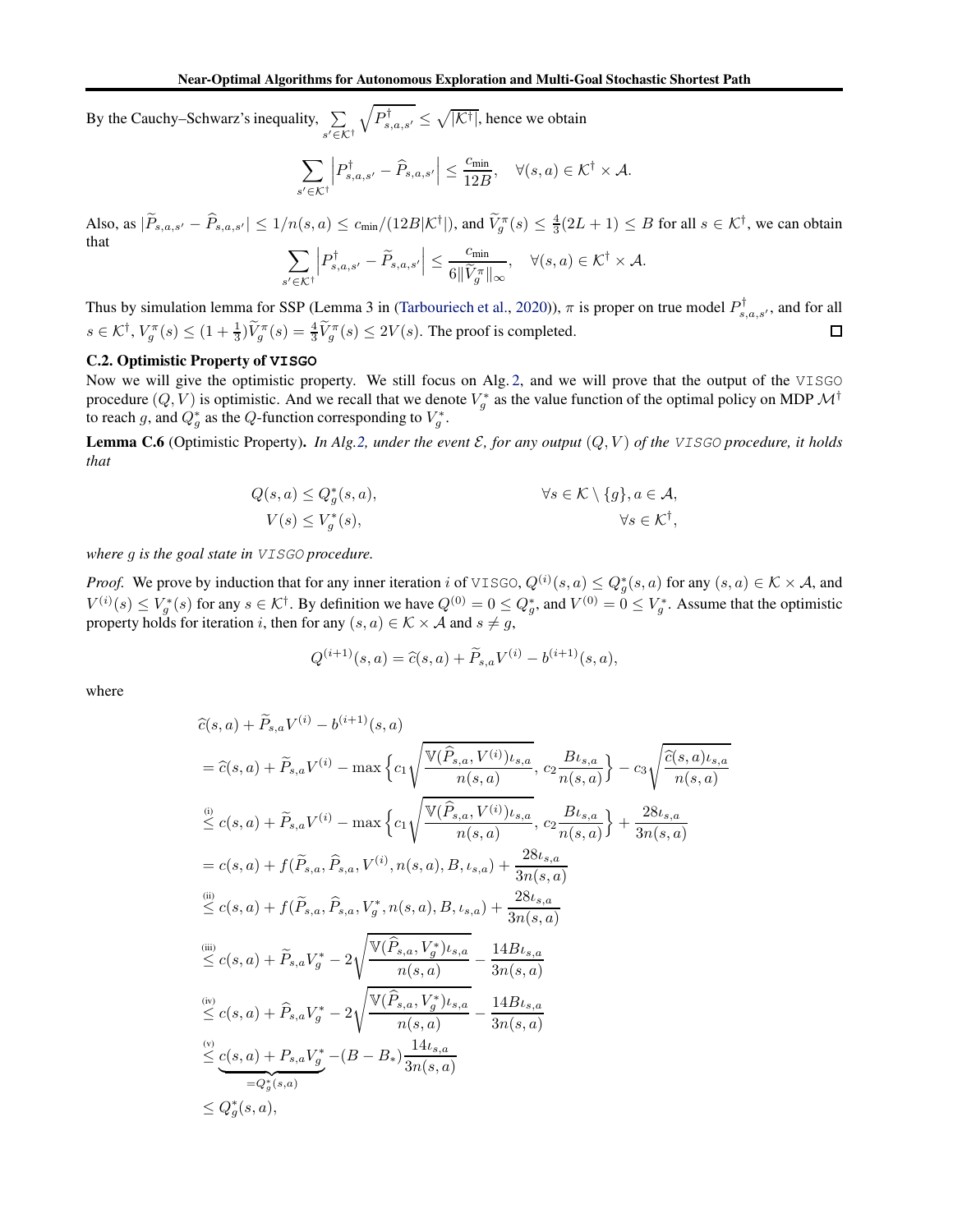where (i) is by definition of  $G_1$  and choice of  $c_3$ , (ii) uses the first property of Lem. [C.2](#page-11-1) and the induction hypothesis that  $V^{(i)} \n\t\le V_g^*$ , (iii) uses the second property of Lem. [C.2](#page-11-1) and assumption  $B \ge \max\{B_*, 1\}$ , (iv) uses Lem. [C.1,](#page-11-2) (v) is by definition of  $\mathcal{G}_3$ . Ultimately, for any  $(s, a) \in \mathcal{K} \times \mathcal{A}$  and  $s \neq g$ ,

$$
Q^{(i+1)}(s, a) \le Q_g^*(s, a).
$$

Then for any  $s \in \mathcal{K}$  and  $s \neq g$ , we have  $V^{(i+1)}(s) = \min_{a \in \mathcal{A}} Q^{(i+1)}(s, a) \leq \min_{a \in \mathcal{A}} Q_g^*(s, a) = V_g^*(s)$ .

In addition,  $V^{(i+1)}(g) = 0 = V_g^*(g)$ , and we have

$$
V^{(i+1)}(x) = c_{\text{RESET}} + V^{(i)}(s_0) \le c_{\text{RESET}} + V_g^*(s_0) = V_g^*(x).
$$

This completes the proof of this lemma.

#### D. Proof of Thm. [3.1](#page-6-0)

Here we give a proof of Thm. [3.1](#page-6-0) and we focus on the fixed set  $K^{\dagger}$  and our constructed MDP  $M^{\dagger} = \langle K^{\dagger}, A, P^{\dagger}, c^{\dagger}, s_0 \rangle$ . We denote  $K = |\mathcal{K}|$ , and  $K' = |\mathcal{K}^{\dagger}| = K + 1$ .

*Proof idea.* First we prove that Alg[.2](#page-5-0) solves AX problem (cf. Lem. [D.1\)](#page-16-0), i.e.,  $\mathcal{K} \supseteq \mathcal{S}_L^{\rightarrow}$ , and  $\forall s \in \mathcal{K}, V_s^{\pi_s}(s_0) \leq$  $V_{K,s}^*(s_0) + \varepsilon L$ . By running DisCo algorithm with  $\varepsilon = 1$ , we have  $S_L^{\to} \subseteq K \subseteq S_{2L}^{\to}$ . To prove that each output policy  $\pi_s$  is near-optimal, we observe that in the success round with respect to goal s, the average cost of executing  $\pi_s$  (denoted as  $\hat{\tau}$ ) in  $\lambda$  episodes is no more than  $V(s_0) + \epsilon L$ . As we set  $\lambda = O(1/\epsilon^2)$ , by concentration inequalities (cf. Lem. [B.4\)](#page-10-2), we can obtain that the expected cost of  $\pi_s$  is close to the average cost  $\hat{\tau}$ , i.e.,  $V_s^{\pi_s}(s_0) \leq \hat{\tau} + \epsilon L \leq V(s_0) + 2\epsilon L$ . By optimistic property of VISGO (Lem. [C.6\)](#page-14-0), we have  $V(s_0) \leq V_{K,s}^*(s_0)$ , i.e., our estimation of the value function  $V(s_0)$  is no more than the optimal cost. Hence we obtain  $V_{s}^{\pi_s}(s_0) \leq V_{\mathcal{K},s}^*(s_0) + 2\epsilon L \leq V_{\mathcal{K},s}^*(s_0) + \epsilon L$  for all  $s \in \mathcal{K}$ .

Then we bound the cumulative cost  $C_T$ . We first bound the total cost in DisCo algorithm and Alg. [1.](#page-4-0) By Lem. [2.4,](#page-4-2) with probability over  $1 - \delta$ , DisCo algorithm with  $\varepsilon = 1$  uses no more than  $\tilde{O}(L^3 S_{2L}^2 A/c_{\min}^2)$  samples. In Alg. [1,](#page-4-0) for each state-action pair  $(s, a) \in \mathcal{K} \times \mathcal{A}$ , we collected  $\tilde{O}(L^2K/c_{\min}^2)$  samples. And to reach each  $s \in \mathcal{K}$ , we executed the policy  $\pi_s$ , and the cost to reach s is no larger than  $\tilde{O}(L)$  with high probability. Thus the total cost in Alg. [1](#page-4-0) can be bounded by  $\tilde{O}(L^3 S_{2L}^2 A/c_{\text{min}}^2).$ 

Now we will bound the cumulative cost of Alg. [2](#page-5-0) after running DisCo algorithm and Alg. [1.](#page-4-0) It's straightforward to show that the total cost in each round is bounded by  $\tilde{O}(L\lambda) = \tilde{O}(L/\varepsilon^2)$ . Hence to bound the cumulative cost  $C_T$ , we need only to bound the total number of rounds  $r$ . The number of success rounds is at most  $K$ . As the trigger condition holds for at most  $\log_2(2T)$  times for each state-action pair  $(s, a)$ , the number of skipped rounds can be bounded by  $K'A \log_2(2T)$ (where  $T$  is the total number of samples we collected in Alg. [2\)](#page-5-0). Now we need only to bound the number of failure rounds  $r_f$ .

To bound  $r_f$ , we borrow the idea from [\(Lim & Auer,](#page-8-0) [2012\)](#page-8-0). We first define the regret of an episode as the total cost in this episode minus our estimation of the optimal cost  $V(s_0)$ , and define the total regret as the sum of the regret in each episode (cf. Eq. [5\)](#page-17-2). Then we will give both the upper bound and lower bound of the regret, where the upper bound scales as  $\tilde{O}(\sqrt{r_f})$  and the lower bound scales as  $\tilde{\Omega}(r_f)$ . For the upper bound, we extend the techniques in [\(Tarbouriech et al.,](#page-8-8) [2021\)](#page-8-8) from classical SSP to multi-goal SSP, and we obtain an upper bound that scales as  $\tilde{O}(L\epsilon^{-1}\sqrt{KAr_f} + LKA\epsilon^{-1} + LK^2A)$ (cf. Eq. [6\)](#page-17-3).

For the lower bound, as the regret in each failure round is at least  $\lambda \epsilon L = \Omega(L/\epsilon)$ , we need only to give a lower bound for the regret of all the success rounds and skipped rounds (which can be negative). We observe that the regret in any round is larger than the total cost of executing policy  $\tilde{\pi}$  in this round minus the expected cost of  $\tilde{\pi}$ , hence we can use concentration inequalities to bound the regret in all the success rounds and skipped rounds (which scales as  $-\tilde{O}(LKA\epsilon^{-1})$ ). The lower bound of the total regret scales as  $\Omega(L\epsilon^{-1}r_f - LKA\epsilon^{-1})$  (cf. Lem. [D.3\)](#page-17-0). Hence we can prove that the number of failure rounds  $r_f = \tilde{O}(KA + \varepsilon K^2 A)$ , and the total number of rounds  $r = \tilde{O}(S_{2L}A + \varepsilon S_{2L}^2 A)$  (here we used  $K \leq S_{2L}$ ).

As the cost in each round is bounded by  $\widetilde{O}(L/\varepsilon^2)$ , the cumulative cost after running Alg. [1](#page-4-0) is bounded by  $\widetilde{O}(LS_{2L}A\varepsilon^{-2} +$  $LS_{2L}^2A\varepsilon^{-1}$  $LS_{2L}^2A\varepsilon^{-1}$  $LS_{2L}^2A\varepsilon^{-1}$ ). And the cumulative cost in DisCo algorithm and Alg. 1 is bounded by  $\widetilde{O}(L^3S_{2L}^2Ac_{\text{min}}^{-2})$ , hence we complete the proof of Thm. [3.1.](#page-6-0)

Now we give the full proof. We recall that we denote  $V_g^*(s)$  as the expected cost of the optimal policy on MDP  $\mathcal{M}^\dagger$  to reach goal g from state s, which equals to  $V_{\mathcal{K},g}^*(s)$  for all  $s \in \mathcal{K}$ .

□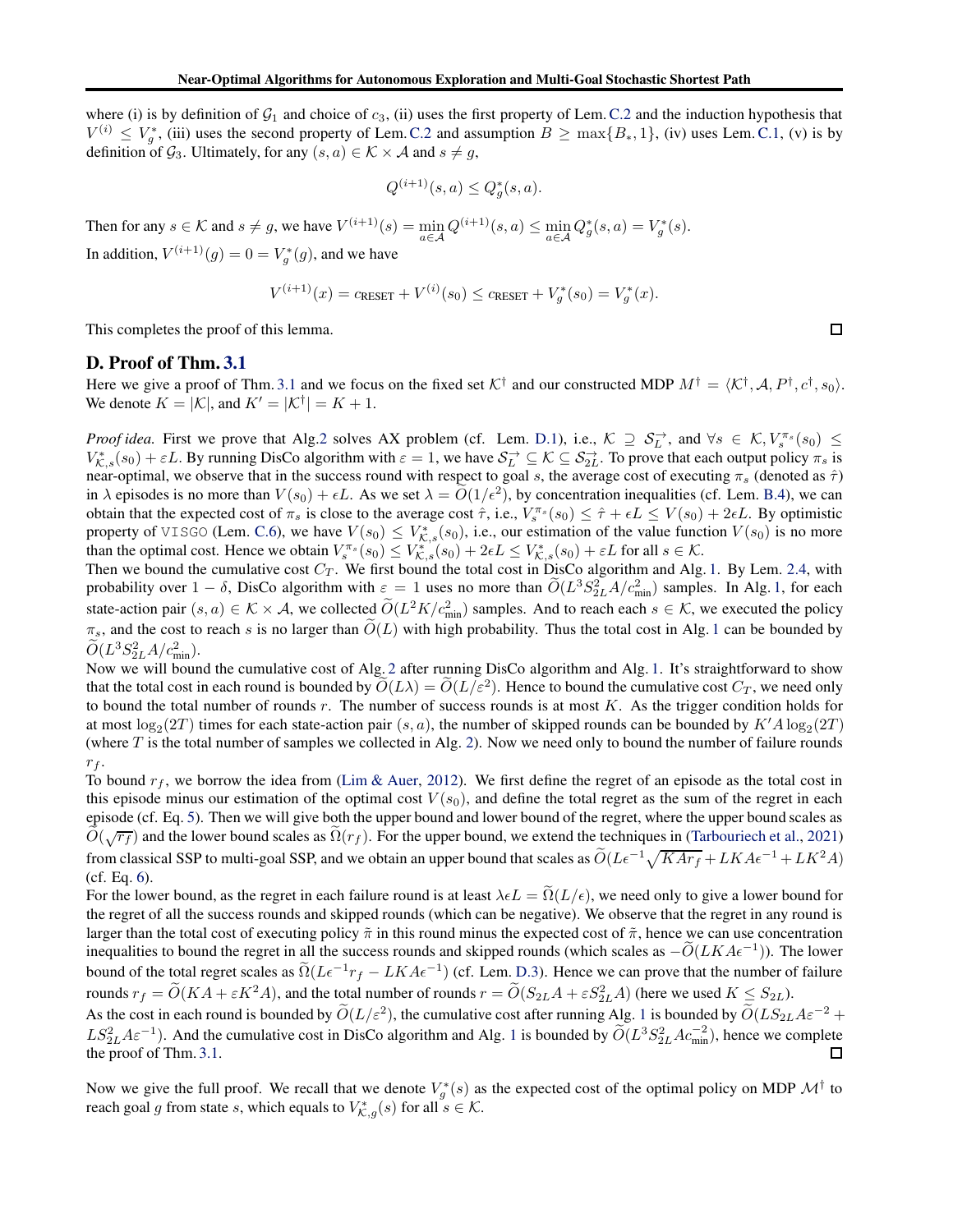First we prove the correctness of Alg. [2,](#page-5-0) i.e., with probability over  $1 - \delta$ , Alg. [2](#page-5-0) outputs a set  $K \supseteq S_L^{\rightarrow}$  and a set of policies  ${\{\pi_s\}}_{s\in\mathcal{K}}$ , such that

$$
\forall s \in \mathcal{K}, V_s^{\pi_s}(s_0) \leq V_{\mathcal{K},s}^*(s_0) + \varepsilon L.
$$

The main intuition is that each policy  $\pi_s$  has been tested for  $\lambda$  times in a success round, and the average cost it takes to reach s from  $s_0$  is less than our estimate for optimal cost  $V(s_0)$  plus  $\epsilon L$ . Thus by concentration inequalities, the expected cost of  $\pi_s$  is close to optimal.

<span id="page-16-0"></span>**Lemma D.1** (VALAE Solves AX Problem). Let  $\{\pi_s\}_{s \in K}$  *be the set of policies output by Alg[.2.](#page-5-0)* With probability at least  $1 - \delta$ ,  $V_s^{\pi_s}(s_0) \leq V_s^*(s_0) + \varepsilon L$  for all  $s \in \mathcal{K}$ .

*Proof.* We fix any state  $s \in \mathcal{K}$ . In any given round where the chosen target is s, let  $\hat{\tau}_k$  be the total cost in the k-th episode of that round. Recall that for the algorithm to output a policy  $\pi_s$ , its empirical performance after  $\lambda$  episodes must satisfy that  $\hat{\tau} \le V(s_0) + \epsilon L$ , where  $\hat{\tau} = \frac{\sum_{k=1}^{X} \hat{\tau}_k}{\lambda}$  and V is the output of VISGO in that round. By optimism property (Lem. [C.6\)](#page-14-0), when  $K \subseteq S_{2L}^{\rightarrow}$ , we have  $V(s) \le 2L + 1$  for all  $s \in \mathcal{K}^{\dagger}$ .

We define the random variable  $\tau$  as the total cost it takes to reach the goal state s from the start state  $s_0$  when executing policy  $\pi_s$ , and we have  $E(\tau) = V_s^{\pi_s}(s_0)$  by definition. We note that we have collected  $\phi = \Omega(L^2 K/c_{\text{min}}^2)$  samples for each of the state-action pair  $(s, a)$  (cf. Alg. [1\)](#page-4-0). By Lem. [C.5,](#page-12-0) under event  $\mathcal{E}$ , the policy  $\pi_s$  is proper, and we have  $E(\tau) \le$  $2V(s_0) \le 4L + 2$ . Moreover, we have  $d := ||V_s^{\pi_s}||_{\infty} \le 4L + 2$ . By Lem [B.3,](#page-10-3) we obtain  $Pr(\tau > m) \le 2exp(-m/4d)$ for any  $m > 0$ . As we set

$$
\lambda = \lceil \frac{2048}{\epsilon^2} \ln^2(\frac{256}{\epsilon}) \ln(\frac{2|\mathcal{K}|}{\delta}) \rceil,
$$

by Lem. [B.4,](#page-10-2) we obtain that with probability at least  $1 - \delta/(2K')$ , we have

$$
V_s^{\pi_s}(s_0) = E(\tau) \leq \hat{\tau} + \epsilon L.
$$

We note that  $\hat{\tau} \le V(s_0) + \epsilon L \le V_s^*(s_0) + \epsilon L$  by the optimistic property (Lem. [C.6\)](#page-14-0). Hence, as we set  $\epsilon = \epsilon/3$  in initial, we obtain that with probability at least  $1 - \delta/(2K)$ ,

$$
V_s^{\pi_s}(s_0) \le V_s^*(s_0) + \varepsilon L.
$$

Finally, as there are at most K states in total, and the event E holds with probability at least  $1 - \delta$ , by the union bound and setting  $\delta \to \delta/C$  in initial (C is a large constant), the total success probability is at lea setting  $\delta \to \delta/C$  in initial (C is a large constant), the total success probability is at least  $1 - \delta$ .

Now we focus on bounding the cumulative cost of Alg[.2.](#page-5-0)

First, we bound the total cost in DisCo algorithm and Alg. [1.](#page-4-0) Disco algorithm has sample complexity  $\tilde{O}(L^3 S_{(1+\varepsilon)L}^2 A/(c_{\min}^2 \varepsilon^2))$ , and when  $\varepsilon = 1$ , the total cost is bounded by  $\tilde{O}(L^3 S_{2L}^2 A/c_{\min}^2)$ . In Alg. [1,](#page-4-0) we collect  $\phi = \tilde{O}(L^2 K/c_{\min}^2)$  samples for each state-action pair  $(s, a) \in \mathcal{K} \times \mathcal{A}$ . To collect each sample  $(s, a, s', c)$ , we executed a policy  $\pi_s$  to reach the state s, and the expected cost  $V_s^{\pi_s}(s_0) \leq 2L$ . By Lem. [B.3,](#page-10-3) we obtain that with probability at least  $1 - \delta$ , for any state s, each time when the policy  $\pi_s$  is executed, the total cost to reach s from s<sub>0</sub> is no larger than  $O(L \log(K/\delta))$ . Therefore, the total cost of Alg. [1](#page-4-0) can be bounded by  $O(KA\phi L \log(K/\delta)) = O(L^3 S_{2L}^2 A/c_{\min}^2)$ . We note that we used Lem.[B.3](#page-10-3) no more than  $\phi KA$  times, the total failure probability is no more than  $\phi KA\delta$ . Substituting δ by  $\delta/(2\phi KA)$  in the proof, we can obtain that the total cost of DisCo and Alg. [1](#page-4-0) is bounded by  $O(L^3S_{2L}^2A/c_{\text{min}}^2)$  with probability  $1 - \delta$ .

Then we bound the total cost of Alg[.2](#page-5-0) after running Alg. [1.](#page-4-0)

The key idea lies in bounding the "regret". We will use the regret to bound the total number of rounds. We first define the regret in the k-th episode of the j-th round. We denote  $H^{j,k}$  as the number of steps it takes in the k-th episode of the j-th round. The regret in an episode  $k$  is defined as

$$
\left(\sum_{h=1}^{H^{j,k}} c_h^{j,k}\right) - V^j(s_0),
$$

where  $c_h^{j,k}$  is the empirical cost in the h-th step in the k-th episode in the j-th round, and  $V^j(s_0)$  is the value of  $V(s_0)$  in the j-th round. Let  $n_j$  be the total number of episodes executed in the j-th round, we define the regret in the j-th round as follows:

$$
\sum_{k=1}^{n_j} \left( \left( \sum_{h=1}^{H^{j,k}} c_h^{j,k} \right) - V^j(s_0) \right).
$$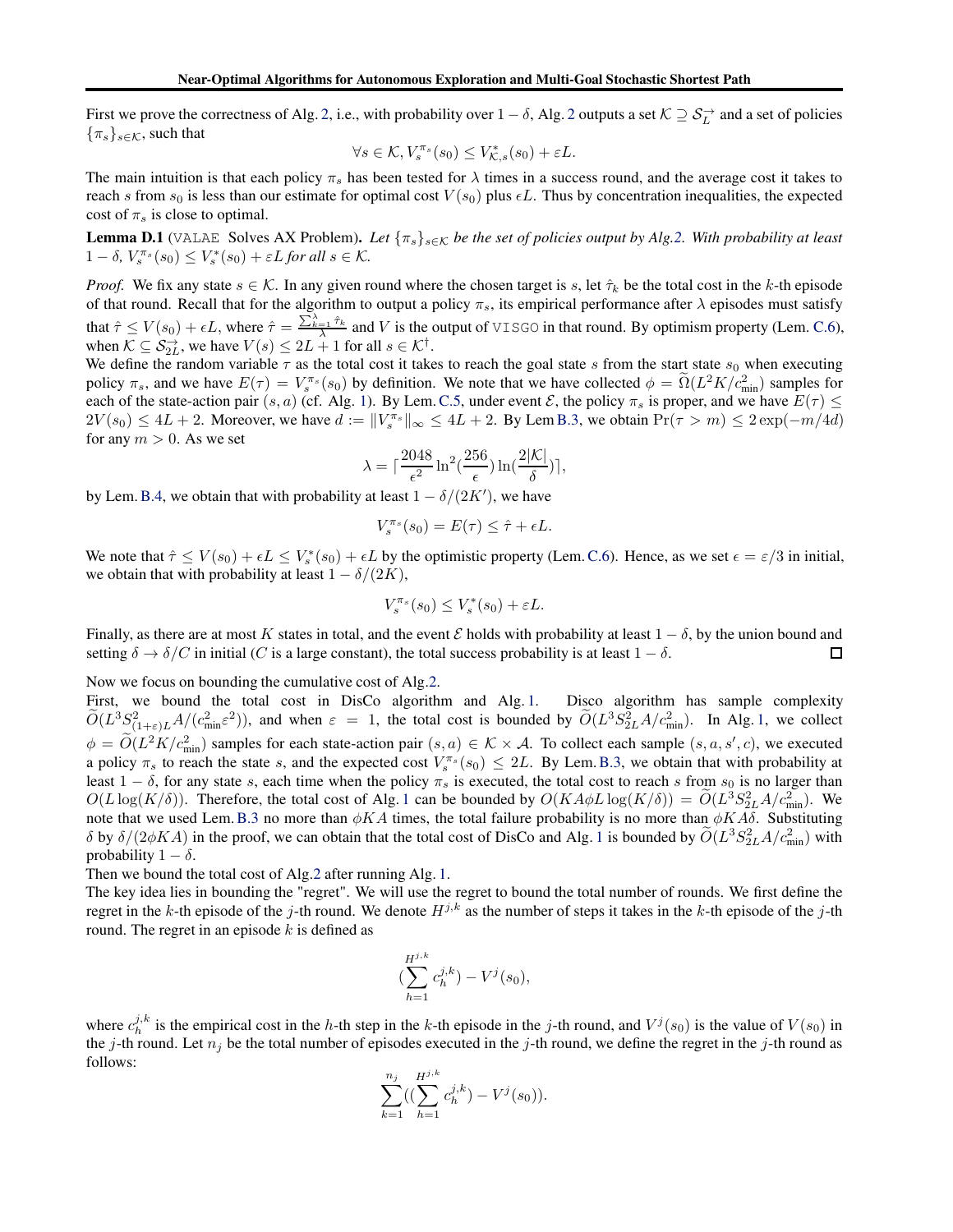Then we will define the total regret of Alg[.2.](#page-5-0) Let r be the total number of rounds,  $n_j$  be the total number of episodes executed in the j-th round, and  $0 \le n_j \le \lambda$ . Then we know that the total number of episodes in the whole process of Alg[.2](#page-5-0) is  $M = \sum^{r}$  $\sum_{j=1} n_j$ . For notation convenience, we define  $H^m$  as the number of steps it takes in the m-th episode of the whole process of Alg[.2,](#page-5-0) and denote  $c_h^m$  as the empirical cost in the h-step of episode m. Finally we define the total regret of all the rounds as

<span id="page-17-2"></span>
$$
R := \sum_{j=1}^{r} \sum_{k=1}^{n_j} \left( \left( \sum_{h=1}^{H^{j,k}} c_h^{j,k} \right) - V^j(s_0) \right) = \sum_{m=1}^{M} \left( \left( \sum_{h=1}^{H^m} c_h^m \right) - V^m(s_0) \right).
$$
 (5)

<span id="page-17-1"></span>We will give both the upper bound and the lower bound of the regret. Here we give the upper bound.

Lemma D.2 (Upper Bound of Regret). *Under event* E*, the total regret in* M *episodes is at most*

$$
R = \widetilde{O}(L\sqrt{KAM} + LK^2A).
$$

This upper bound comes from the regret bound of the EB-SSP algorithm (cf. [\(Tarbouriech et al.](#page-8-8), [2021\)](#page-8-8)), which solves the classical SSP problem with a single goal state  $q$ . To extend their result to multi-goal SSP, instead of only concentrating on  $\hat{P}_{s,a}V_g^*$  for a single goal g and one vector  $V_g^*$ , in our high probability event  $\mathcal{E}_3$ , we use concentration over  $(\hat{P}_{s,a} - P_{s,a}^\dagger)V_g^*$ for all the goal states  $g \in \mathcal{K}$ . Then following similar proof with Thm.3, [\(Tarbouriech et al.](#page-8-8), [2021](#page-8-8)), we can obtain the regret upper bound in Lem. [D.2.](#page-17-1)

We note that the original form of the regret upper bound in Thm.3, [\(Tarbouriech et al.,](#page-8-8) [2021\)](#page-8-8) was  $\tilde{O}(B_*\sqrt{SAM} + BS^2A)$ , where  $B_* := \max_{s \in S} V_s^*(s)$  in their work, B is an upper bound of  $B_*$  which is used in VISGO, and M is the number of episodes. In our Alg. [2,](#page-5-0) we work on MDP  $\mathcal{M}^{\dagger}$ , and all the states in  $\mathcal{K}$  are incrementally 2L-controllable from  $s_0$ . Hence in our settings,  $B_* := \max_{(s,g)\in\mathcal{K}^\dagger\times\mathcal{K}} V_g^*(s) \leq 2L+1$ , and the number of states in MDP  $\mathcal{M}^\dagger$  is  $K' = K+1$ . And in our Alg. [2,](#page-5-0)

we set  $B = 10L$ . Therefore, by setting  $B_* = O(L)$ ,  $B = O(L)$ ,  $S = K + 1$  in their regret bound  $\tilde{O}(B_*\sqrt{SAM} + BS^2A)$ , we can obtain the regret bound  $\widetilde{O}(L\sqrt{KAM} + LK^2A)$ .

We observe that there are at most  $\tilde{O}(KA)$  skipped rounds and K success rounds. We denote by  $r_f$  the number of failure rounds, and we have the total number of episodes  $M = O((KA + r_f)\lambda) = O((KA + r_f)/\epsilon^2)$ . Thus the total regret in r rounds can be bounded by  $r_f$  sublinearly:

<span id="page-17-3"></span>
$$
R = \widetilde{O}\left(\frac{L}{\epsilon}\sqrt{KAr_f} + \frac{LKA}{\epsilon} + LK^2A\right). \tag{6}
$$

<span id="page-17-0"></span>Then we gives the lower bound of the total regret in terms of the number of failure rounds  $r_f$ .

**Lemma D.3** (Lower Bound of Regret). With probability  $1 - \delta$ , when  $r = O((KA)^2)$ , the total regret in the first r rounds *is at least*

$$
R = \widetilde{\Omega} \left( \frac{Lr_f}{\epsilon} - \frac{LKA}{\epsilon} \right),
$$

*where*  $r_f$  *is the number of failure rounds in the r rounds.* 

*Proof.* By the criterion of our performance check, in any failure round, we have  $\hat{\tau} > V(s_0) + \epsilon L$ , and in round j, we have  $\hat{\tau} = \frac{1}{\lambda} \sum_{i=1}^{n_j}$  $k=1$  $\left(\sum^{H^{j,k}}\right)$  $h=1$  $c_h^{j,k}$ ) by definition. Hence, in any failure round j, the regret is  $\lambda \hat{\tau} - n_j V^j(s_0) \geq \lambda(\hat{\tau} - V^j(s_0)) \geq \lambda \epsilon L =$  $\widetilde{\Omega}(\frac{Lr_f}{\epsilon}).$ 

Then we focus on skipped rounds and success rounds. We denote  $g^j$  as the goal state in the j-th round, and  $\pi_j$  as the policy  $\tilde{\pi}$  in the j-th round, which is the greedy policy over the Q-function in the j-th round. We observe that the regret in any round  $j$  satisfies

$$
\sum_{k=1}^{n_j} \left( \left( \sum_{h=1}^{H^{j,k}} c_h^{j,k} \right) - V^j(s_0) \right) \ge -L + \sum_{k=1}^{n_j-1} \left( \left( \sum_{h=1}^{H^{j,k}} c_h^{j,k} \right) - V^*_{g^j}(s_0) \right) \ge -L + \sum_{k=1}^{n_j-1} \left( \left( \sum_{h=1}^{H^{j,k}} c_h^{j,k} \right) - V^{\pi_j}_{g^j}(s_0) \right),
$$

where we used the optimism property in Lem. [C.6.](#page-14-0) We note that  $\sum_{n=1}^{H^{j,k}}$  $h=1$  $c_h^{j,k}$  is the empirical cost of policy  $\pi_j$  in episode k, and we will use the concentration inequality to give a lower bound of the regret in round j. As the last episode in a skipped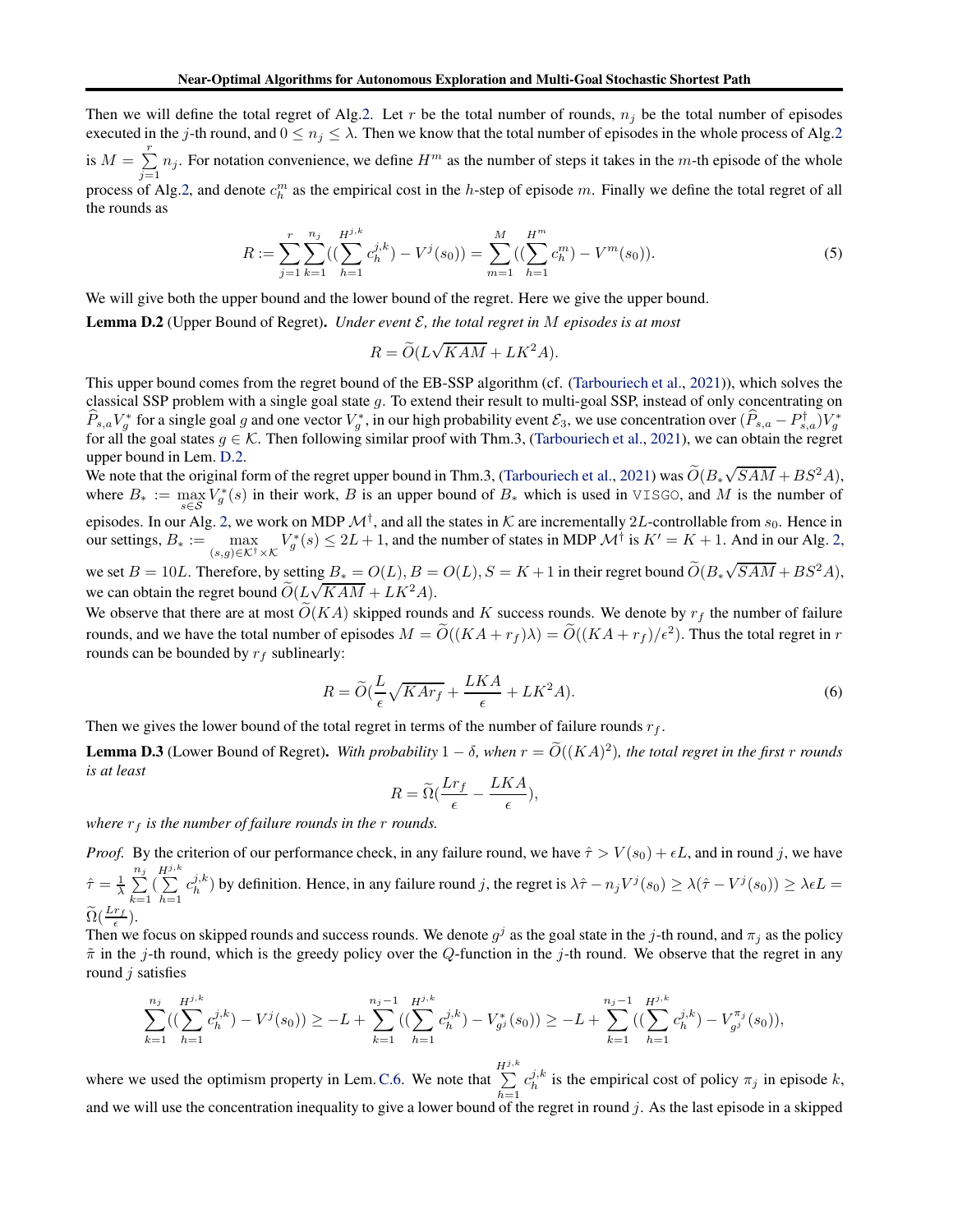round can terminate before reaching the goal, we should take special considerations the last episode of each round. We directly use  $-L$  to lower bound the regret of the last episode in round j. Then we denote  $n = n_j - 1$ , and focus on the previous  $n$  episodes in round  $j$ .

Now we fix the round index j. We denote the random variable  $\tau$  as the cost to reach  $g^j$  from  $s_0$ , and we recall that  $\hat{\tau}_k = \sum^{H^{j,k}}$  $c_h^{j,k}$ . By Lem. [B.4](#page-10-2) with  $d = 4L$ , with probability at least  $1 - \frac{\delta}{(KA)^2}$ , we have

$$
\sum_{k=1}^n (\hat{\tau}_k - E(\tau)) \ge -2\Gamma \sqrt{n \ln(\frac{KA}{\delta})} \ge -2\Gamma \sqrt{\lambda \ln(\frac{KA}{\delta})} \ge -\widetilde{O}(\frac{L}{\epsilon}),
$$

where  $\Gamma = \lfloor 8d \ln(64/\epsilon) \rfloor$ . Thus the regret in any round j is larger than  $-\widetilde{O}(\frac{L}{\epsilon})$ . As there are at most  $\widetilde{O}(KA)$  skipped rounds and K success rounds, we obtain that the total regret  $R$  has the lower bound

$$
R = \widetilde{\Omega} \left( \frac{Lr_f}{\epsilon} - \frac{LKA}{\epsilon} \right).
$$

Now we bound the total failure probability. The number of rounds  $r = \tilde{O}((KA)^2)$ , in each round the failure probability is at most  $\frac{\delta}{(KA)^2}$ , and the events  $\mathcal E$  fails with probability  $\delta$ . By replacing  $\delta$  by  $\delta/C$  throughout the proof  $(C$  is a large constant), we obtain that the total failure probability is at most  $\delta$ .  $\Box$ 

As the lower bound is linear in  $r_f$ , and the upper bound is sublinear in  $r_f$ , we can solve it and obtain that  $r_f = \tilde{O}(KA +$  $\epsilon K^2A$ , thus the total number of rounds can be bounded by  $\widetilde{O}(KA + \epsilon K^2A)$ .

To get the cumulative cost bound in Thm. [3.1,](#page-6-0) we need only to bound the cost in a round. In any round, we observe that except for the last episode, the average cost  $\hat{\tau}$  for all the other episodes is no larger than  $V(s_0) + \epsilon L \leq 2L$ , thus the total cost in these episodes is no larger than  $2L\lambda = O(L/\epsilon^2)$ . Also, we know that in the any episode, the expected cost of the policy  $\tilde{\pi}$  to reach the goal from  $s_0$  is no larger than 2L. Thus by Lem.[B.3,](#page-10-3) in any round, with probability at least  $1 - \frac{\delta}{(KA)^2}$ , the cost in the last episode is no larger than  $\widetilde{O}(L)$ . Hence, the total cost in each round is no larger than  $\widetilde{O}(L/\epsilon^2)$ . By multiplying it with  $\widetilde{O}(KA + \epsilon K^2A)$  and using  $K \leq S_{2L}$ , the cumulative cost in Alg[.2](#page-5-0) can be bounded by  $\tilde{O}(L S_{2L} A/\varepsilon^2 + L S_{2L}^2 A/\varepsilon + L^3 S_{2L} A/c_{\text{min}}^2)$ , where the term  $L^3 S_{2L} A/c_{\text{min}}^2$  comes from the subroutine of DisCo algorithm and Alg. [1.](#page-4-0) Hence we obtain the bound in Thm. [3.1.](#page-6-0)

Now we count the total failure probability. First, DisCo algorithm fails with probability  $\delta$ , the event  $\mathcal E$  fails with probability δ, and the lower bound of the total regret R fails with probability δ. And in the previous paragraph, to bound the cost in the last episode of each round using Lem. [B.3,](#page-10-3) the failure probability in each episode is at most  $\frac{\delta}{(KA)^2}$ . We observe that the total number of these failures is no larger than the total number of rounds, and the total number of rounds can be bounded by  $\tilde{O}(KA + \epsilon K^2A)$ , where we omit the logarithmic factors. Thus by setting  $\delta \to \delta/C$  in the proof (C is a large constant), we can bound the total failure probability by  $\delta$ , and the proof of Thm. [3.1](#page-6-0) is completed.

Here we briefly discuss the time complexity and space complexity of our algorithm VALAE. The time complexity scales as  $\tilde{O}(TK^3A^2(KA + \epsilon K^2A))$ , where T is the total number of samples collected, and  $\tilde{O}(KA + \epsilon K^2A)$  is the total number of rounds. The bottleneck is on the VISGO procedure, and the time complexity of a VISGO procedure is analyzed in Appendix G, [\(Tarbouriech et al.,](#page-8-8) [2021](#page-8-8)), which scales as  $\tilde{O}(TK^3A^2)$ . The space complexity scales as  $\tilde{O}(T+K^2A) = \tilde{O}(T)$ , and the bottleneck is on storing the samples and the empirical model  $\hat{P}$ .

# <span id="page-18-0"></span>E. Analysis of the Lower Bound

 $h=1$ 

Here we discuss the lower bound of the autonomous exploration problem. We recall that our algorithm needs output a set  $\mathcal{K} \supseteq \mathcal{S}_L^{\rightarrow}$  and a set of policies  $\{\pi_s\}_{s \in \mathcal{K}}$ , and when  $s \in \mathcal{S}_L^{\rightarrow}$ , the policy  $\pi_s$  satisfies  $V_s^{\pi_s}(s_0) \leq (1+\varepsilon)L$ . Moreover, we note that in our proof of the lower bound, we allow the algorithm to output Markov policies, i.e. non-stationary and non-deterministic policies, which is defined in the next paragraph.

We recall the some basic concepts about the definition of a learning algorithm, and we use the notations in [\(Domingues et al.](#page-8-11), [2021](#page-8-11)). Let  $\mathcal{I}^t = (\mathcal{S} \times \mathcal{A})^{t-1} \times \mathcal{S}$  be the set of all possible histories up to t steps, i.e., be the set of tuples of the form  $(s^1, a^1, s^2, a^2, \ldots, s^t) \in \mathcal{I}^t$ . Let  $\Delta(\mathcal{A})$  be the set of probability distributions over the action space A, and  $\mathbb{N}^*$  be the set of positive integers. A Markov policy is a function  $\pi:\mathcal{S}\times\mathbb{N}^*\to\Delta(\mathcal{A})$  such that  $\pi(a\mid s,h)$  denotes the probability of taking action a in state s at step h. And we note that the Markov policy  $\pi$  is history-independent.

A history-dependent policy is a family of functions denoted as  $\pi \triangleq (\pi^t)_{t\geq 1}$ , where  $\pi^t : \mathcal{I}^t \to \Delta(\mathcal{A})$  describes the probability of taking action  $a \in \mathcal{A}$  after observing some history  $i^t \in \mathcal{I}^t$ .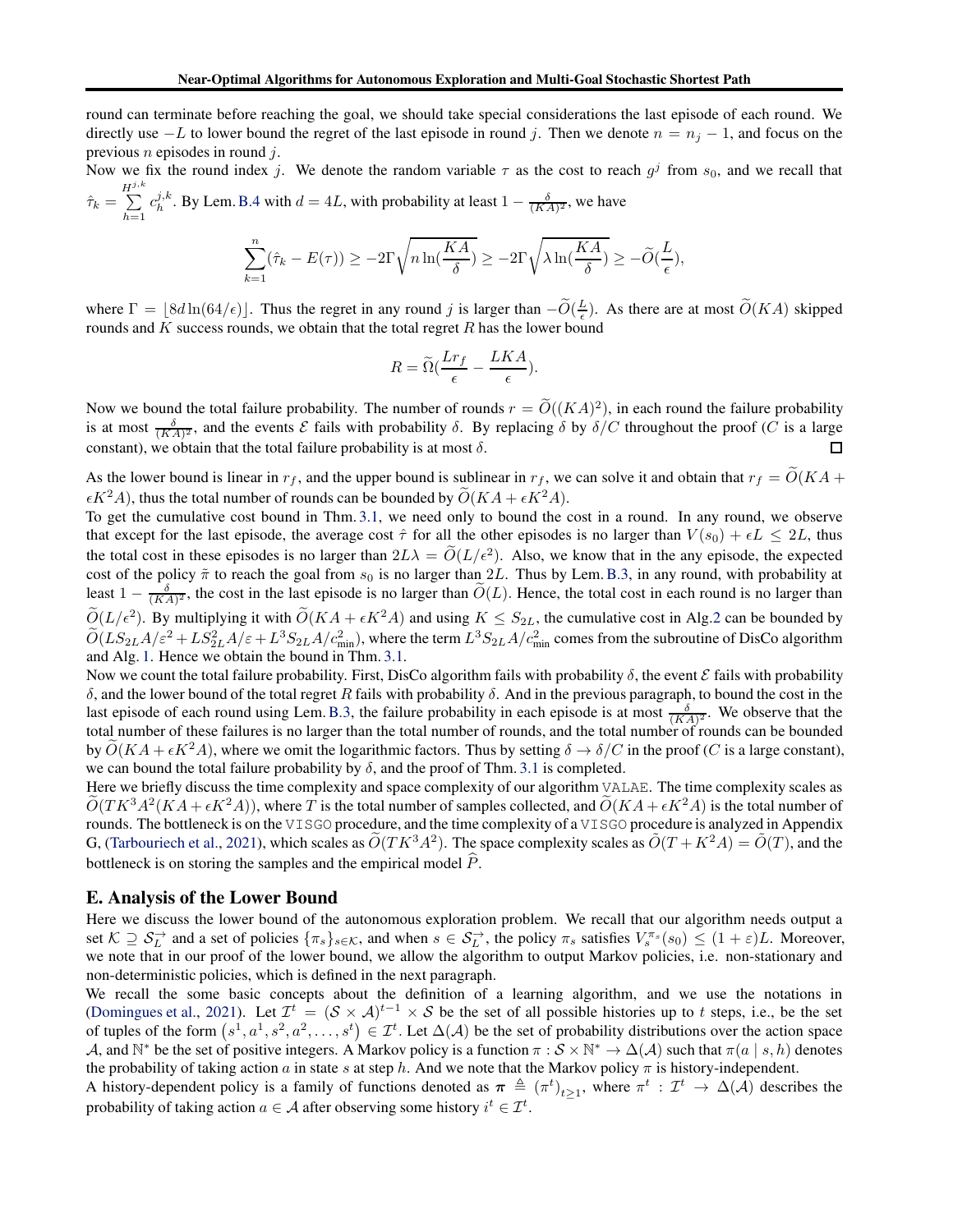Given an MDP  $M = \langle S, A, p, c, s_0 \rangle$ , a policy  $\pi$  interacting with the MDP M defines a stochastic process denoted by  $(S^t, A^t)_{t\geq 1}$ , where  $(S^t, A^t)$  is the state-action pair at time t. The Ionescu-Tulcea theorem ensures the existence of the probability space  $(\Omega, \mathcal{F}, \mathbb{P}_{\mathcal{M}})$  such that

$$
\mathbb{P}_{\mathcal{M}}[S^1 = s] = \mathbb{I}[s = s_0], \mathbb{P}_{\mathcal{M}}[S^{t+1} = s | A^t, I^t] = p(s | S^t, A^t), \text{ and } \mathbb{P}_{\mathcal{M}}[A^t = a | I^t] = \pi^t(a | I^t),
$$

where  $\pi = (\pi^t)_{t \geq 1}$  and for any  $t, I^t \triangleq (S^1, A^1, S^2, A^2, \dots S^t)$  is the random vector in  $\mathcal{I}^t$  containing all state-action pairs observed up to step t. We denote the  $\sigma$ -algebra generated by  $I^t$  as  $\mathcal{F}^t$ . And we denote by  $\mathbb{P}_{\mathcal{M}}^{I^T}$  the measure of  $I^T$  under  $\mathbb{P}_M$  as follows:

$$
\mathbb{P}_{\mathcal{M}}^{I^{T}}[i^{T}] \triangleq \mathbb{P}_{\mathcal{M}}[I^{T} = i^{T}] = \mathbb{I}(s^{1} = s_{0}) \prod_{t=1}^{T-1} \pi^{t}(a^{t} | i^{t}) p(s^{t+1} | s^{t}, a^{t}).
$$

Then we denote  $\mathbb{E}_M$  as the expectation under  $\mathbb{P}_M$ . Note that the dependence of  $\mathbb{P}_M$  and  $\mathbb{E}_M$  on the policy  $\pi$  is denoted implicitly in the definition of  $\mathbb{P}_M$ . We will denote them explicitly as  $\mathbb{P}_{\pi,M}$  and  $\mathbb{E}_{\pi,M}$  respectively when we need to stress π.

We recall that we define an algorithm for the AX problem as a tuple  $(\pi, \tau, \mathcal{K}, \{\pi_s\}_{s \in \mathcal{K}})$ , where  $\pi$  is a history-dependent policy,  $\tau$  is the stopping time chosen by the algorithm, K and  $\{\pi_s\}_{s\in\mathcal{K}}$  are the output of the algorithm. And given the algorithm  $\pi$  and the MDP M for AX problem, we can regard the number  $\tau$ , the set of states K, and the set of policies  ${\{\pi_s\}_{s\in\mathcal{K}}}$  as random variables on distribution  $\mathbb{P}_{\pi,\mathcal{M}}$ .

Moreover, for any the MDP  $M = \langle S, A, p, c, s_0 \rangle$ , given a Markov policy  $\pi$  with goal state g, we denote  $V_{M,g}^{\pi}(s)$  as the expected cost of policy  $\pi$  to reach state g from state s in MDP M. Formally,  $V_{\mathcal{M},g}^{\pi}(s) = \mathbb{E}_{\pi,\mathcal{M}} \Big[ \sum_{t=1}^{t_g^{\pi}(s)} c_t(s_t, \pi(s_t)) \Big],$ where  $t_g^{\pi}(s) := \inf\{t \ge 0 : s_{t+1} = g\}$ . And we denote  $V_{\mathcal{M},g}^*(s)$  as the expected cost of the optimal policy  $\pi$  to reach the goal state g from the state s on MDP  $\mathcal{M}$ .

Here we introduce the basic definitions and the technical lemmas used in our proof.

**Definition E.1** (KL divergence). The Kullback-Leibler divergence between two distributions  $\mathbb{P}_1$  and  $\mathbb{P}_2$  on a measurable space  $(\Omega, \mathcal{G})$  is defined as

$$
\mathrm{KL}(\mathbb{P}_1, \mathbb{P}_2) \triangleq \int_{\Omega} \log \biggl( \frac{d\mathbb{P}_1}{d\mathbb{P}_2}(\omega) \biggr) d\mathbb{P}_1(\omega),
$$

if  $\mathbb{P}_1 \ll \mathbb{P}_2$  and  $+\infty$  otherwise. For Bernoulli distributions, we define  $\forall (p, q) \in [0, 1]^2$ ,

$$
\text{kl}(p,q) \triangleq \text{KL}(\mathcal{B}(p),\mathcal{B}(q)) = p \log \left(\frac{p}{q}\right) + (1-p) \log \left(\frac{1-p}{1-q}\right).
$$

<span id="page-19-1"></span>Lemma E.2 (Lemma 5, [\(Domingues et al.,](#page-8-11) [2021\)](#page-8-11), modified). *Let* <sup>M</sup> *and* <sup>M</sup>′ *be two MDPs that are identical except for their transition probabilities, denoted by p and p', respectively. Assume that we have*  $\forall (s, a), p(\cdot | s, a) \ll p'(\cdot | s, a)$ . *Then, for any stopping time*  $\tau$  *with respect to*  $(\mathcal{F}^t)_{t\geq 1}$  *that satisfies*  $\mathbb{P}_M[\tau < \infty] = 1$ *,* 

$$
KL\left(\mathbb{P}_{\mathcal{M}}^{I^{\tau}}, \mathbb{P}_{\mathcal{M}'}^{I^{\tau}}\right) = \sum_{s \in \mathcal{S}} \sum_{a \in \mathcal{A}} \mathbb{E}_{\mathcal{M}}\left[N_{s,a}^{\tau}\right]KL(p(\cdot \mid s, a), p'(\cdot \mid s, a)),
$$

where  $N_{s,a}^{\tau} \triangleq \sum_{t=1}^{\tau} \mathbb{1}\{(S^t, A^t) = (s,a)\}\$ and I<sup> $\tau$ </sup> is the random vector representing the history of  $\tau$  samples.

<span id="page-19-2"></span>**Lemma E.3** (Lemma 1, [\(Garivier et al.](#page-8-14), [2019](#page-8-14))). *Consider a measurable space*  $(\Omega, \mathcal{F})$  *equipped with two distributions*  $\mathbb{P}_1$ *and*  $\mathbb{P}_2$ *. For any F*-measurable function  $Z : \Omega \to [0, 1]$ *, we have* 

$$
\mathrm{KL}(\mathbb{P}_1,\mathbb{P}_2)\geq \mathrm{kl}(\mathbb{E}_1[Z],\mathbb{E}_2[Z]),
$$

<span id="page-19-0"></span>*where*  $\mathbb{E}_1$  *and*  $\mathbb{E}_2$  *are the expectations under*  $\mathbb{P}_1$  *and*  $\mathbb{P}_2$  *respectively.* 

<span id="page-19-3"></span>**Lemma E.4.** *For any*  $p, q \in (0, \frac{1}{2}]$ , kl $(p, q) \leq 2(p - q)^2/q$ .

**Lemma E.5** (Lemma 15, [\(Domingues et al.,](#page-8-11) [2021\)](#page-8-11)). *For any*  $p, q \in [0, 1]$ , kl $(p, q) \ge -(1 - p) \log(1 - q) - \log(2)$ .

Now we construct a family of adversarial MDPs to obtain the lower bound of sample complexity.

The construction of hard MDPs with general  $S_L$ . Now we fix L, S, A,  $S_L$ ,  $\varepsilon$ ,  $c_{\min}$  such that  $L > 4$ ,  $S > 8$ ,  $A > 4$ ,  $4 \le S_L \le \min\{(A-1)^{\lfloor \frac{L}{2} \rfloor}, S\}, 0 < \varepsilon < \frac{1}{4}$ , and  $0 < c_{\min} \le 1$ .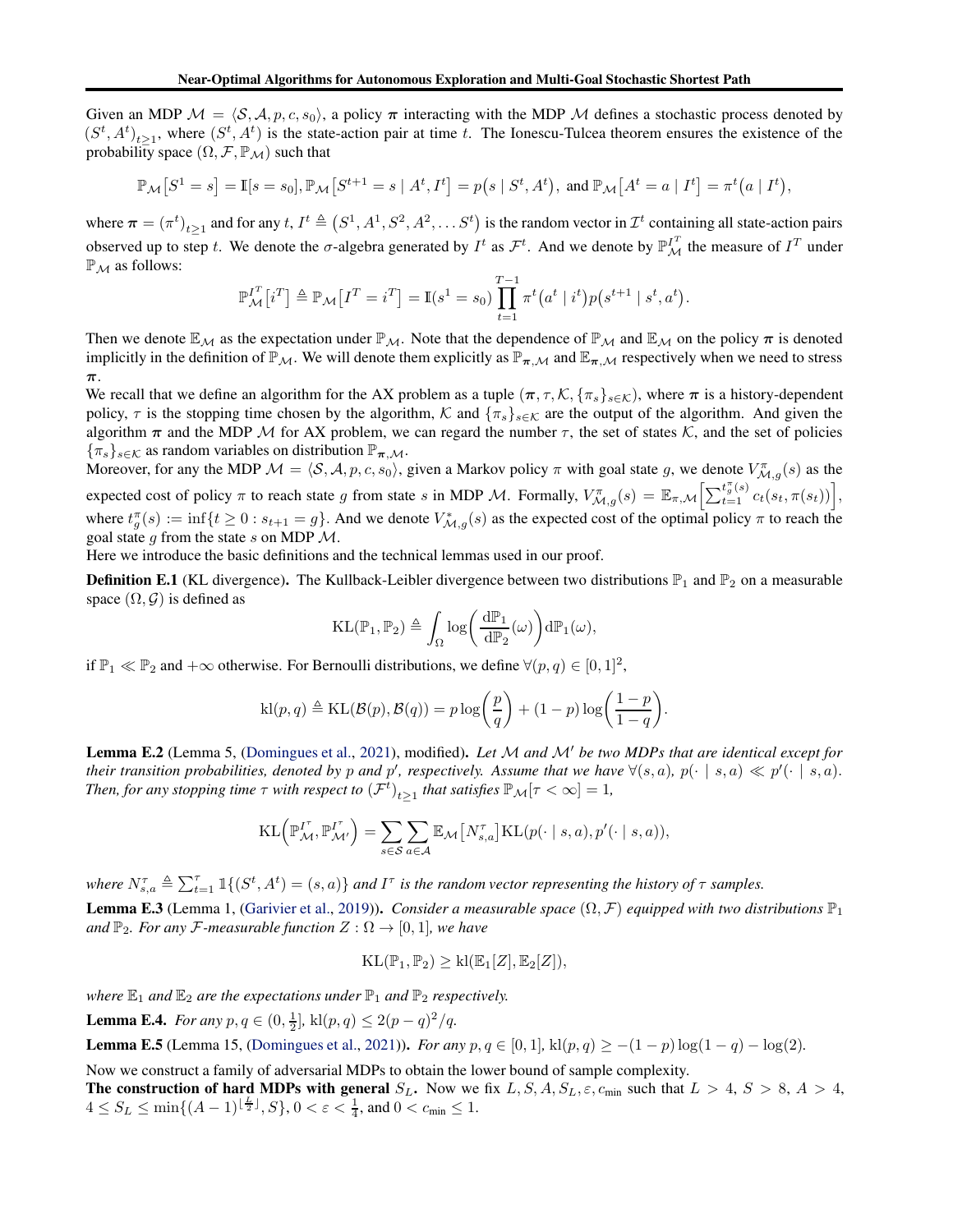We first construct an MDP  $\mathcal{M}'_0 = \langle \mathcal{S}, \mathcal{A}, p'_0, c', s_0 \rangle$  with  $|\mathcal{S}| = S_L - 1$  states and  $|\mathcal{A}| = A$  actions  $(\mathcal{M}'_0$  does not contain the goal state g in Fig. [2\)](#page-20-0). As is illustrated in Fig. [2,](#page-20-0) the construction on  $\mathcal{M}'_0$  follows a tree structure. This is inspired from [\(Domingues et al.,](#page-8-11) [2021](#page-8-11)). We denote S' as all the leaf states, and for any  $s \notin S'$  and  $a \in A$  ( $a \neq$  RESET), we set  $c(s, a) = 1$  with probability 1, and the transition  $p'_0(\cdot | s, a)$  is deterministic, i.e., taking any action a at a non-leaf node s will transit to one of its son  $s' \in S$  with probability 1.

<span id="page-20-0"></span>As  $S_L \leq (A-1)^{\lfloor \frac{L}{2} \rfloor}$ , there exists a tree structure with depth  $d_0 \leq L/2$  ( $d_0 \in \mathbb{N}$ ), such that the number of leaves  $|S'| \geq \frac{S_L}{2}$ , and  $V^*_{\mathcal{M}'_0,s}(s_0) = d_0$  for all  $s \in \mathcal{S}'$ , i.e., all the leaf nodes can be reached within  $d_0$  steps from  $s_0$ . Hence in MDP  $\mathcal{M}'_0$ , all the states in S are incrementally  $d_0$ -controllable. And we denote  $d_1 = L - d_0$ .



Figure 2: Illustration of the hard MDP with general  $S_L$ .

Then we construct the MDP  $\mathcal{M}_0 = \langle \mathcal{S} \cup \{g\}, \mathcal{A}, p_0, c, s_0 \rangle$  based on  $\mathcal{M}'_0$  by adding a new state g. The state g can only be reached from all the leaf nodes  $s \in S'$ . And for any leaf state  $s \in S'$  and any action  $a \in A$  ( $a \neq$  RESET), we set  $c(s, a) = c_{\text{min}}$ , and

$$
p_0(g|s, a) = \frac{c_{\min}}{(1 + 6\varepsilon)d_1}, \quad p_0(s|s, a) = 1 - \frac{c_{\min}}{(1 + 6\varepsilon)d_1}.
$$

Finally, we set  $p_0(g|g, a) = 1$  for any action  $a \neq$  RESET.

In this way, we have  $V^*_{\mathcal{M}_0,s}(s_0) = d_0$  for any  $s \in \mathcal{S}'$ , and  $V^*_{\mathcal{M}_0,g}(s_0) = d_0 + (1+6\varepsilon)d_1 > (1+\varepsilon)L$ . Hence  $g \notin \mathcal{S}_L^{\to}$  for MDP  $M_0$ . Also, we note that in MDP  $M_0$ , with probability 1, the goal state g cannot be reached from  $s_0$  within  $d_0$  steps. Now we will construct other adversarial MDPs based on  $M_0$ . We choose any  $(s^*, a^*) \in S' \times A$   $(a^* \neq \text{RESET})$ , and we define the MDP  $\mathcal{M}_{(s^*,a^*)} = \langle \mathcal{S} \cup \{g\}, \mathcal{A}, p_{(s^*,a^*)}, c, s_0 \rangle$  by slightly increasing  $p_0(g|s^*, a^*)$ , i.e., we set

$$
p_{(s^*,a^*)}(g|s^*,a^*) = \frac{c_{\min}}{d_1}, \quad p_{(s^*,a^*)}(s^*|s^*,a^*) = 1 - \frac{c_{\min}}{d_1}.
$$

In this way, we have  $V^*_{\mathcal{M}_0,g}(s_0) = d_0 + d_1 = L$ . Hence  $g \in \mathcal{S}_L^{\to}$  for MDP  $\mathcal{M}_{(s^*,a^*)}$ . Finally, we define the family of our adversarial MDPs as  $\{M_0\}\cup\{M_{(s,a)}\}_{(s,a)\in S'\times\mathcal{A}}$ . We note that for each MDP  $\mathcal{M}_{(s,a)}$ , its  $|S_L^{\rightarrow}| = S_L$ , and it satisfies Asmp. [2.1.](#page-2-0) Also, for the MDP  $\mathcal{M}_0$ , its  $|S_L^{\rightarrow}| = S_L - 1$ , and it also satisfies Asmp. 2.1. Thus the family is valid for the AX problem.

We note that in MDP  $\mathcal{M}_{(s^*,a^*)}$ , for any Markov policy  $\pi$ ,

$$
V^{\pi}_{\mathcal{M}_{(s^*,a^*)},g}(s_0) = \mathbb{E}_{\pi,\mathcal{M}_{(s,a)}} \left[ \sum_{t=1}^{t_{g}^{\pi}(s)} c_t(s_t, \pi(s_t)) \right]
$$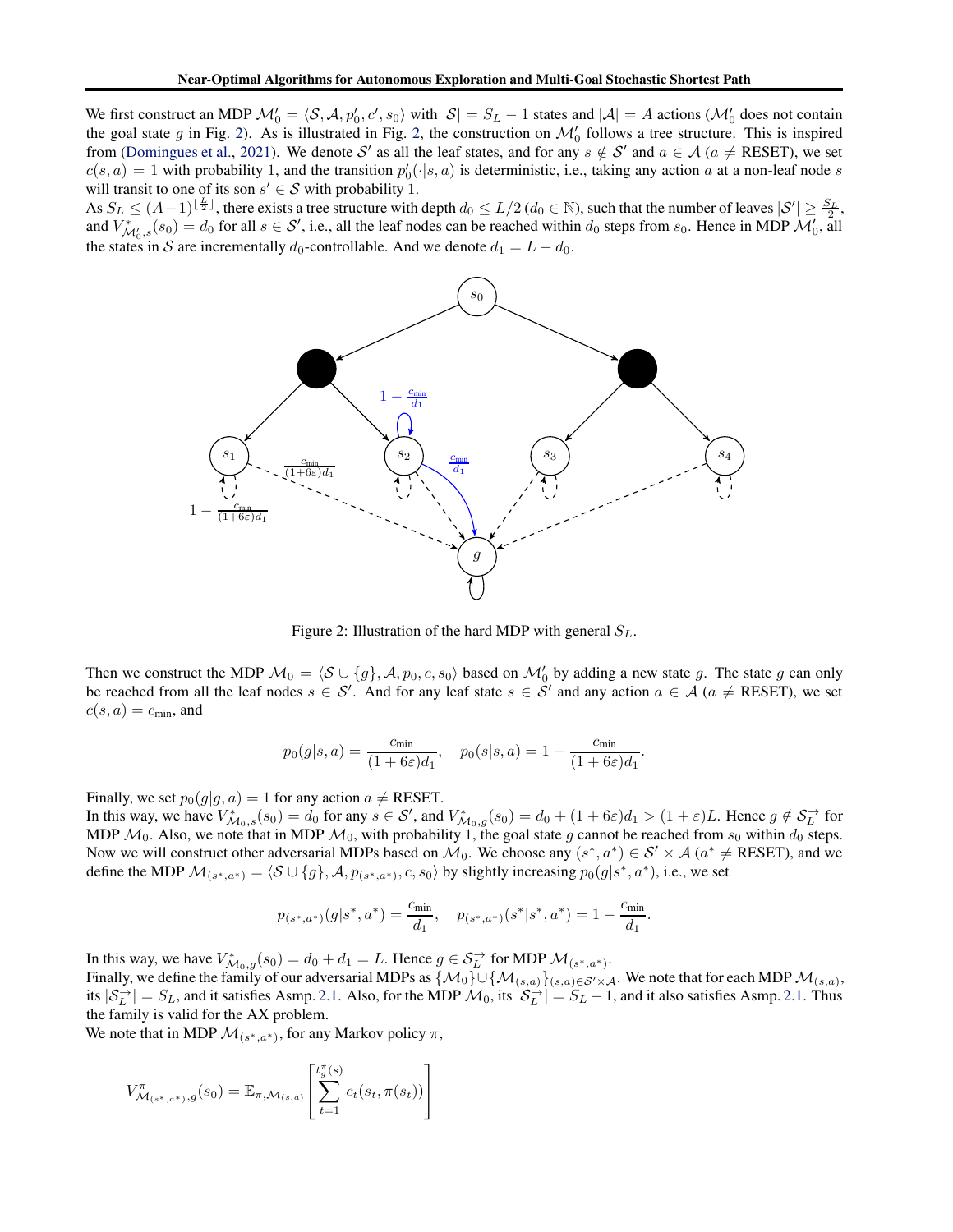$$
= \mathbb{E}_{\pi, \mathcal{M}_{(s^*, a^*)}} \left[ \sum_{t=1}^{t_0^{\pi}(s)} c_t(s_t, \pi(s_t)) \mid (s_{d_0}, a_{d_0}) = (s^*, a^*) \right] \mathbb{P}_{\pi, \mathcal{M}_{(s^*, a^*)}} [(s_{d_0}, a_{d_0}) = (s^*, a^*)]
$$
  
+ 
$$
\mathbb{E}_{\pi, \mathcal{M}_{(s^*, a^*)}} \left[ \sum_{t=1}^{t_0^{\pi}(s)} c_t(s_t, \pi(s_t)) \mid (s_{d_0}, a_{d_0}) \neq (s^*, a^*) \right] \mathbb{P}_{\pi, \mathcal{M}_{(s^*, a^*)}} [(s_{d_0}, a_{d_0}) \neq (s^*, a^*)]
$$

With probability 1, we need at least  $d_0$  steps to reach any of the leaf state. And the expected cost to reach g from state-action pair  $(s^*, a^*)$  is  $d_1$ .

Hence we have  $\mathbb{E}_{\pi,\mathcal{M}_{(s^*,a^*)}}\left[\sum_{t=1}^{t_0^{\pi}(s)} c_t(s_t, \pi(s_t)) \mid (s_{d_0}, a_{d_0}) = (s^*, a^*)\right] \ge d_0 + d_1 = L.$ Also, when  $(s_{d_0}, a_{d_0}) \neq (s^*, a^*)$ , the expected cost to reach g from state-action pair  $(s_{d_0}, a_{d_0})$  is at least  $(1 + 6\varepsilon)d_1$ . Hence we have  $\mathbb{E}_{\pi,\mathcal{M}_{(s^*,a^*)}}\left[\sum_{t=1}^{t_g^{\pi}(s)} c_t(s_t, \pi(s_t)) \mid (s_{d_0}, a_{d_0}) \neq (s^*, a^*)\right] \geq d_0 + (1+6\varepsilon)d_1 \geq (1+3\varepsilon)L$ . Therefore, if  $V^{\pi}_{\mathcal{M}_{(s^*,a^*)},g}(s_0) \leq (1+\varepsilon)L$ , we have  $\mathbb{P}_{\pi,\mathcal{M}_{(s^*,a^*)}}[(s_{d_0},a_{d_0})=(s^*,a^*)] \geq 2/3$ . We will use it in our proof of Thm. [4.2.](#page-7-3)

Now we give our proof of Thm. [4.2](#page-7-3) through the adversarial family of MDPs. Here we use the techniques of Thm. 7 in [\(Tarbouriech et al.](#page-8-4), [2020](#page-8-4)).

*Proof.* We denote by  $\mathbb{P}_{(s^*,a^*)} \triangleq \mathbb{P}_{\pi,\mathcal{M}_{(s^*,a^*)}}$  and  $\mathbb{E}_{(s^*,a^*)} \triangleq \mathbb{E}_{\pi,\mathcal{M}_{(s^*,a^*)}}$  the probability measure and expectation in the MDP  $\mathcal{M}_{(s^*,a^*)}$  by following  $\pi$  and by  $\mathbb{P}_0$  and  $\mathbb{E}_0$  the corresponding operators in the MDP  $\mathcal{M}_0$ . We fix any algorithm  $(\pi, \tau, \mathcal{K}, \{\pi_s\}_{s\in\mathcal{K}})$  that solves the AX problem. We will prove that when working on the MDP  $\mathcal{M}_0$ , the algorithm will cost at least  $\Omega(\frac{LS_L A}{c_{\min}\varepsilon^2} \log \frac{1}{\delta})$  samples in expectation, i.e.

$$
\mathbb{E}_0[\tau] = \Omega(\frac{LS_L A}{c_{\min} \varepsilon^2} \log \frac{1}{\delta}),
$$

which yields that the lower bound of the total cost is  $\Omega(\frac{LSLA}{\varepsilon^2} \log \frac{1}{\delta})$ .

Now we fix the state-action pair  $(s^*, a^*) \in S' \times A$   $(a^* \neq$  RESET). Also, we denote the random variable  $N_{(s,a)}^{\tau}$  as the number of samples that the algorithm takes at the state-action pair  $(s, a) \in S \times A$ . For any  $\mathcal{F}^{\tau}$ -measurable random variable Z taking values in  $[0, 1]$ , we have

$$
\mathbb{E}_{0}\left[N_{(s^*,a^*)}^{\tau}\right] \frac{144c_{\min}\varepsilon^2}{L}
$$
\n
$$
\geq \mathbb{E}_{0}\left[N_{(s^*,a^*)}^{\tau}\right] \text{kl}\left(\frac{c_{\min}}{(1+6\varepsilon)d_1}, \frac{c_{\min}}{d_1}\right)
$$
\n
$$
\stackrel{\text{(b)}}{=} \text{KL}\left(\mathbb{P}_0^{I^{\tau}}, \mathbb{P}_{(s^*,a^*)}^{I^{\tau}}\right)
$$
\n
$$
\geq \text{kl}\left(\mathbb{E}_{0}[Z], \mathbb{E}_{(s^*,a^*)}[Z]\right),
$$

where (a) uses Lemma [E.4](#page-19-0) and  $d_1 \geq L/2$ ; (b) uses Lemma [E.2;](#page-19-1) (c) uses Lemma [E.3.](#page-19-2)

For any  $(s, a) \in S' \times A$ , we define the event  $Z_{s,a} = \mathbb{1}\{\text{The algorithm's output satisfies } g \in \mathcal{K} \text{ and } V^{\pi_{g}}_{\mathcal{M}_{(s,a)},g}(s_0) \leq \mathcal{K} \text{ and } V^{\pi_{g}}_{\mathcal{M}_{(s,a)},g}(s_0) \leq \mathcal{K} \text{ and } V^{\pi_{g}}_{\mathcal{M}_{(s,a)},g}(s_0) \leq \mathcal{K} \text{ and } V^{\pi_{g}}_{\mathcal{M}_{(s,a)},g}(s_0) \leq \$  $(1+\varepsilon)L$ . And we set the event  $Z = Z_{s^*,a^*}$ . We note that  $Z_{s,a}$  can be viewed as a random event on distribution  $\mathbb{P}_{(s,a)}$ , and can also be viewed as a random event on distribution  $\mathbb{P}_0$  (i.e.,  $\mathbb{P}_{\pi,\mathcal{M}_0}$ ).

First we focus on distribution  $\mathbb{P}_{(s^*,a^*)}$ . We observe that as the algorithm  $(\pi, \tau, \mathcal{K}, \{\pi_s\}_{s \in \mathcal{K}})$  solves the AX problem, when working on the MDP  $\mathcal{M}_{(s^*,a^*)}$ , with probability at least  $1-\delta$ , its output should satisfy  $g \in \mathcal{K}$  and the expected cost of the policy  $\pi_g$  to reach g from state  $s_0$  is no more than  $(1+\varepsilon)L$ . Therefore, for any  $(s^*, a^*) \in S' \times A$   $(a^* \neq \text{RESET})$ , we have

$$
\mathbb{P}_{(s^*,a^*)}[Z_{s^*,a^*}]\geq 1-\delta.
$$

Then we focus on probability distribution  $\mathbb{P}_0$  (i.e.,  $\mathbb{P}_{\pi,\mathcal{M}_0}$ ). We recall that the event  $Z_{s,a}$  implies  $\mathbb{P}_{\pi_g,\mathcal{M}_0}[(s_{d_0}, a_{d_0})$  $(s, a)] \ge 2/3$ . And for any two distinct state-action pairs  $(s, a)$  and  $(s', a')$ , the event  $\mathbb{P}_{\pi_g, \mathcal{M}_0}$   $[(s_{d_0}, a_{d_0}) = (s, a)] \ge 2/3$ and the event  $\mathbb{P}_{\pi_g, \mathcal{M}_0}[(s_{d_0}, a_{d_0}) = (s', a') \ge 2/3$  are mutually exclusive. Hence  $Z_{s,a}$  and  $Z_{s',a'}$  are mutually exclusive on  $\mathbb{P}_0$ , and we have

$$
\sum_{(s,a)\in\mathcal{S}'\times\mathcal{A}}\mathbb{P}_0[Z_{s,a}]\leq 1.
$$